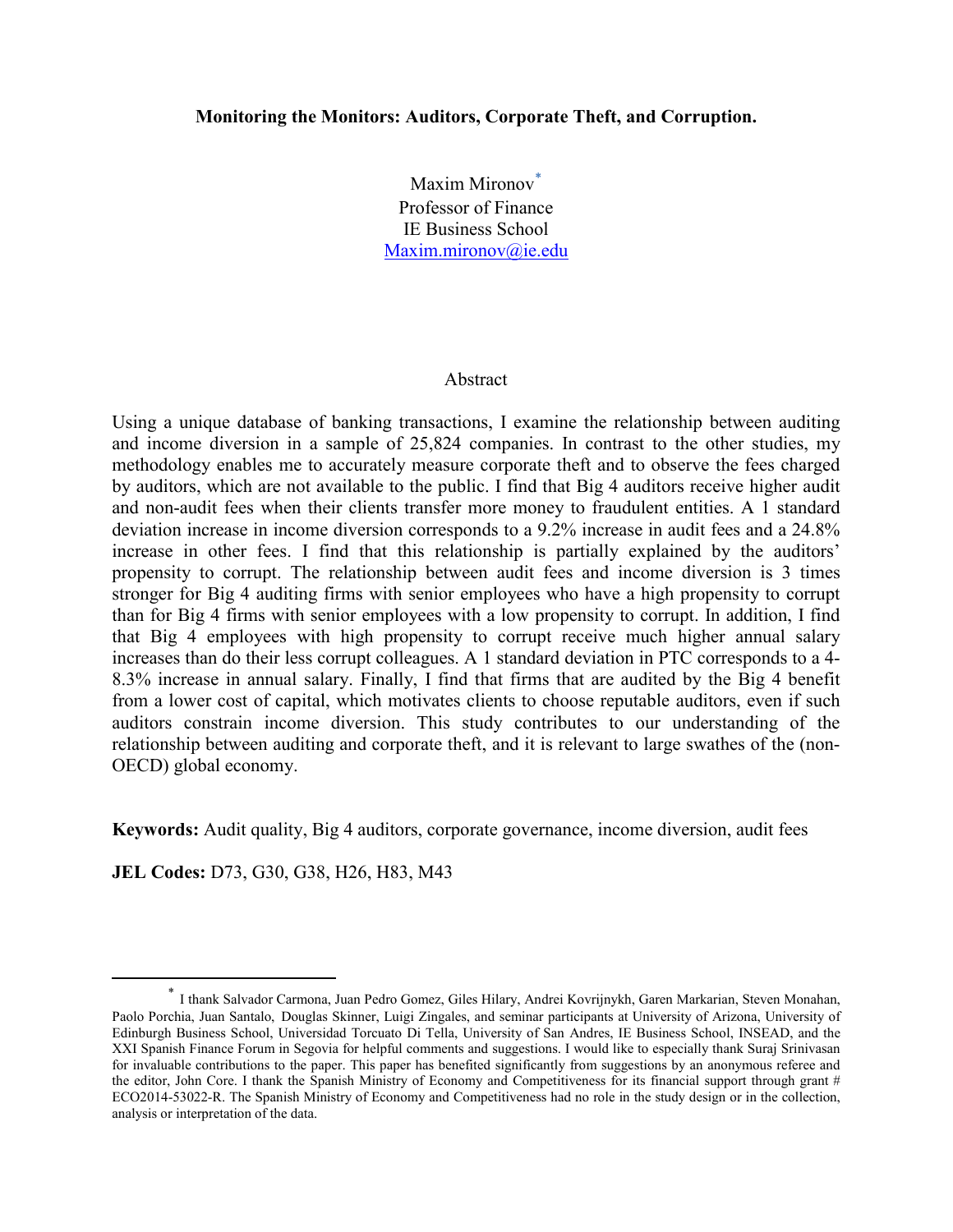## **1. Introduction**

Can auditors prevent the diversion of corporate resources? Do Big 4 auditors prevent corporate theft to a greater extent than other auditors? Do auditors receive higher fees from clients engaged in fraudulent transactions? I study these and related questions using data from Russia. The Russian economy is characterized by a low level of law enforcement and low litigation risk for auditors, and it is representative of the non-OECD global economy.

A vast body of literature examines the effects of cross-country variation in institutional features such as law enforcement and litigation effectiveness on financial reporting and corporate governance (for example, La Porta et al., 1997; Ball et al., 2000; Defond and Hung, 2004; Srinivasan et al., 2014). One institutional feature driving audit quality is the litigation risk faced by auditors, which varies significantly among countries, as documented in La Porta et al. (2006). Audit quality, especially for clients audited by the Big 4, is observed to be higher in countries with greater litigation risk (Seetharaman et al., 2002; Choi et al., 2009). However, much remains to be learned about countries with different institutional settings, such as highly corrupt countries with low litigation risk. Russia provides such an environment. It is the world's six largest economy, with a per capita GDP of  $$23,163$  $$23,163$  $$23,163$ .<sup>1</sup> This figure is approximately equal to that of many developing countries, such as Poland, Hungary, Latvia, Romania, Croatia, Turkey, Chile, Uruguay, Argentina, Panama, Malaysia and Kazakhstan. It also shares similarities in key institutional features with other developing countries. For example, in 2017, the World Bank Ease of Doing Business index ranked Russia 40 out of 190 nations, close to Slovakia, Kazakhstan, Romania, Bulgaria, Hungary, Croatia, Thailand, and Mexico. The 2016 Corruption Perceptions Index, produced by Transparency International, ranked Russia 131 out of 177

<span id="page-1-0"></span><sup>&</sup>lt;sup>1</sup> Source: WorldBank 2016 data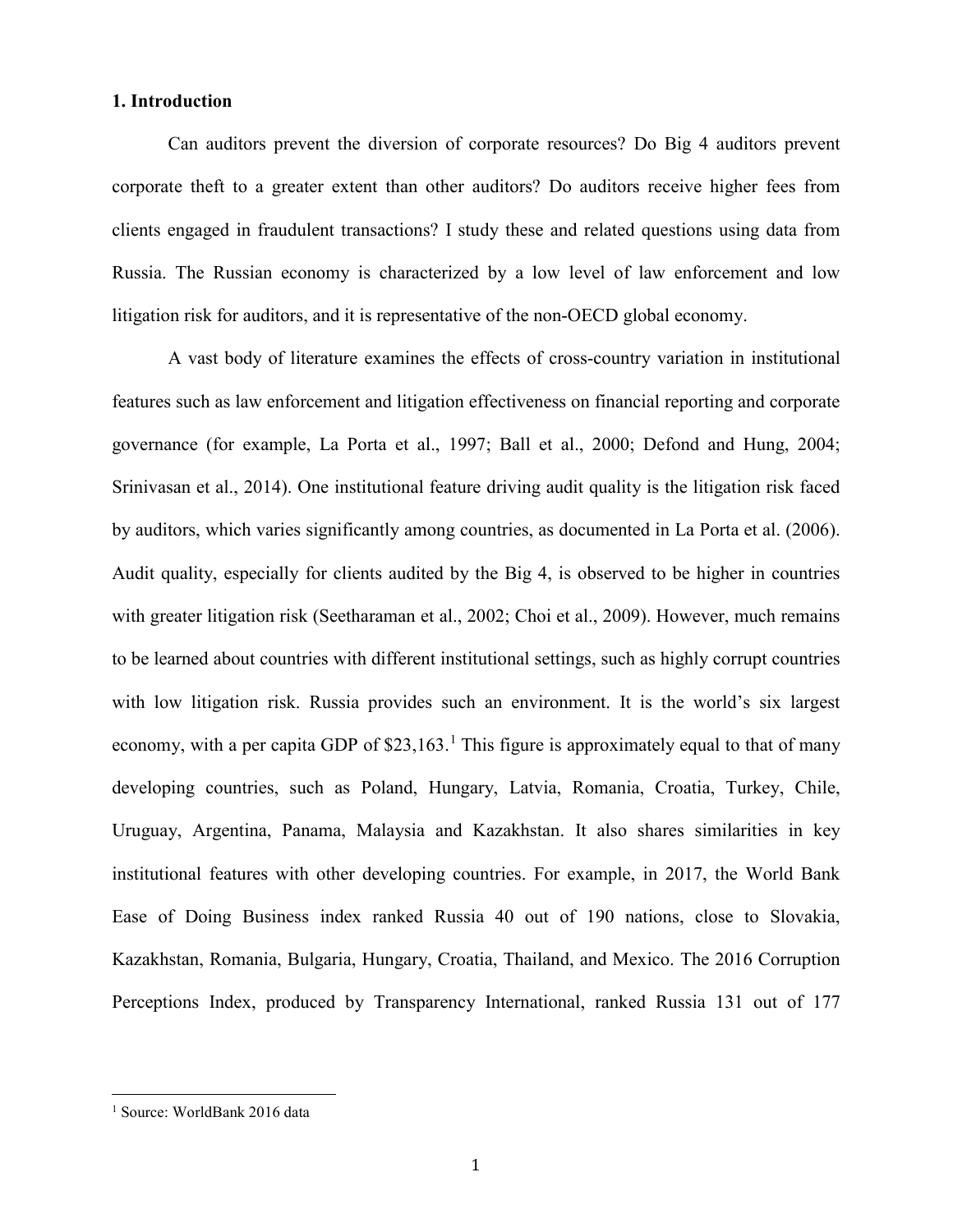countries, along with Iran, Kazakhstan, Ukraine, and Nepal and just below Mexico, Paraguay, and Azerbaijan.

There is ample empirical evidence to support the notion that in the U.S., audits by Big 4 firms are associated with higher accounting quality (Teoh and Wong 1993, Defond and Jiambalvo 1993, Becker et al. 1998, Lennox and Pittman 2010). Internationally, however, the effectiveness of Big 4 auditors in improving accounting quality has been found to vary with the strength of investor protection in the country (Knechel et al. 2018), with lower effectiveness in those countries with weaker investor protection regimes (Francis and Wang 2008). The Big 4 have also been involved in serious cases of audit weakness across the world, although systematic evidence of the effect of auditors on the likelihood of fraud across countries is limited.<sup>[2](#page-2-0)</sup> The lack of evidence is not surprising because the availability of systematic data, especially for countries with poor institutions, is limited. In addition, one cannot fully rely on the methods developed in the U.S. because in countries with weak institutions, the majority of accounting fraud cases might never be revealed to the public. Moreover, issues with data availability and weaknesses in current estimation methods of fraud/diversion limit the generalizability of studies performed to date.

The availability of data for Russia provides a unique opportunity to analyze in detail the effects of audits on corporate theft for a typical non-OECD economy with low-quality institutions. The dataset available from the Russian Central Bank contains 513 million transactions involving 1.7 million entities over the period from 1999 to 2004. I can systematically measure illegal financial activities for nearly all Russian companies. Because the data allow for the direct measurement of the diversion of corporate resources by managers and as

<span id="page-2-0"></span> $2$  See the discussion in Weber et al. (2008) ofon the Comroad AG fraud (in Germany), audited by KPMG, Skinner and Srinivasan (2012) for the Kanebo fraud (in Japan), audited by PwC, Grove and Victoravich (2014) for the Longtop fraud (in China), audited by Deloitte, and Bhasin (2013) for the Satyam Computers fraud (in India)), audited, by PwC.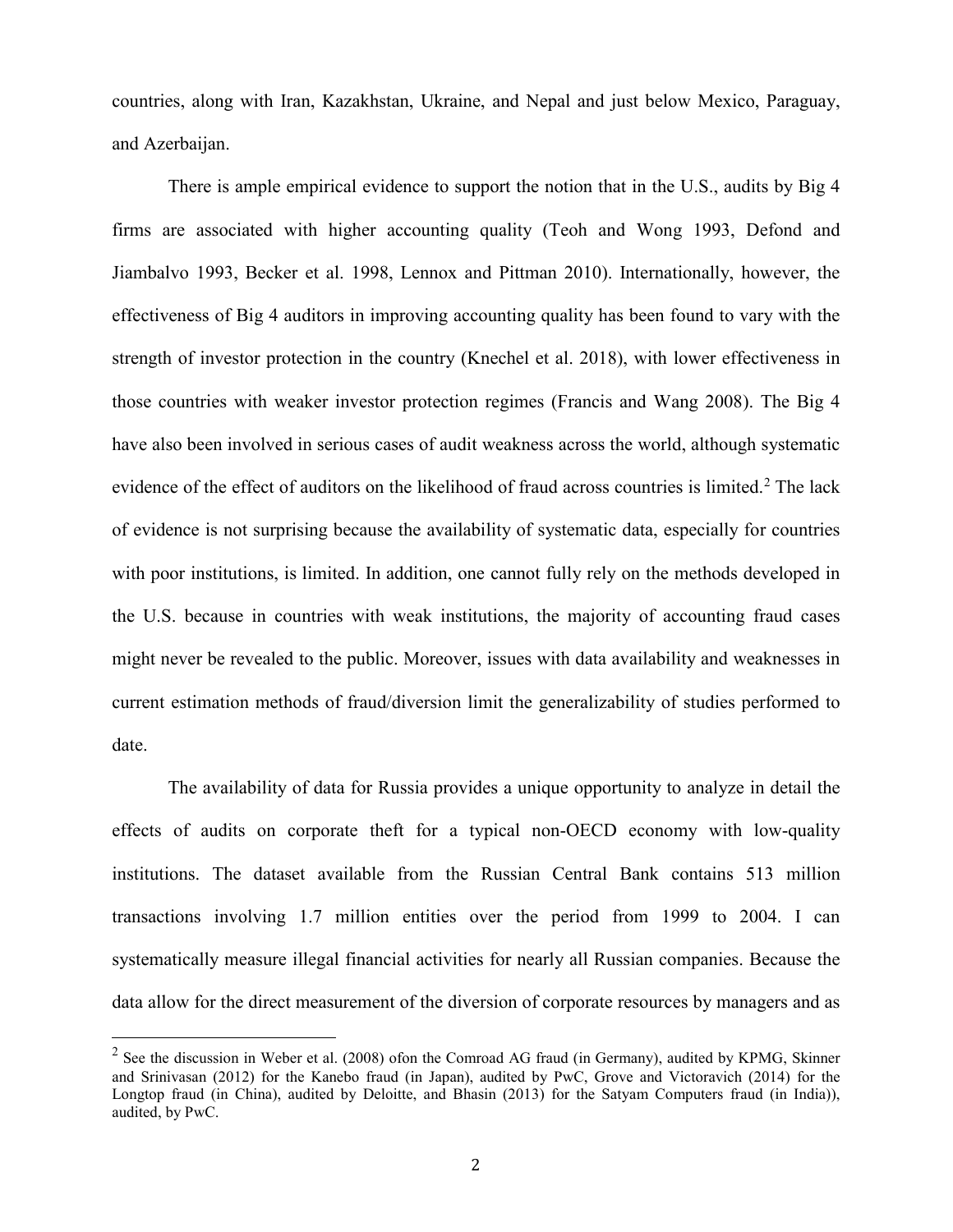well as audit and non-audit fees paid to auditors—even those not disclosed to the public—I am able to perform a comprehensive analysis of client-auditor relationships for the entire economy.

This paper makes three contributions to the literature. First, I show that, even in a country with a weak legal environment, audited firms exhibit significantly lower levels of corporate theft than non-audited firms. This reduction is even stronger for firms audited by Big 4 auditors. Second, as a deterrent of corporate theft, financial auditing is less than perfect. Consistent with auditor complicity, I document that Big 4 auditors charge higher fees (particularly non-audit fees) to clients who divert more money to fraudulent entities. Finally, I find that this positive link between audit fees and income diversion is at least partially explained by the auditors' propensity to corrupt. The higher this propensity is among the auditor senior staff, the stronger the positive relationship is between audit fees and the corporate theft of their clients.<sup>[3](#page-3-0)</sup>

I provide evidence on the effectiveness of auditors by focusing on one type of corporate fraud: the diversion of corporate resources by managers. The data for this research come from Russia, an economy characterized by weak shareholder rights and enforcement of securities regulation (La Porta et al. 1997). I use a unique database of corporate theft that I create based on payments made by companies to "fly-by-night" entities with the intention of having the diverted money be returned fraudulently to owners or managers of companies in Russia. These fly-bynight companies referred, to as "*Spacemen*" (following the common term used for such companies in Russia), are shell companies created fraudulently for the purpose of receiving payments for fake services; the payments are then returned to the owners or managers of the companies making the payments.[4](#page-3-1) *Spacemen* can be used both to divert income in order to enrich

<span id="page-3-0"></span><sup>3</sup> The Propensity to Corrupt measure is developed in Mironov (2015). This measure is built based on traffic violations of Muscovites for the 1997 to 2007 period and allows inferring propensity to pay bribes to the traffic police.

<span id="page-3-1"></span><sup>4</sup> Mironov (2013) discusses the following example. In 2004, Gazprom3 bought pipes for \$700 million from the unknown company Trubny Torgovy Dom. This company was established in 2003 with only \$350 in charter capital, and it does not have a real address. Its CEO is impossible to locate, and market participants had never heard of the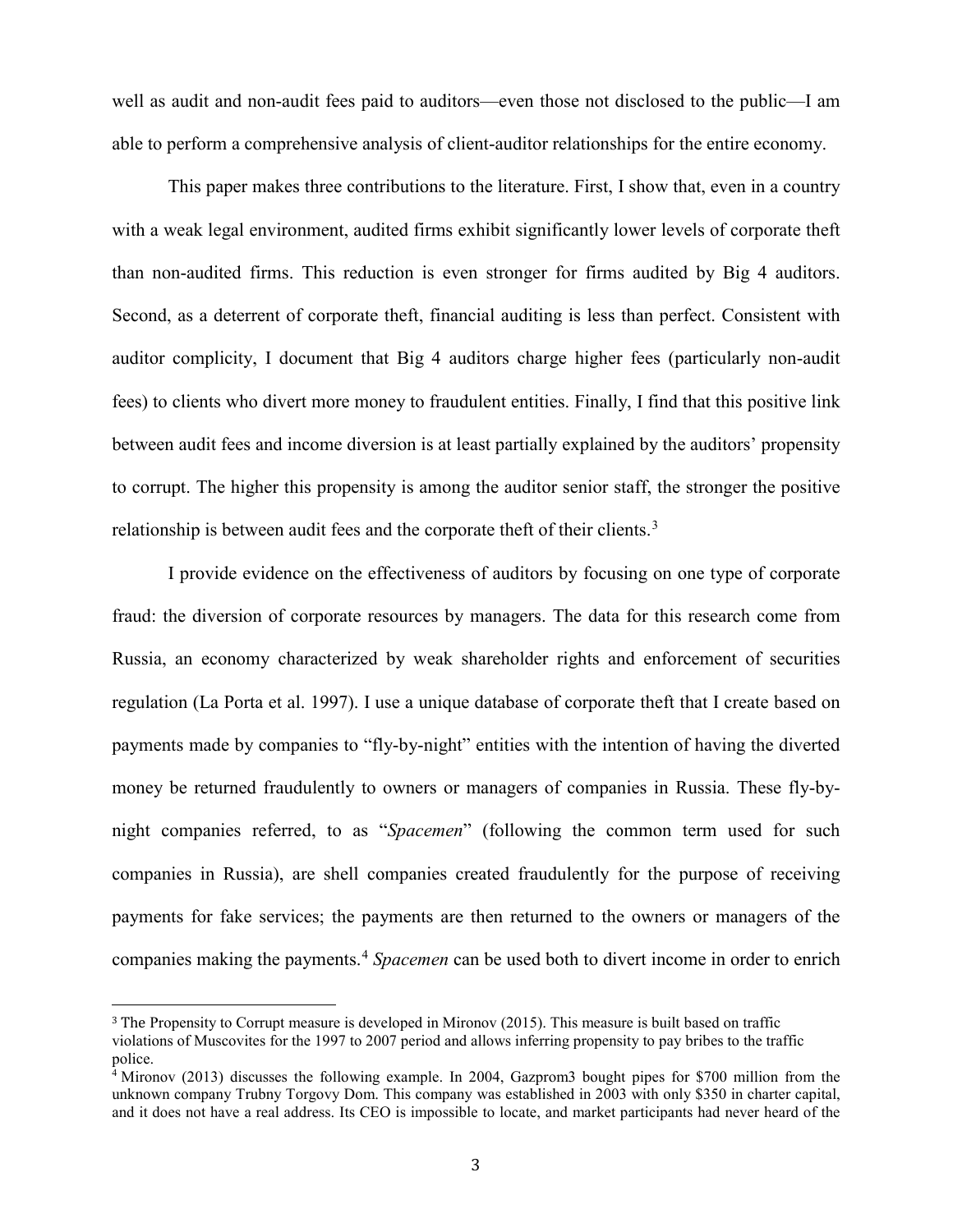managers or owners and to increase expenses in order to evade taxes. In the first case, the fraud enriches managers at the expense of shareholders (or owner-managers at the expense of other shareholders) and, in both cases, illegally reduces taxes payable by the company and distorts accounting statements. The *Spacemen* identification methodology is described in detail in Mironov (2013). Primarily, I use data from the Russian Central Bank to identify payments to auditors and to various entities that I identify as *Spacemen*. My sample consists of 25,824 companies, both public listed and private, with data from 1999 and 2003. [5](#page-4-0)

I estimate that on average, 7.3 percent of revenues are diverted in my sample of Russian companies to fly-by-night entities. Russian firms that choose to be audited exhibit a lower level of income diversion. Of the entire sample, 3,261, or approximately 12 percent, of firms choose to be audited by a total of 264 auditors. Of the audited firm sample, approximately 13 percent are audited by the Big 4 firms. Following convention, I consider PricewaterhouseCoopers (PwC), KPMG, Ernst & Young and Deloitte & Touche as the Big 4 accounting firms.

I find that audited firms divert less than non-audited firms; on average, audited firms divert 4.9% of revenues to fly-by-night entities. Big 4 auditors are associated with even lower diversion: 2.4% of revenue. Since audit and non-audit firms significantly differ in several important characteristics, I use propensity score matching (PSM) on key observables (size, profitability, leverage, industry, etc.). I find that non-audited firms from the matched sample divert 5.7% of their revenue, approximately 16% more than their audited counterparts. I also use PSM techniques to compare firms audited by Big-4 firms and by non-Big4 firms. I find that

company *(Forbes, 2006)*. Trubny Torgovy Dom is the 6th largest of the 99,925 *Spacemen* identified in the banking data.

<span id="page-4-0"></span><sup>5</sup> As I describe in Data and Descriptive Statistics section, I restrict my sample only to companies with yearly revenue of at least 1 million dollars.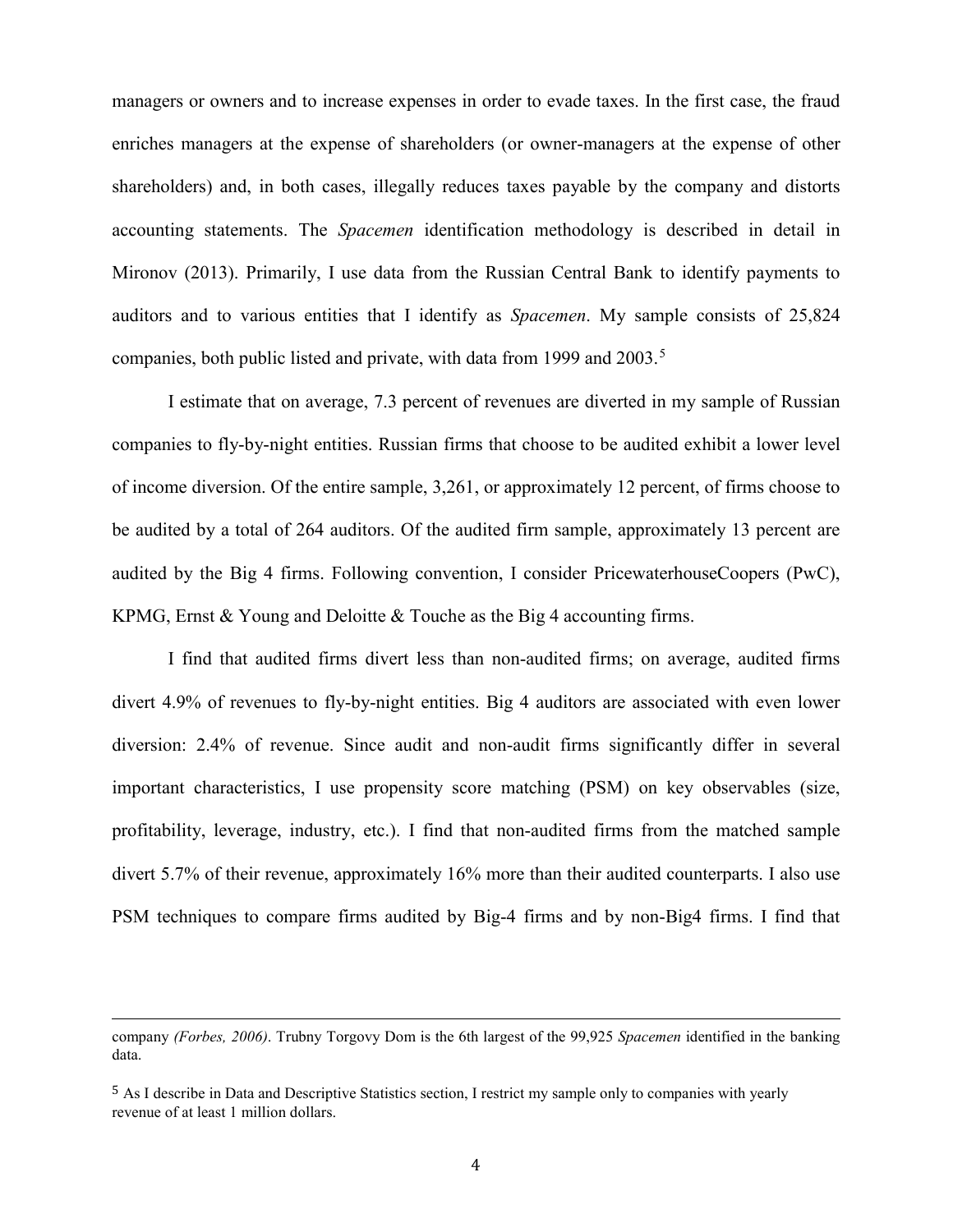firms audited by non-Big 4 auditors divert approximately 29% more than the firms audited by the Big 4.

The banking database also allows me to measure audit and non-audit related fees paid by clients. As expected, I find that the Big 4 charge higher audit fees than other auditors in my sample after I control for other determinants of audit fees, such as firm size, profitability, and complexity. Most interestingly, both audit and non-audit fees to Big 4 auditors increase with the extent of income diversion to *Spacemen.* This result may suggest that Big 4 auditors receive greater fees as an incentive from clients to ignore income diversion by managers. It can also reflect price protection by Big 4 auditors when they audit risky clients (see, e.g., Bell et al, 2001 and Lyon and Maher, 2005) and know that they cannot detect and stop all income diversion. My empirical evidence allows me to exclude the possible explanation that auditors charge higher fees as a response to the greater efforts required to audit firms with larger numbers of fraudulent transactions.<sup>[6](#page-5-0)</sup>

To further explore the nature of the relationship between fees and income diversion, I use Mironov's (2015) methodology to construct the propensity to corrupt (PTC) measure for auditors and their clients. This measure is based on the idea that drivers can often avoid a formal penalty in exchange for a bribe. Thus, observing a person's recorded traffic violations for a significant period of time allows one to infer the individual's propensity for corruption. Mironov (2015) shows that PTC for firm management is positively correlated with income diversion and the amount of wages paid under the table. I document a similar relationship for my sample of companies. PTC for firm management and PTC for income diversion are positively related in all of the studied subsamples of firms: non-audited, audited and audited by Big 4 firms. Furthermore, I find that the management of audited companies is less corrupt than the

<span id="page-5-0"></span><sup>6</sup> I provide detailed arguments on this matter in Results.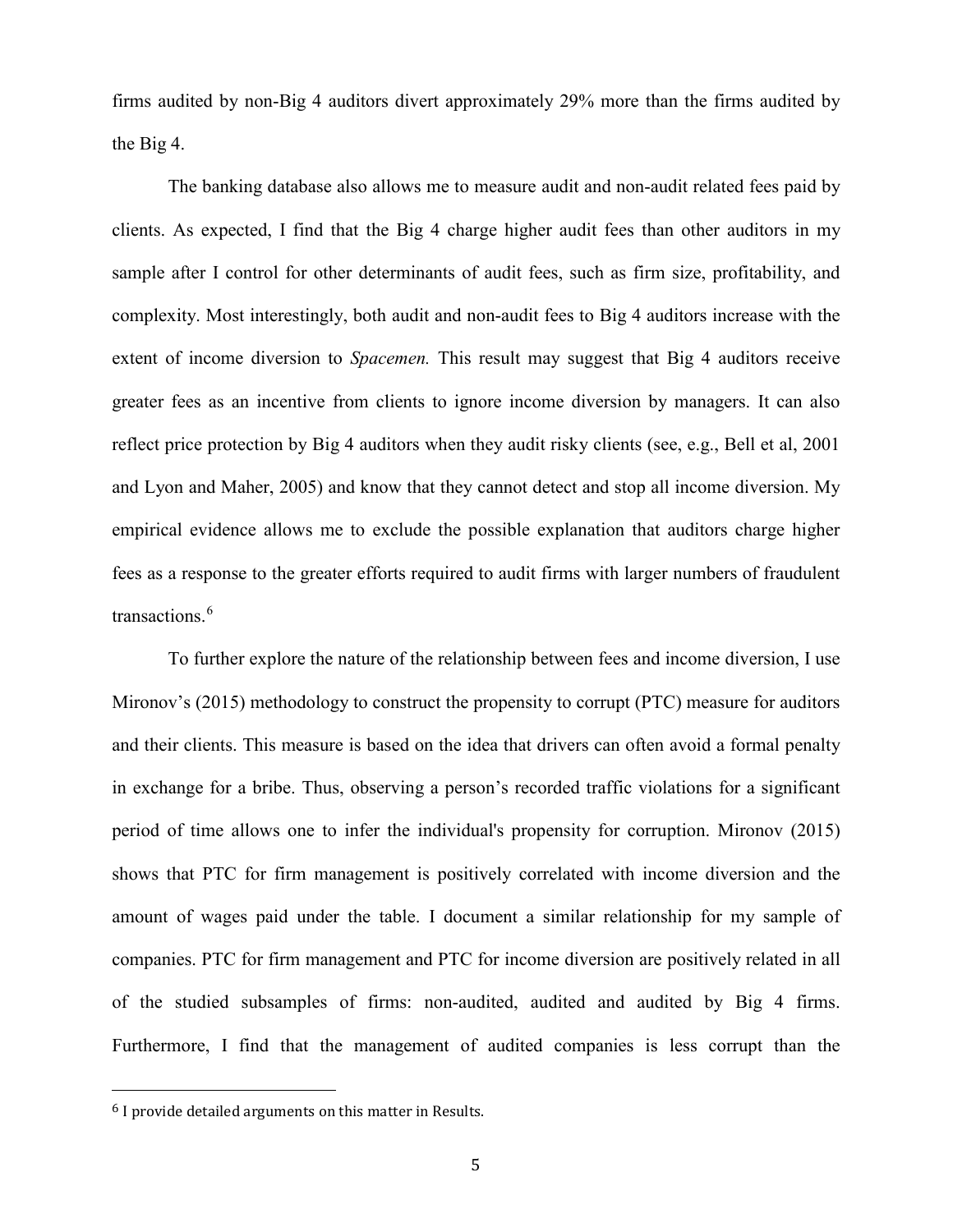management of non-audited companies. I also find that the auditors' management is less corrupt than that of the companies in my sample. Big 4 auditors are less corrupt than non-Big 4 auditors. However, I document evidence that the positive link between the audit fees and corporate theft by clients is three times stronger for high PTC Big 4 auditors, compared to low PTC Big 4 auditors. This empirical evidence provides support for the hypothesis that Big 4 auditors receive greater fees as an incentive from clients to ignore income diversion by managers. I also find that, compared to non-Big 4 auditors, Big 4 firms can better identify other potential risks of accounting fraud related to the corruptness of their clients. Given the client level of income diversion and other observable characteristics, a one standard deviation increase in client PTC corresponds to a 1% decrease in the probability of being audited by a Big 4 firm.

I extend the PTC analysis to the level of individual employees. Using the personal income database, I obtain income data for 1,313 Big 4 employees for the period of 1999-2004. I find that employees with high PTC exhibit significantly higher annual income growth than their colleagues with low PTC. One standard deviation increase in PTC corresponds to an increase in salary from 4% to 8.3% depending on the specification of the econometric model.

Finally, I examine whether clients benefit when they subject themselves to an audit, especially by a Big 4 firm. Given that the sample firms are predominantly private companies, I examine cost of debt. I find that interest costs increase with the extent of transfers to *Spacemen*, i.e., debt holders protect themselves with higher interest payments when they expect higher diversion in firms. Audited firms benefit from lower interest costs, and clients of Big 4 auditors benefit even more in terms of interest costs on their borrowings.

I help to contribute to the extant research in a number of ways. First, I use an alternative to commonly used accrual accounting-based proxies for earnings quality (such as earnings management measures) to assess audit effectiveness. Lang et al. (2003) express concern that "constructs such as earnings management are notoriously difficult to measure" (page 385). My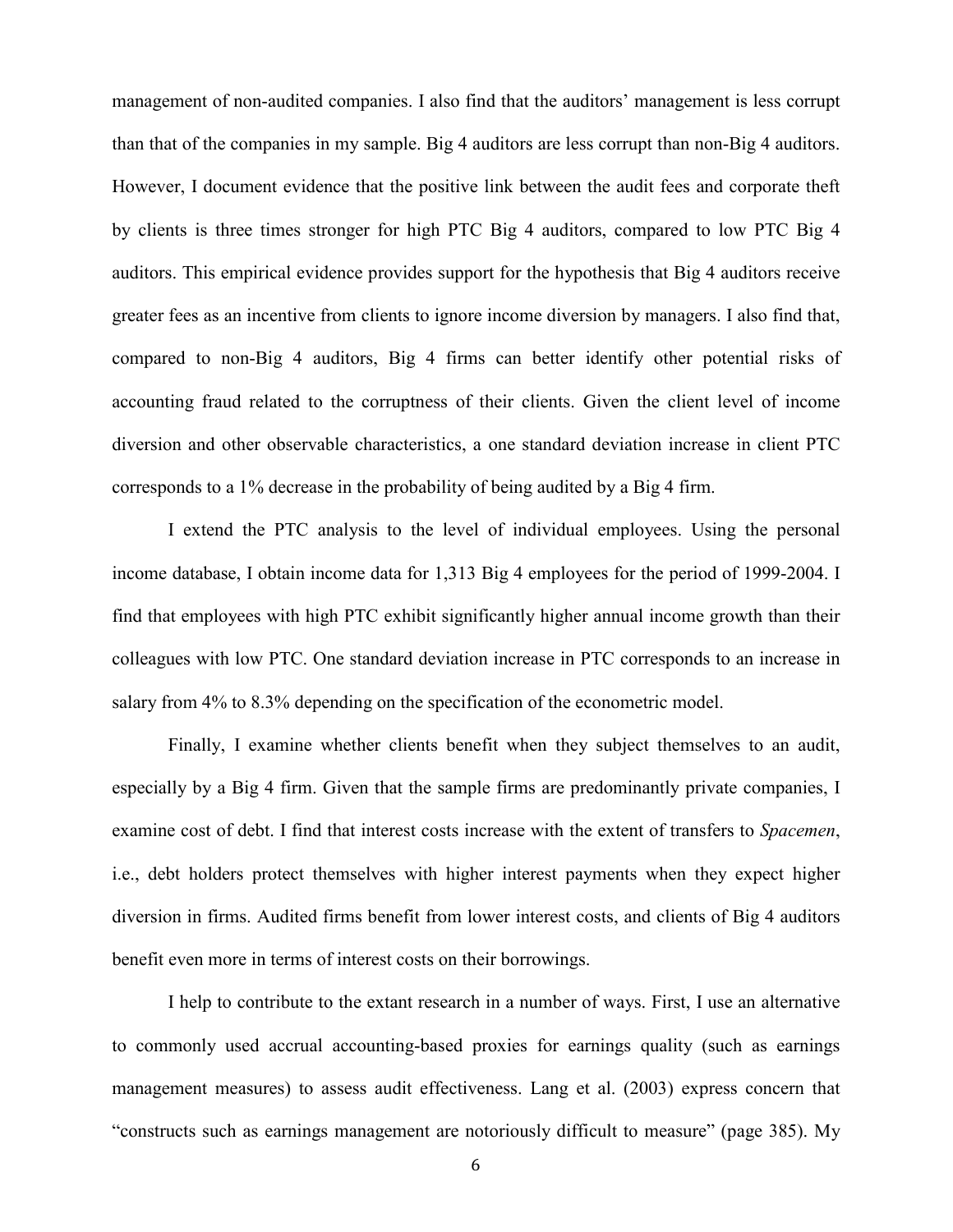measure of corporate theft captures a first-order issue in a number of countries where income diversion is an important concern and one that an auditor is expected to monitor. I thus add to the literature by examining an under-researched dimension of auditor effectiveness. Second, my analysis predominantly examines private firms, whereas the related literature widely focuses on public firms contained in cross-country datasets such as Worldscope. Usage of the private firm data allows me to obtain evidence on the value of audit itself against the value of no-audit. Prior research (with the exception of a few studies, including Blackwell et al. (1998), Kim et al. (2011), and Minnis (2011)) has focused mainly of the value of Big N audit versus non-Big N audit. Third, audit and non-audit fee information is not publicly disclosed in Russia. I am able to gather this information using my banking data. My analysis provides insight into how auditors set their fees in environments in which fees are not disclosed. Fourth, I introduce a measurement of the corruptness of auditors and their clients. I establish a link between auditors' corruptness and the fees that they charge. Finally, I address the issues of the client demand for and the audit effectiveness of big-name auditors in a weak institutional environment. My finding that auditing, especially by Big 4 auditors, limits but does not eliminate income diversion informs on the effectiveness of auditing in a weak institutional setting. Moreover, my finding that Big 4 audited companies are rewarded by capital providers suggests that auditor reputation matters even in a low-litigation environment.

The rest of the paper proceeds as follows. In Section 2, I review the prior literature. In Section 3, I discuss the sample and present descriptive statistics. In Section 4, I discuss the empirical results. In Section 5, I present robustness checks to verify the results, and in Section 6, I conclude.

# **2. Prior Literature**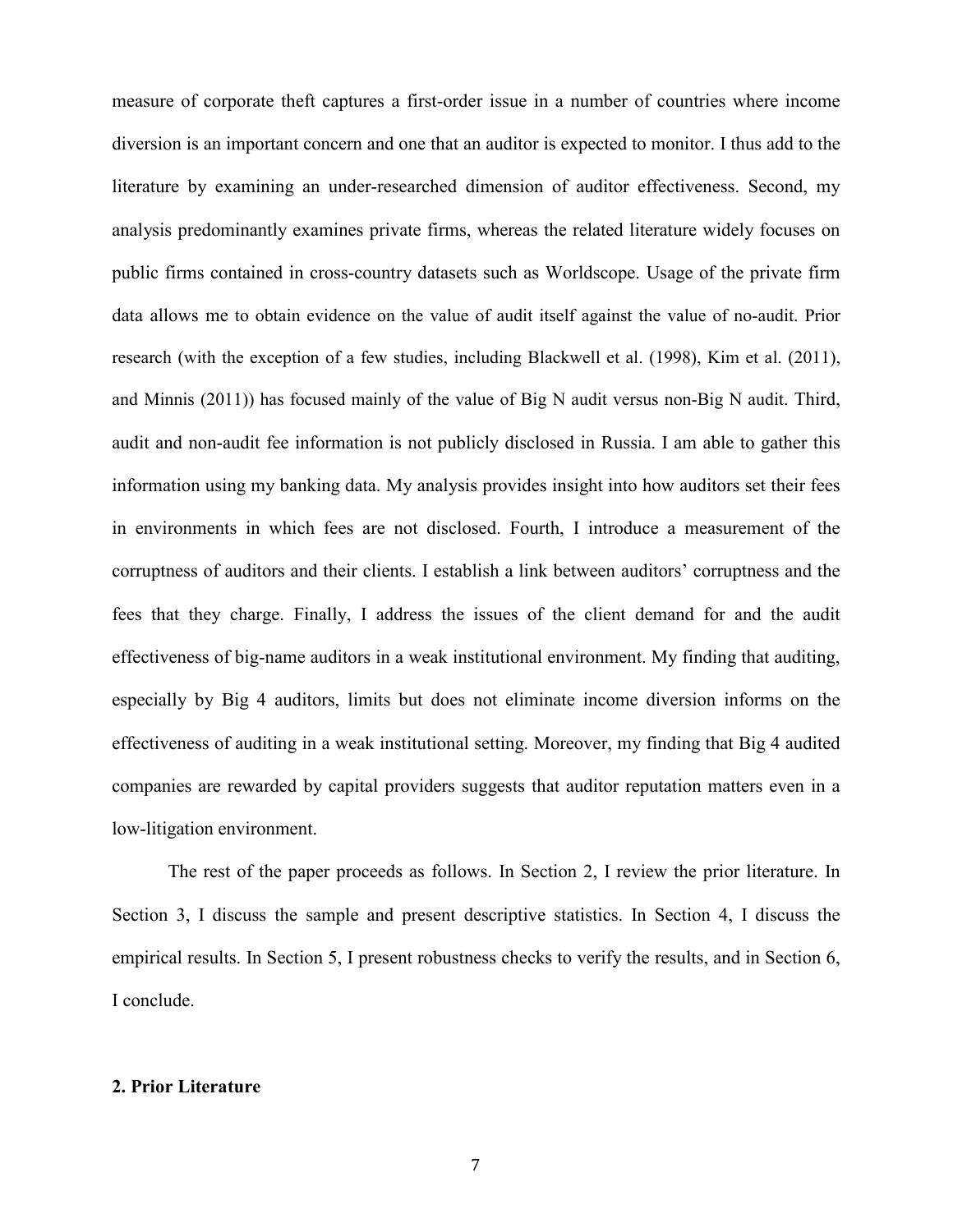Big 4 auditors (defined as the set comprising PwC, Arthur Andersen, Deloitte, KPMG and Ernst and Young and their predecessor firms) perform a dominant share of audits for publicly listed companies both in the U.S. and internationally. Francis and Wang (2008) find that Big 4 auditors have over a 75 (50) percent market share in 26 (34) in 42 countries, with a low of 25 percent in the Philippines and a high of 100 percent in Kenya. The review paper by Simnett et al. (2016) shows that the most popular indicators of audit quality in international auditing research are Big N versus non-Big N, along with audit fees.

Companies are observed to appoint big-name auditors when doing so will reduce agency costs. Client demand might arise from the need to provide investors assurance on financial reporting quality. Fan and Wong (2005) find, in a sample of eight Southeast Asian countries, that firms with a greater extent of ownership problems inherent in their ownership structure were more likely to hire Big 5 audit firms. This fact is likely caused by demand from capital providers and other stakeholders for high-quality audits to serve as a substitute for weak public institutions. Thus, it is unsurprising that big audit firms have larger market shares than other auditors in countries with weaker institutions, though their share is lower than it is in countries with stronger institutions. Lennox (2005) suggests that unlisted companies that are not subject to monitoring by capital markets intermediaries (such as equity analysts) and are subject to weaker disclosure requirements may exhibit a greater need for higher-quality auditors. Managers in such companies may appoint brand name auditors, such as the Big 4, to communicate their bonding to a higherquality reporting regime.

Watts and Zimmerman (1986) conjecture that larger audit firms provide better audits due to their greater monitoring ability. Prior research on U.S. companies finds that Big 4 auditors provide higher audit quality than other firms. Teoh and Wong (1993) find a higher earnings response coefficient to earnings audited by big-name audit firms than for those audited by other auditors. Balvers et al. (1988) and Beatty (1989) find that the use of a big-name auditor is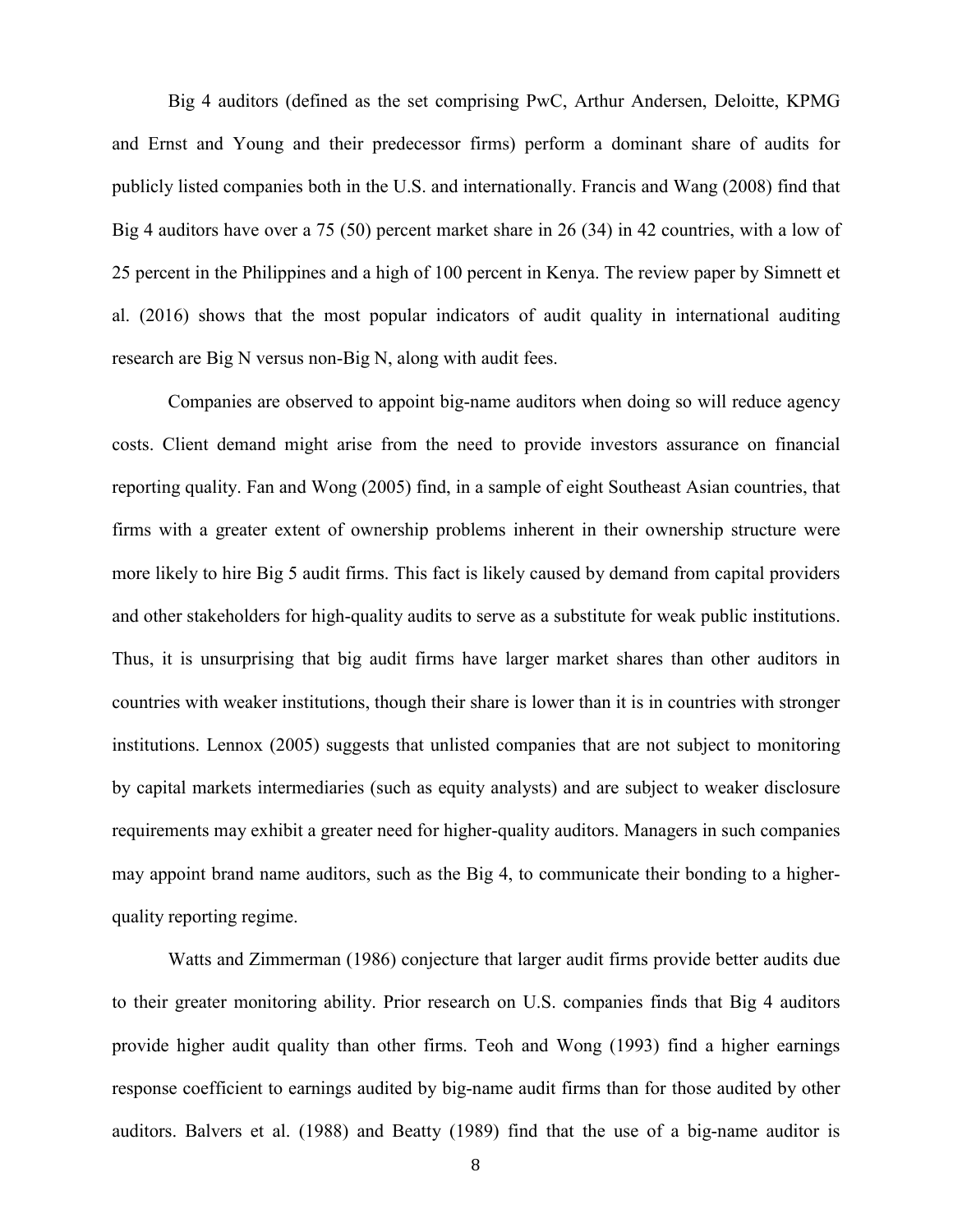associated with lower IPO underpricing. Mansi et al. (2004) find that larger auditors are associated with lower debt pricing in client firms. Using data from Taiwan, Chi et al. (2017) show that interest rate spreads are lower when audit quality is higher. Lawrence et al. (2011) suggest that the differences in audit quality are a reflection of client characteristics, such as firm size, implying a selection bias in the samples used in prior papers; however, DeFond et al. (2016) dispute this claim by showing that Lawrence et al.'s results are driven by specific research design choices made in their paper.

The higher audit quality of big audit firms is considered a result of one or both of two factors: larger auditors desire to maintain their high-quality reputation (DeAngelo 1981), and larger auditors have incentives to avoid legal risk and consequent financial liability (Dye 1993). DeAngelo (1981) presents an agency theory-based framework in which large audit firms invest in audit technology to provide superior quality audits. These investments create large portfolios of clients that might leave the firm if audit weaknesses are discovered. The greater potential reputational harm motivates larger firms to continue to provide high-quality audits. Both reputational effects and litigation fears likely contribute to the effectiveness of Big 4 audits in the U.S.

In the international setting, the extent of legal liability for auditors varies significantly across countries (La Porta et al., 2006; Wingate 1997). Consequently, the supply of effective audits by Big 4 auditors is also observed to vary across countries. Demand for high-quality audits may be lower in countries with weak institutions for a few reasons. First, weak institutions foster opaque business environments that limit audit effectiveness. Second, the resulting limited demand for auditing reduces incentives for audit firms to develop audit expertise, which reduces their auditor credibility. Finally, in the absence of strong law enforcement, a negative audit has lesser value because it does not entail significant consequences for the firm or its managers.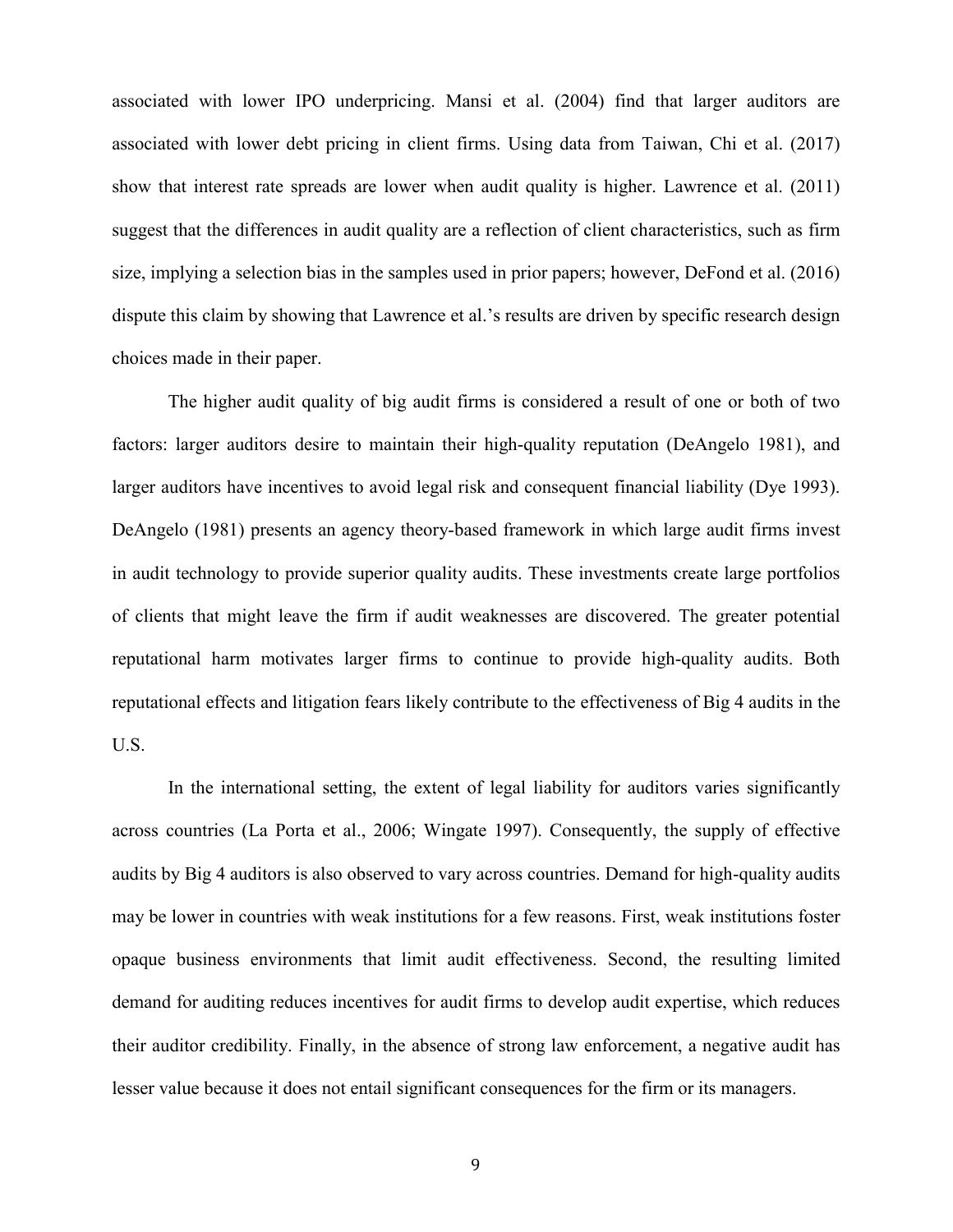Prior papers have considered audit fee premiums as a measure of the audit quality provided by Big 4 auditors. In their review paper, Hay and Knechel (2017) emphasize that "whether the Big N audit firms charge higher fees is one of the most extensively researched areas in the auditing literature". Craswell et al. (1995) and DeFond et al. (2000) document a Big 4 fee premium in Australia and Hong Kong, respectively. Choi et al. (2008), however, survey evidence from the U.K. and the U.S. and conclude that the evidence is mixed and does not conclusively show that Big 4 auditors command a fee premium in these two countries. Whatever the evidence in the four countries examined by this research indicates, all these countries are in the upper end in terms of investor protection and enforcement of securities laws. Evidence from these countries is unlikely to generalize to countries that do not share the effective institutional characteristics of these countries. Research on countries with poor institutions has been limited by data availability. Most studies have employed small samples of companies.<sup>[7](#page-10-0)</sup>

Evidence from cross-country studies can be more helpful. Choi et al. (2008) find that across countries, audit fees increase with the extent of legal liability for auditors. Furthermore, within a given legal liability, Big 4 auditors charge higher audit fees than non-Big 4 auditors. Finally, the Big 4 premium decreases as the legal liability strengthens. In contrast to this last piece of evidence in Choi et al. (2008), Francis and Wang (2008) find that the earnings quality of companies audited by a Big 4 auditor increases in stricter legal regimes but not for clients of non-Big 4 firms. However, given the differences in methodology between these papers, the reasons for the contrasting results are unclear. While these papers both suggest that the higher legal liability for auditors causes Big 4 auditors to provide better audit quality and charge more

<span id="page-10-0"></span><sup>7</sup> Using data from 118 Bangladeshi firms, 219 Indian firms and 229 Pakistani firms, Ahmed and Goyal (2005) show that Big 4 audit firms charge higher fees than local audit firms. Based on a sample of 434 observations in China, Chen, Su, and Wu (2007) show that the Big 5 charge significantly higher audit fees in the supplementary auditing market; however, their fees are not significantly different from those of local firms in the statutory market. Using a sample of 67 Indonesian companies, Basioudis and Fifi (2004) find that no audit fee premium is charged by Indonesian Big 5 auditors.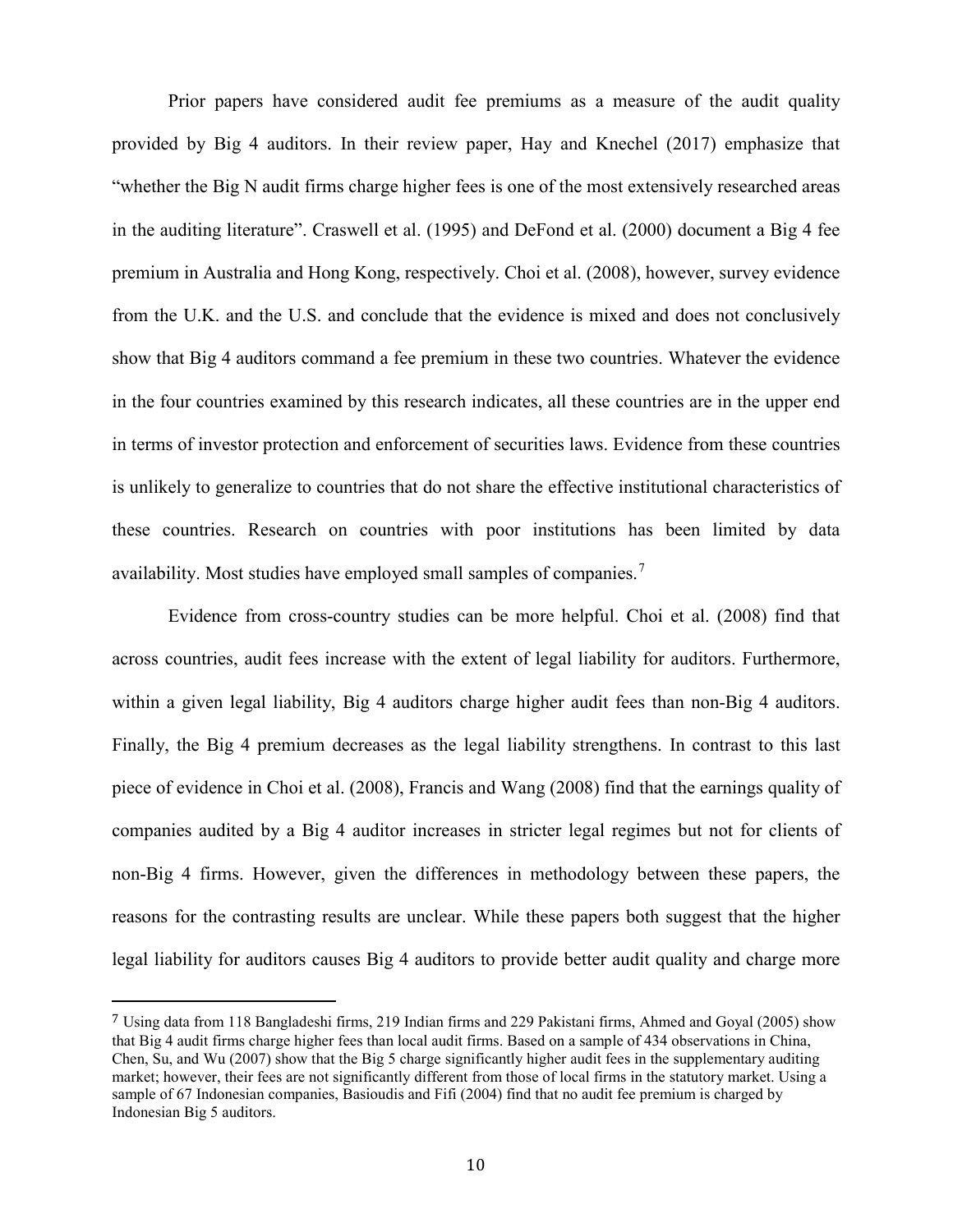for it, the effectiveness of Big 4 auditors in countries with weak institutions is unclear. The focus in this paper is on audit quality and fee difference in a country with weak institutional development and low legal liability for auditors.

Big 4 auditors are global organizations with incentives to maintain their reputations for high quality across countries, including low litigation (see, e.g., the argumentation in Carson, 2009). They have training and knowledge-sharing practices that can potentially provide a consistent level of audit quality worldwide (Simunic and Stein 1987; Francis and Wang 2008). Reputational concerns provide incentives for auditors, even in low-litigation countries, to provide high-quality audits. Weber et al. (2008) and Skinner and Srinivasan (2012) provide evidence from Germany and Japan, respectively, that audit clients defect from big-name auditors upon the revelation of audit quality weaknesses. This evidence is consistent with reputational harm for big-name auditors following the discovery of audit weaknesses. Since Big 4 auditors have an international reputation to protect, they are more likely than domestic audit firms to provide higher-quality audits. Big firms possess international networks, and local offices draw on the expertise of the global network (Carson, 2009). However, even big audit firms are subject to the limitations of the institutional environments in which they perform their audits. A number of countries lack the infrastructure to support the professional development of auditors (Michas 2011). While Japan and Germany have low auditor litigation risk, they are among the most developed countries in the world. This fact leaves open the question of reputational incentives in countries lower on the institutional development scale, which is a question I explore in this paper.

# **3. Data and Descriptive Statistics**

I construct the test and control variables from a few databases from Russia. Corporate financial data are from Rosstat, the official Russian statistical agency. Rosstat contains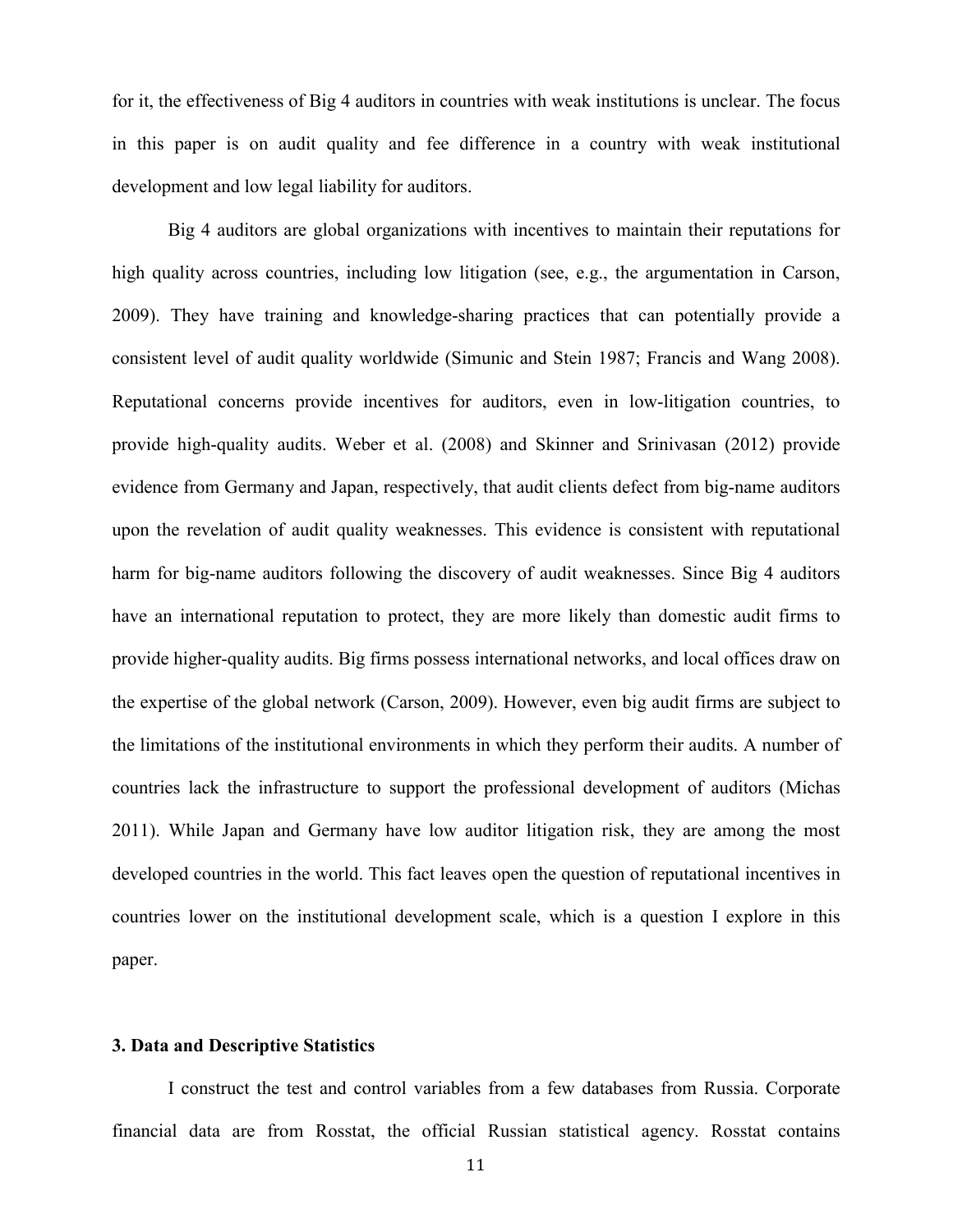information about a company's identification number, name, address, industry, date of incorporation, owners, directors, and basic accounting data such as revenue, assets, net income, and liability. While the number of financial statement items is limited, the universe of companies covered is extensive, as all Russian firms must report their balance sheet and income statements on a quarterly basis. Rosstat thus contains the information for approximately 1.5 million Russian firms. Using Rosstat data, I select all audit firms with revenue greater than \$100,000 in 2003, which results in a sample of 264 auditors.

I also use banking data from the Russian Central Bank; these data were used previously by Mironov (2013) and are available from a number of vendors in Russia.<sup>[8](#page-12-0)</sup> The Internet Appendix to Mironov (2013) provides extensive verification checks of the data, including matching with the official firm registry, firm accounting data, and tax returns. The banking data consist of 513,169,660 transactions involving 1,721,914 million business and government entities, and they contain information on the date of the transaction as well as its payer, recipient, amount and purpose. The data cover the period from 1999 to 2004 and include only transactions that took place within Russia; transactions in foreign currencies, cash deposits or cash withdrawals are excluded.<sup>[9](#page-12-1)</sup> I select all transactions where the payment is to one of the sample audit firms and the purpose is indicated as payments to auditors. I classify a transaction as a payment for audit services if its description contains the word "audit". <sup>[10](#page-12-2)</sup> All other fees to auditors (e.g., payments for consulting) are classified as other fees to auditors. Russian company law requires that annual accounting statements (unaudited) be submitted to authorities no later than March 31 of the following year. Auditing procedures typically occur in the year when the

<span id="page-12-0"></span> <sup>8</sup> These data could be purchased from several websites, including www.mos-inform.com, www.specsoft.info, [http://www.superdatabase.info/,](http://www.superdatabase.info/) [http://bazabd.com/,](http://bazabd.com/) and www.rusbd.com. In the present study, the data were purchased from <u>www.rusbd.com</u>.

<span id="page-12-1"></span> $9$  Mironov (2013) uses banking data for 2003-2004 because initially only the data for this period were available. Mironov (2015) uses banking data for 1999-2004, the same data used in this paper.

<span id="page-12-2"></span><sup>&</sup>lt;sup>10</sup> This methodology might potentially underestimate audit fees. If a company does not specifically classify its payment as for "audit", I classify it is as a payment for other services.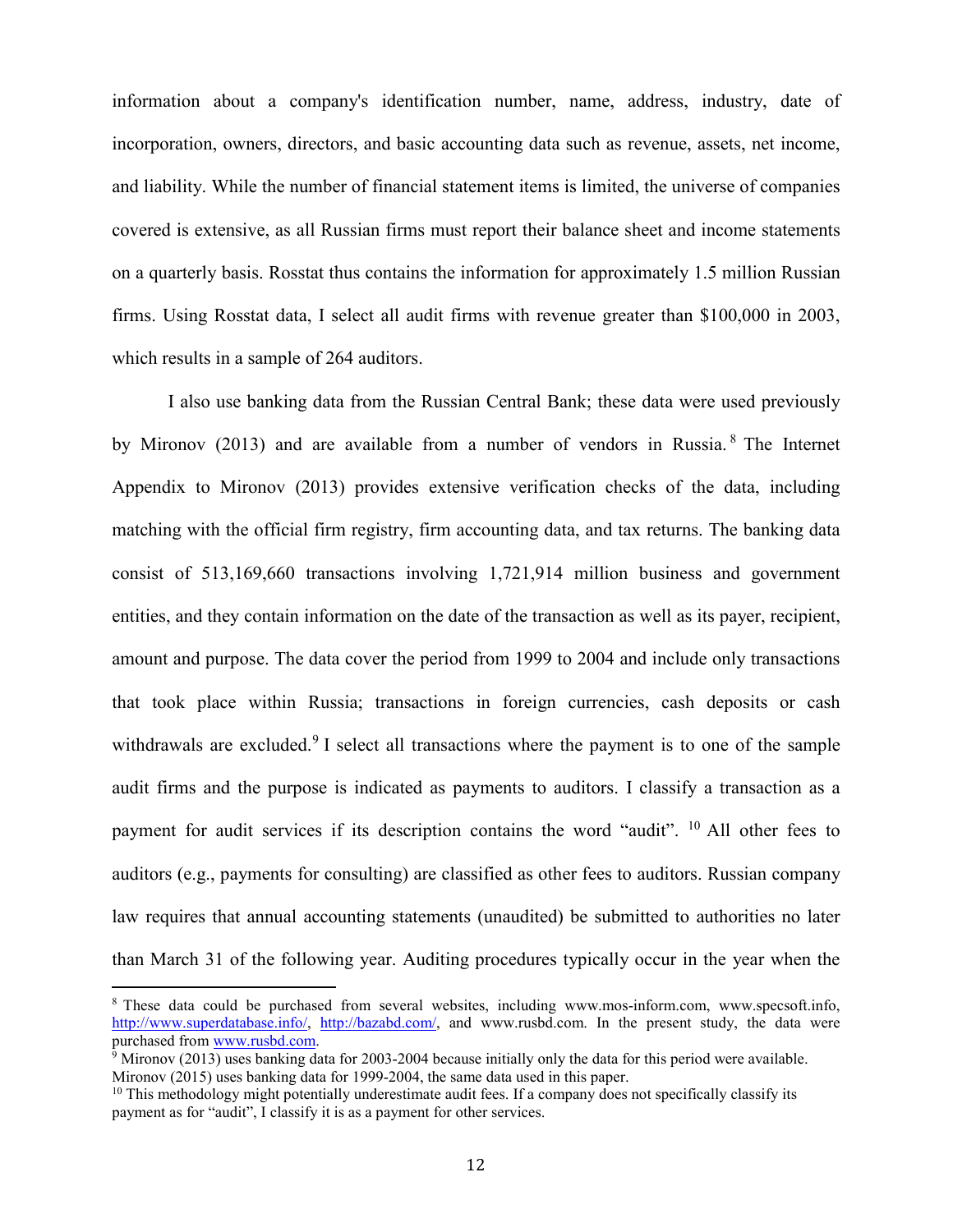filing is required and often after the unaudited results are filed. Therefore, I assign audit payments in time with a 1-year lag; e.g., payments made from January 1, 2000 to December 31, 2000 are assigned as audit payments for 1999 accounting statements. Since the banking data cover the 1999 to 2004 period, I can identify audit payments for 1999-2003. Payments for auditing 2004 statements cannot be identified since an audit of 2004 cannot be performed until 2005, and I do not have banking transactions for 2005.

I select from Rosstat all companies that have revenue greater than \$1,000,000. I impose this restriction because audit services are typically required only by relatively large companies. Since I cannot be certain that the banking data represent the complete set of transactions for every firm, I choose only firms whose reported revenue is relatively close to their turnover from the banking data. Specifically, I include firms for which |log(revenue)-log((cash inflow+cash outflow)/2)|<1, where revenue is the company's total revenue for a given year (1999-2003) taken from Rosstat; cash inflow and cash outflow are the company's cash receipts and payments for this year, which are obtained from the banking data.<sup>[11](#page-13-0)</sup> This yields a sample of  $51,815$  company years.

I identify transfers to *Spacemen* using the banking data. Intuitively, *Spacemen* are firms that do not pay taxes despite having transactions that would normally require taxes to be paid. More precisely, Mironov (2013) defines a firm as a Spaceman "if it satisfies all of the following criteria: (a) the ratio of taxes paid to the difference in cash inflows and outflows (net tax rate) is less than 0.1%; (b) the firm pays less than 216 rubles (\$7.2) in social security tax per month, which corresponds to the minimum wage; and (c) the firm's cash inflows are higher than its outflows. According to the Russian tax system, even a firm with a loss must pay VAT, SST, and property taxes; hence, these criteria guarantee that such a firm cannot survive even a simple

<span id="page-13-0"></span><sup>&</sup>lt;sup>11</sup> The empirical results are robust to different cut-off points  $(0.5, 0.75, 2)$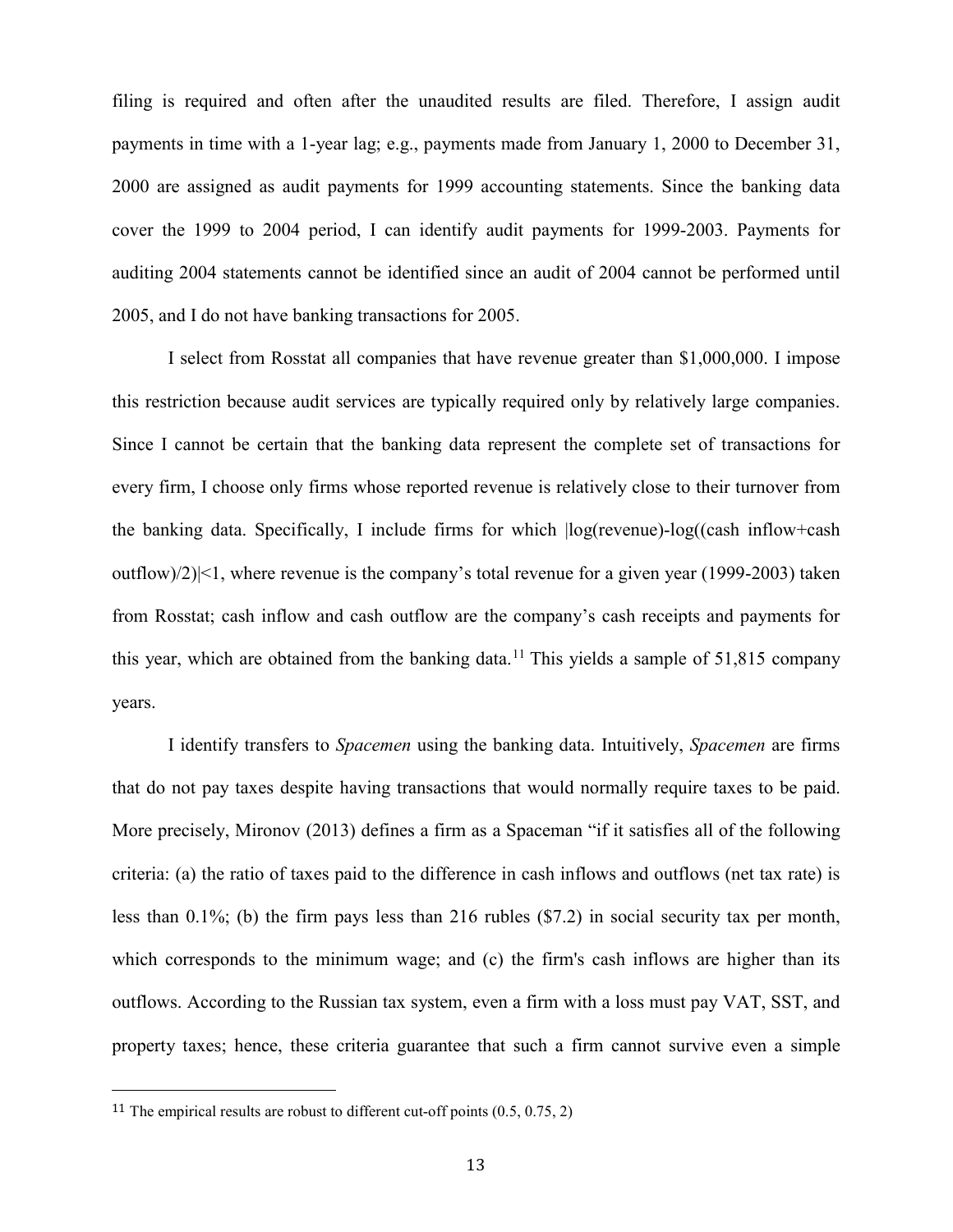examination by tax authorities." More details of the identification of *Spacemen* and the numerous reliability checks can be found in Mironov (2013). I identify 99,925 *Spacemen* in the banking transaction data. Note that transactions with *Spacemen* might enrich managers at the expense of shareholders or illegally reduce the taxes payable by the company. In both cases, these transactions distort accounting statements. If a firm hides a significant portion of its profit using *Spacemen* schemes, then the numbers it reports to the stakeholders do not reflect the actual figures.

Next, I construct a measure of income diversion at the firm level:

# *Net transfers to spacemen ShadowR = Revenue*

I report sample summary statistics in Table 1. Panel A statistics show that 11.26% of companies are audited, and 1.51% are audited by Big 4 accounting firms. Panel B presents summary statistics for the sample of audited firms. Among audited firms, 13.2% are clients of Big 4 auditors. The average audit (non-audit) fee in the sample is \$31,630 (\$18,240). Table 2 presents descriptive statistics for the top 20 audit firms in the sample. The Big 4 audit firms derive the highest average fees from their clients. Consistent with the large international presence of these audit networks, they are also among the largest by number of clients, though some of the other audit firms have more clients than Deloitte (which is the smallest of the Big 4 in Russia, as measured by the number of clients).

I obtain employment data from the personal income database of Moscow residents, which contains 55 million records for the 1999–2004 period. The data set includes unique identification (name, address, and identification number) for both an employer and an employee. These data have been used extensively in academic research (e.g., Guriev and Rachinsky, 2006; Braguinsky, Mityakov, and Liscovich, 2010; Braguinsky and Mityakov, 2015; Mironov, 2015).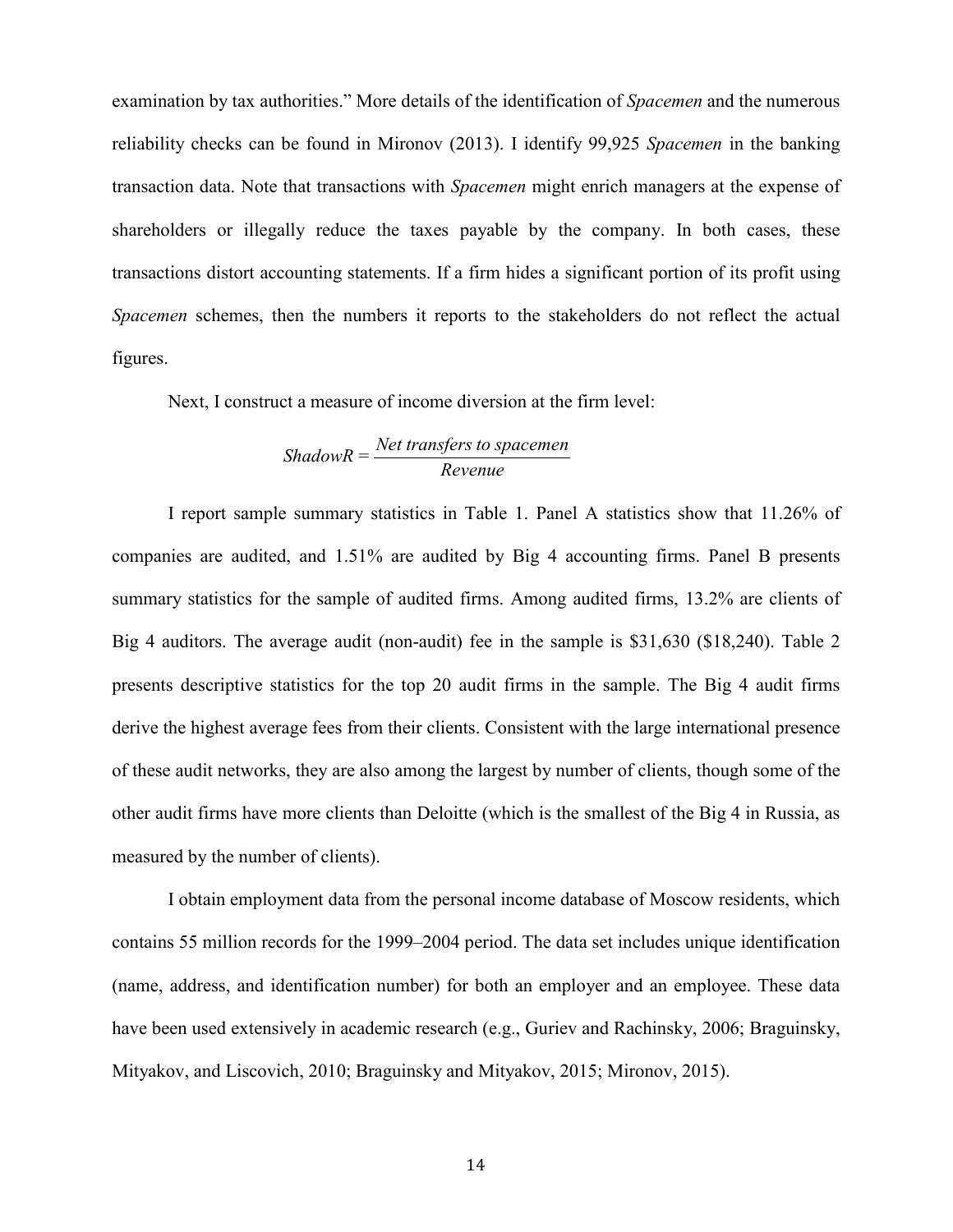### **4. Empirical Results**

I present below the results of the relationship between auditing and income diversion. I also examine the relationship between income diversion by clients and audit fees. Finally, I analyze the relationships among cost of debt, income diversion, and auditing to examine the consequences of income diversion and auditing.

# *4.1 Auditing and Income Diversion*

Companies choose to be audited to signal their quality to potential investors and other interested parties. The firm's decision process can be presented using a simplified chart.



Auditing procedures typically start when the reporting period is closed; thus, no key variables, including income diversion, can be changed. The accounting firms can only accept or reject the client, observing its level of income diversion. Certainly, auditing is not a two-period game. It is a multi-period game; thus, auditors can influence future levels of income diversion. Unfortunately, my data cover only several years. The average auditor tenure in my sample is 1.6 years. Only 17% of the audited firms have the same auditor for more than 2 years. I do not have sufficient data to test whether auditors have long-term effects on diversion. Thus, in this paper, I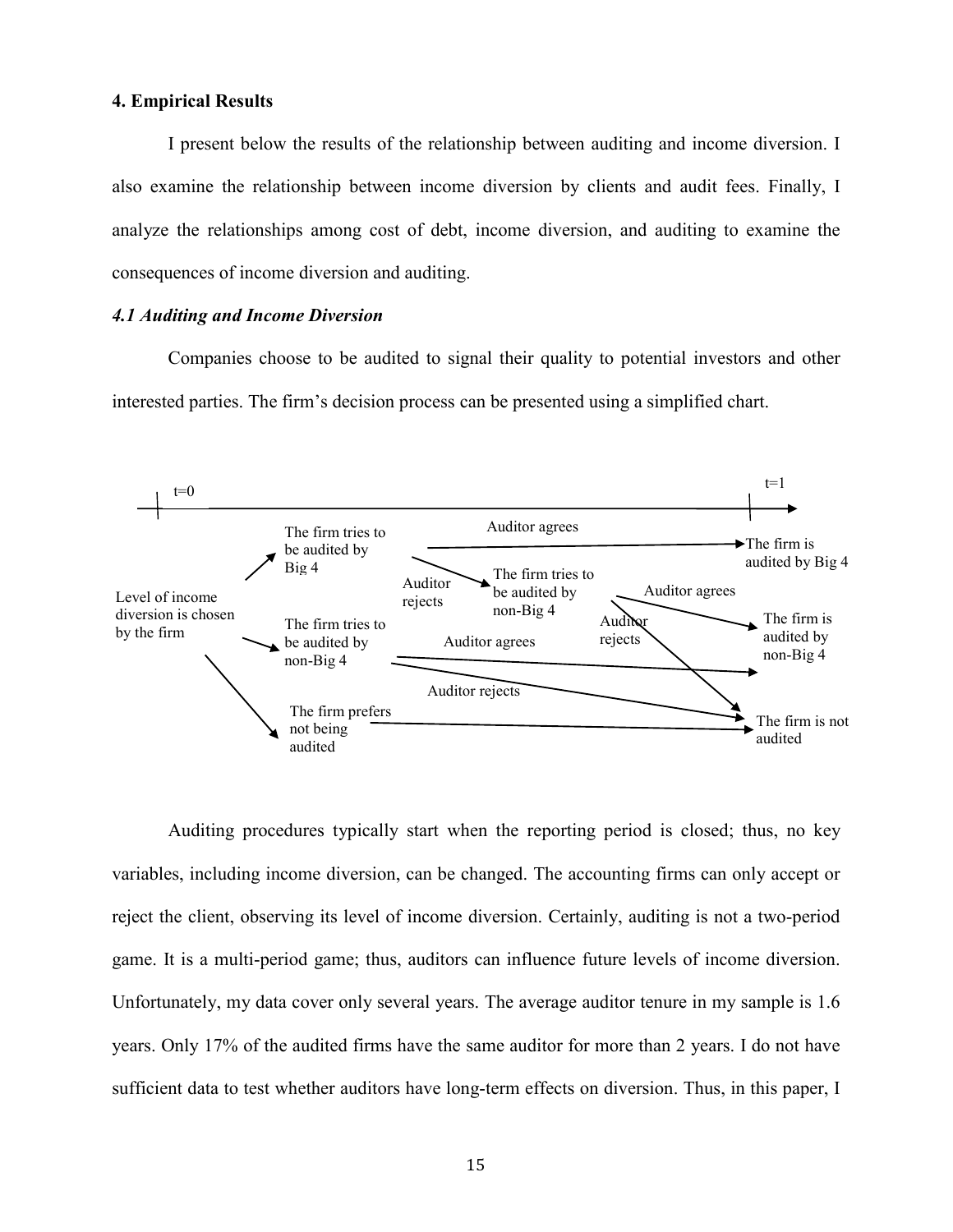use a simplified model: auditors can infer the level of income diversion of their clients and make decisions about auditing based on their observations. I test the following hypotheses.

HYPOTHESIS 1: *The probability of being audited decreases with a firm's income diversion.*

HYPOTHESIS 2: *Given that the firm is audited, the probability of being audited by a Big 4 accounting firm decreases with the firm's income diversion*.

I employ the following logistic regressions to test these hypotheses:

 $Pr(Audited_t^i) = L(\alpha + \beta ShadowR_t^i + \gamma Controls_t^i + \theta_t + \varepsilon_t^i)$ 

$$
Pr(Big4_{t}^{i} | \textit{Audited}_{t}^{i}) = L(\alpha + \beta \textit{ShadowR}_{t}^{i} + \gamma \textit{Controls}_{t}^{i} + \theta_{t} + \varepsilon_{t}^{i})
$$

where *i* and *t* are firm and time indices, *ShadowR*<sup>*i*</sup> is the income diversion measure defined above, *Audited*<sup>*i*</sup> is a dummy for whether a company's financial statements were audited,  $Big<^i_t$ is a dummy for whether a company's financial statements were audited by a Big 4 firm, *Controls*<sup>*i*</sup> is a set of firm-level controls,  $\theta$ <sub>*i*</sub> are year fixed effects, and  $\varepsilon$ <sup>*i*</sup> is the error term. The control variables include firm size, measured by the log of revenues of the firm (*Log(Revenue)*); firm profitability, measured by earnings before taxes scaled by total assets (*EBT/Assets*); leverage, measured as debt scaled by total assets of the firm (*Debt/Assets*); and whether the firm is controlled by the government (*Gov Control*). I include the extent of inventories and receivables in the firm scaled by total assets (*InvRec*) as a measure of complexity facing the audit task, following Choi et al. (2009). *Loss* measures whether the firm makes a loss in that fiscal year. Finally, I include two measures of ownership: *CEO\_Owner* measures whether the CEO is the owner of the firm, and *N\_Owners* measures the number of shareholders. I consider these two as governance variables that can impact the extent of income diversion in the firm. *L()* is a logistic function. All variables are defined in Appendix A.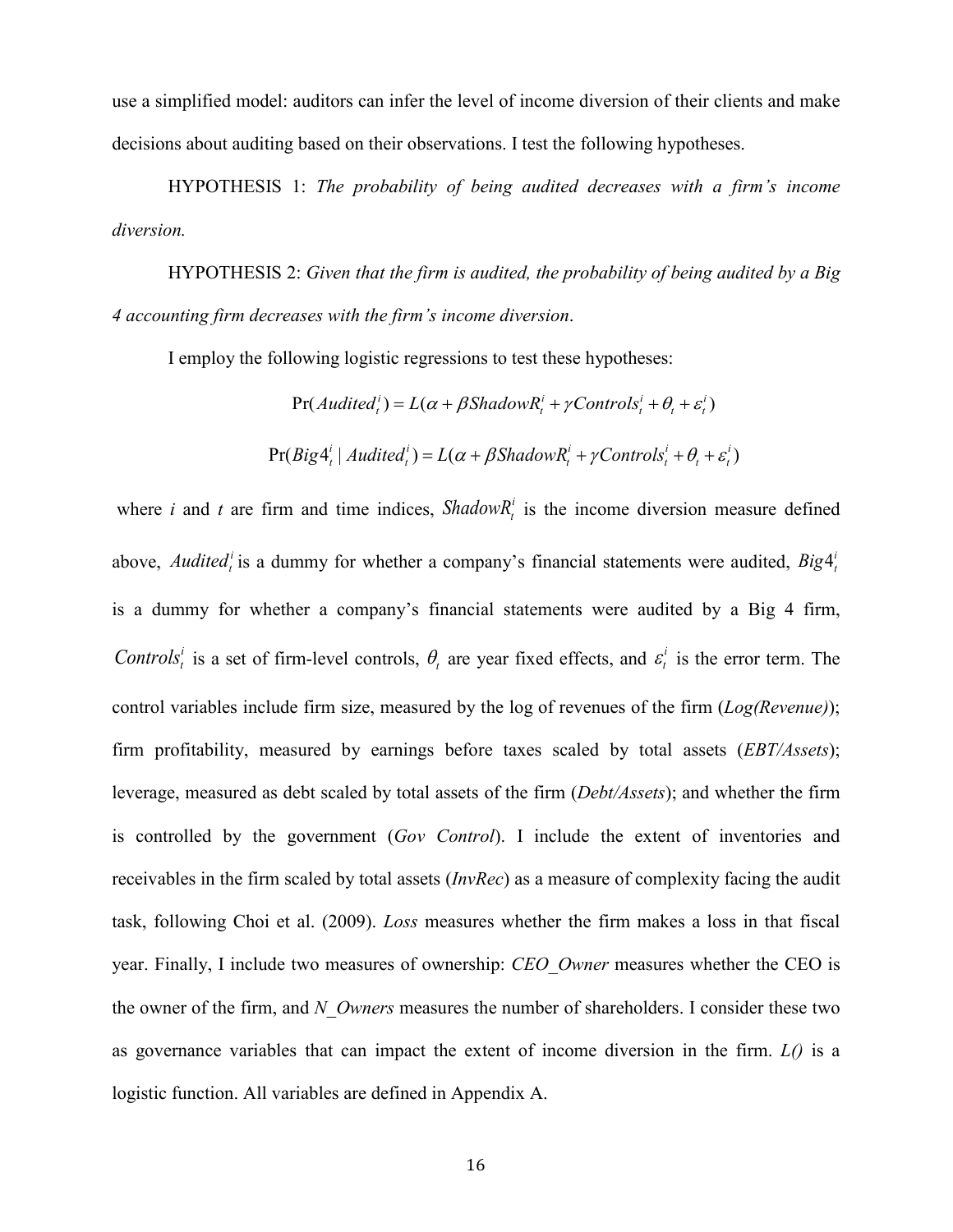Table 3 presents the results of the above estimation. All standard errors are clustered at the firm level, and all specifications include dummy variables to control for industry, the region in which the firm is located, and year. Marginal effects are reported. Column 1 presents the results using the entire sample, and Column 2 presents the results for the sample of audited firms. The Column 1 results show that the probability of being audited decreases with income diversion. The related coefficient is -0.105 and is statistically significant at 1%. One standard deviation of *ShadowR* corresponds to a 0.012 decrease in the probability of being audited (the unconditional probability of being audited in my sample is 0.113). As we can see from Column 2, the probability of being audited by Big 4 firms compared to non-Big 4 firms also decreases with income diversion. The coefficient for *ShadowR* is -0.32 and is significant at the 5% level. One standard deviation of *ShadowR* in a subsample of audited firms corresponds to a 0.027 decrease in being audited by a Big 4 firm (given that the firm is audited, the probability of being audited by a Big 4 firm is 0.132).

The control variables also provide some interesting insights. The probability of being audited increases with firm size (the coefficient is 0.049), and the demand for an audit by a Big 4 firm also increases with firm size (the coefficient is 0.049). Government ownership has a positive effect on the probability of an audit (the coefficient is 0.0345); however government-controlled companies prefer not to choose Big 4 auditors (the coefficient is -0.28). The probability of being audited by a Big 4 firm is positively correlated with firm leverage (coefficient is 0.0575). The most likely explanation is reverse causality. Firms audited by a reputable auditor have better access to capital markets. Firms that have more inventories and receivables have a lower probability of being audited, and they choose Big 4 auditors (likely because they are more complex to audit). Firms in which the CEO is one of firm's owners are less likely to be audited, and they choose Big 4 auditors. A possible explanation is that the principle-agent conflict is less severe in companies in which the CEO is also a firm owner.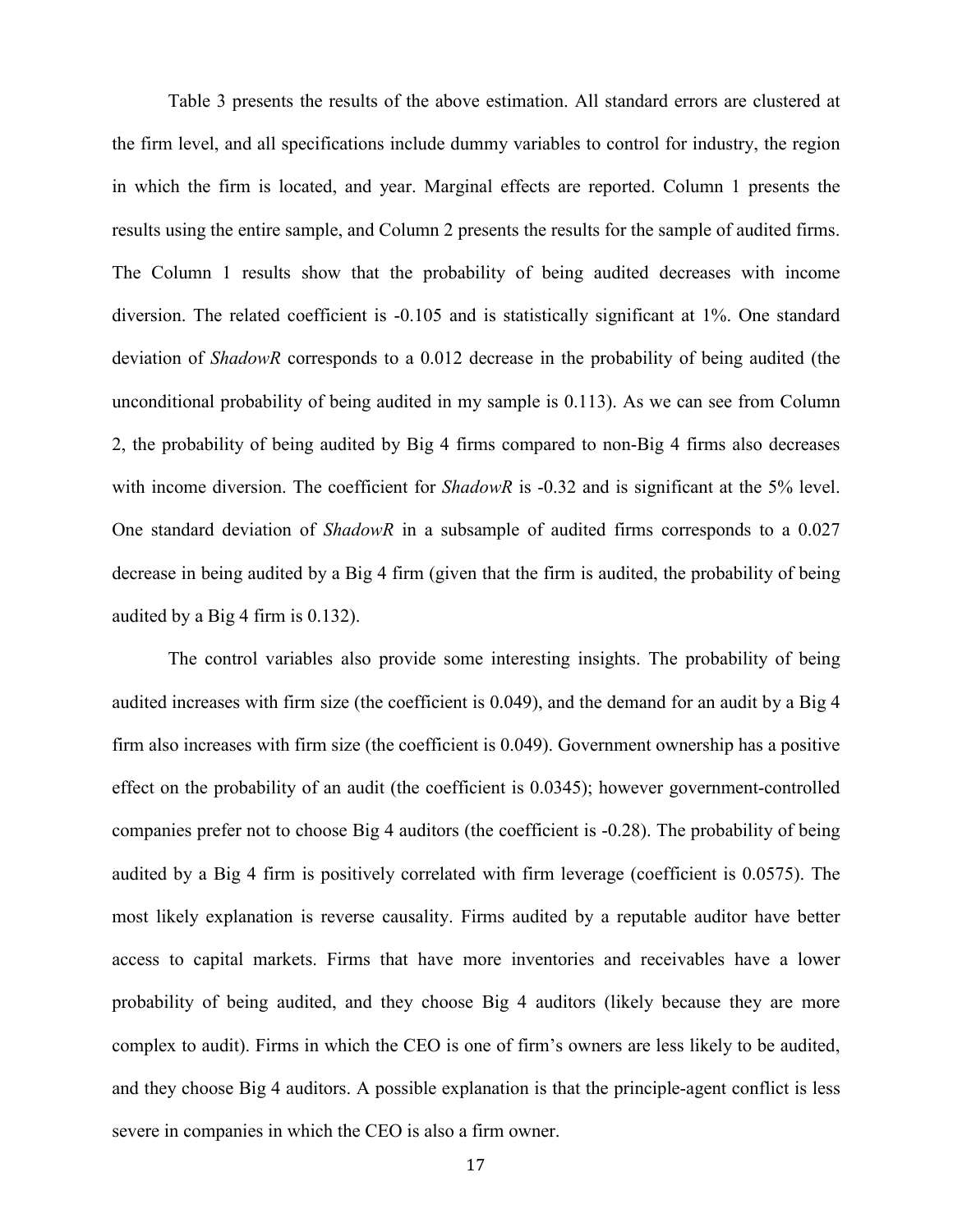The marginal effects obtained using the logistic regressions might not be accurate estimates of the income diversion effect because audited and not-audited firms significantly differ in other characteristics. As we can see from Table 1, Panels A, B, and C, audited and nonaudited firms have different sizes, profit margins, debt levels and other key variables. To address this difference in characteristics, I apply the propensity score matching (PSM) technique. The PSM matches each audited firm with a non-audited firm using a propensity score, predicted likelihood of being audited based on a firm's observable characteristics. As the covariates that predict the decision to be audited, I use firm size, profitability, debt financing, ownership, industry, and other characteristics. Table 3, Panel A presents the results. As evident from columns  $(1) - (4)$ , there are no significant differences in covariates between the audited firms and the matched control sample of non-audited firms. For the sample of firms audited by Big 4 and firms audited by non-Big 4 auditors (columns  $(5) - (8)$ ), there are also no significant differences in the covariates, except for the variable *Loss*. In general, the estimations using the PSM technique are not conceptually different from the logistic estimations. Audited firms divert 0.79% less revenue than non-audited ones. Firms audited by Big 4 divert 0.71% less revenue than firms audited by non-Big 4 auditors.

I recognize the endogenous relationships among the type of firm, the choice to be audited and the type of auditor (Big 4 or smaller auditor) that the firm chooses to hire. For instance, firms with better internal governance are likely to both choose to be audited and divert fewer corporate resources for private use. Although I conduct an analysis based on a propensity score-matched sample, the endogeneity might still be an issue to consider. In multi-period settings, the auditors might influence firms' choices, and firms' choices might influence the decisions of auditors to audit or not. Thus, it might be a simultaneous relationship between these two variables. Moreover, a firm that is considering being audited in the future might start to decrease income diversion a few years in advance. Therefore, auditing tomorrow might *de facto*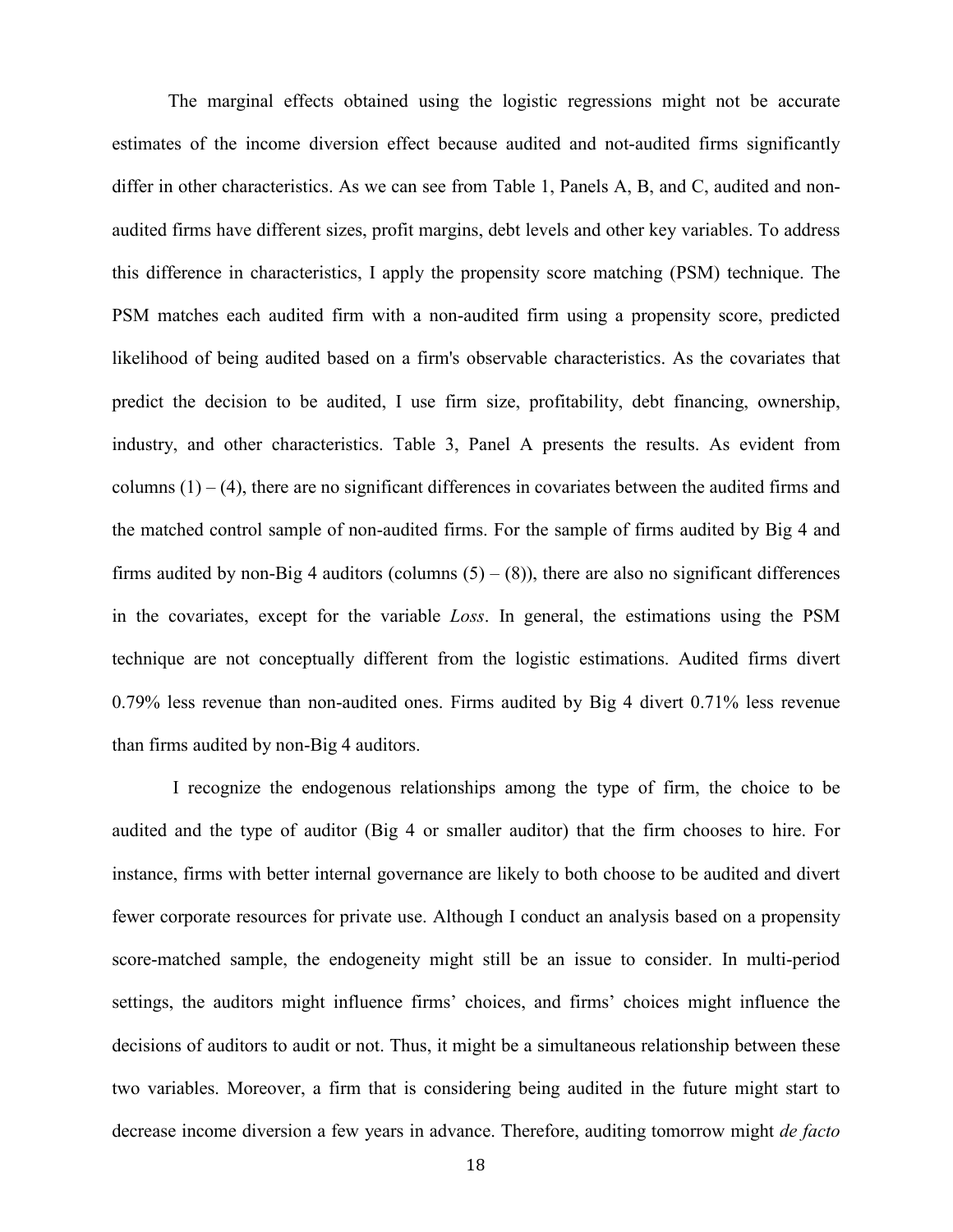decrease income diversion today. Since my data do not have any exogenous variation in firm decisions to be audited, I cannot claim any causal relationship regarding whether income diversion affects the audit or vice versa. However, it is important to note that external market participants do not observe the level of firm income diversion. They only see whether firm financial statements were audited or not. I document that audited firms have lower levels of income diversion than non-audited firms. Firms audited by Big 4 auditors have lower levels of income diversion than firms audited by non-Big 4 auditors. This evidence provides support for the signaling hypothesis. Good firms are willing to signal their quality to potential investors and partners by hiring reputable auditors.

Since the firms audited by Big 4 and non-Big 4 firms exhibit significant differences in income diversion, it is interesting to analyze the difference in fees between different types of auditors. In Panel B of Table 4, I expand the PSM analysis to estimate the difference in fees across auditors. I use the same covariates as before. Panel B of Table 4 reports the results. The difference in the logarithms of audit fees between firms audited by Big 4 and non-Big 4 firms is 1.42. The difference in the logarithms of other fees is 1.35. Both estimates are significant at the 1% level. These estimations indicate that Big 4 auditors charge approximately 4 times more for the same type of service. The average audit fee of a Big 4 firm is 170.4 thousand dollars (see Table 1, Panel C). Let a firm satisfy the quality criteria to be audited by a Big 4 firm. This firm can save approximately 130 thousand dollars if it chooses a smaller auditor. However, if the firm chooses to do so, the market participants might believe that the firm diverts 0.71% more revenue (see Table 3, Panel A). The average revenue of firms audited by Big 4 firm is 254 million dollars. The firm faces the following trade-off: to pay an additional 130 thousand dollars to signal to the market that it diverts 1.8 million dollars less. We can conclude that, from the theoretical prospective, paying additional fees to Big 4 auditors might be justified by signaling a significant reduction in income diversion activities.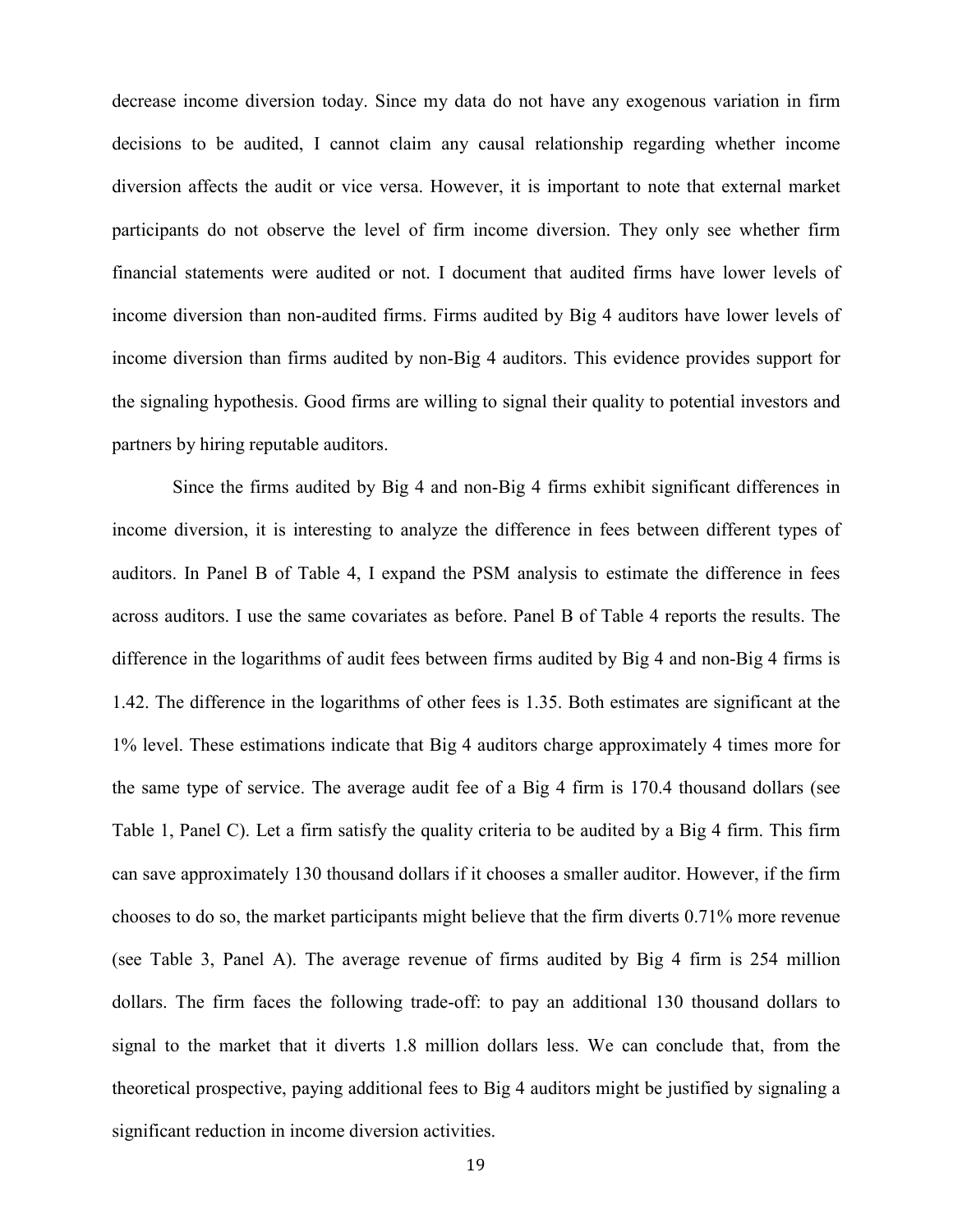#### *4.2 Audit Fees and Income Diversion*

The idea that audit fees vary with clients' characteristics is not new. For example, using a sample of Norwegian private firms, Hope et al. (2012) showed that audit fees vary with firm characteristics related to ownership structures and family relationships. In this section, I analyze the relationship between audit fees and income diversion.

While auditors are expected to prevent the diversion of resources for private benefit, clients that are keen on diverting funds could co-opt auditors by providing them with excess audit fees. Auditors incur greater risk when they agree to audit companies with a greater level of income diversion, and they can compensate themselves for the higher risk and cost of detection with higher audit fees. The link between litigation risks and audit fees has been studied primarily in high-litigation countries (see Simunic and Stein, 1996, Bell et al., 2001, Schelleman and Knechel, 2010). However, even in low-litigation countries, audit firms pay reputational costs in cases of audit failure (see Weber et al., 2008 and Skinner and Srinivasan, 2012). Using my data, I can directly measure clients' income diversion; thus, I test the following hypothesis.

# HYPOTHESIS 3: *Income diversion and audit fees are positively related.*

Since, in low-litigation countries, primarily reputation risk should matter, I test the following hypothesis.

HYPOTHESIS 4: *The audit fee premium related to income diversion should be higher for reputable auditors.*

To test Hypotheses 3 and 4, I estimate the following regression:

$$
Log (Audit\ Fees_i^i) = \alpha + \beta_1 Big4_i^i + \beta_2 ShadowR_i^i + \beta_3 ShadowR_i^i \cdot Big4_i^i + \delta Controls_i^i + \theta_i + \varepsilon_i^i
$$

where *i* and *t* are firm and time indices,  $ShadowR_t^i$  is the income diversion measure defined above, *Audit Fees<sup>i</sup>* are audit fees paid to auditors,  $Big4_i^i$  is a dummy for whether a company's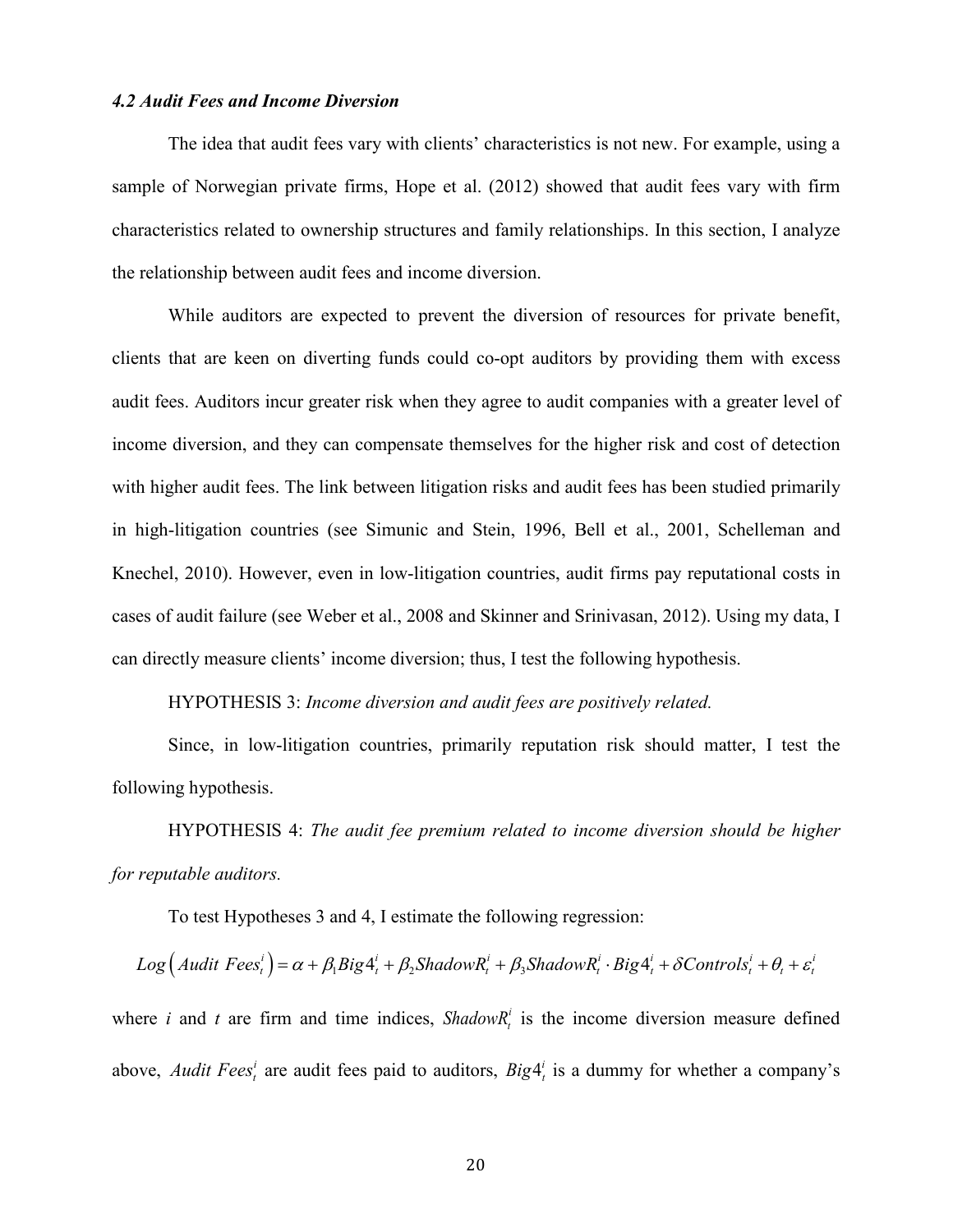financial statements were audited by a Big 4 firm, *Controls*<sup>*i*</sup> is a set of firm-level controls,  $\theta$ <sup>*t*</sup> are year fixed effects, and  $\varepsilon_t^i$  is the error term.

Long-standing concerns about auditor independence have led to requirements to disclose fees for non-audit services in the U.S. and elsewhere (Koh et al., 2012) and the ban on auditorprovided consulting services in the Sarbanes-Oxley Act of 2002. To test for possible conflicts of interests, I also include other fees paid to auditors as a dependent variable, along with audit fees:

$$
Log\left(Other\ Fees_i^i\right) = \alpha + \beta_1 Big4_i^i + \beta_2 ShadowR_i^i + \beta_3 ShadowR_i^i \cdot Big4_i^i + \delta Controls_i^i + \theta_i + \varepsilon_i^i
$$

where *i* and *t* are firm and time indices, *ShadowR*<sup>*i*</sup> is the income diversion measure defined above, *Audit Fees<sup>i</sup>* are audit fees paid to auditors, *Other Fees<sup>i</sup>* are other fees paid to auditors,  $Big4<sup>i</sup><sub>t</sub>$  is a dummy for whether a company's financial statements were audited by a Big 4 firm, *Controls<sup>i</sup>* is a set of firm-level controls,  $\theta$ <sub>*t*</sub> are year fixed effects, and  $\varepsilon$ <sup>*i*</sup> is the error term.

I report the results of the above estimation in Table 5. The sample consists of all audited firms only. Panel A reports the regression results with audit fees as the dependent variable, and Panel B reports results with non-audit fees as the dependent variable. The Panel A, Column (1) results show that Big 4 auditors receive significantly higher audit fees than other audit firms even after I control for auditor tenure, auditor size, client firm size, profitability and other factors that prior research has found to be related to audit fees (Choi et al., 2009, Minnis 2011). This result confirms the Big 4 audit fee premium result documented in prior literature (DeFond et al., 2000).

Estimates on the control variables show that a longer auditor tenure is associated with higher audit fees. Larger audit firms (*Big 4* and *log(Revenue auditor)*) receive greater audit fees, and larger clients pay higher fees, as observed on the positive and significant coefficient on the *Log (Revenue)* term. Loss-making firms pay higher audit fees. In the results in Column (2), I examine whether audit fees are associated with transfers to *Spacemen*. The lack of a significant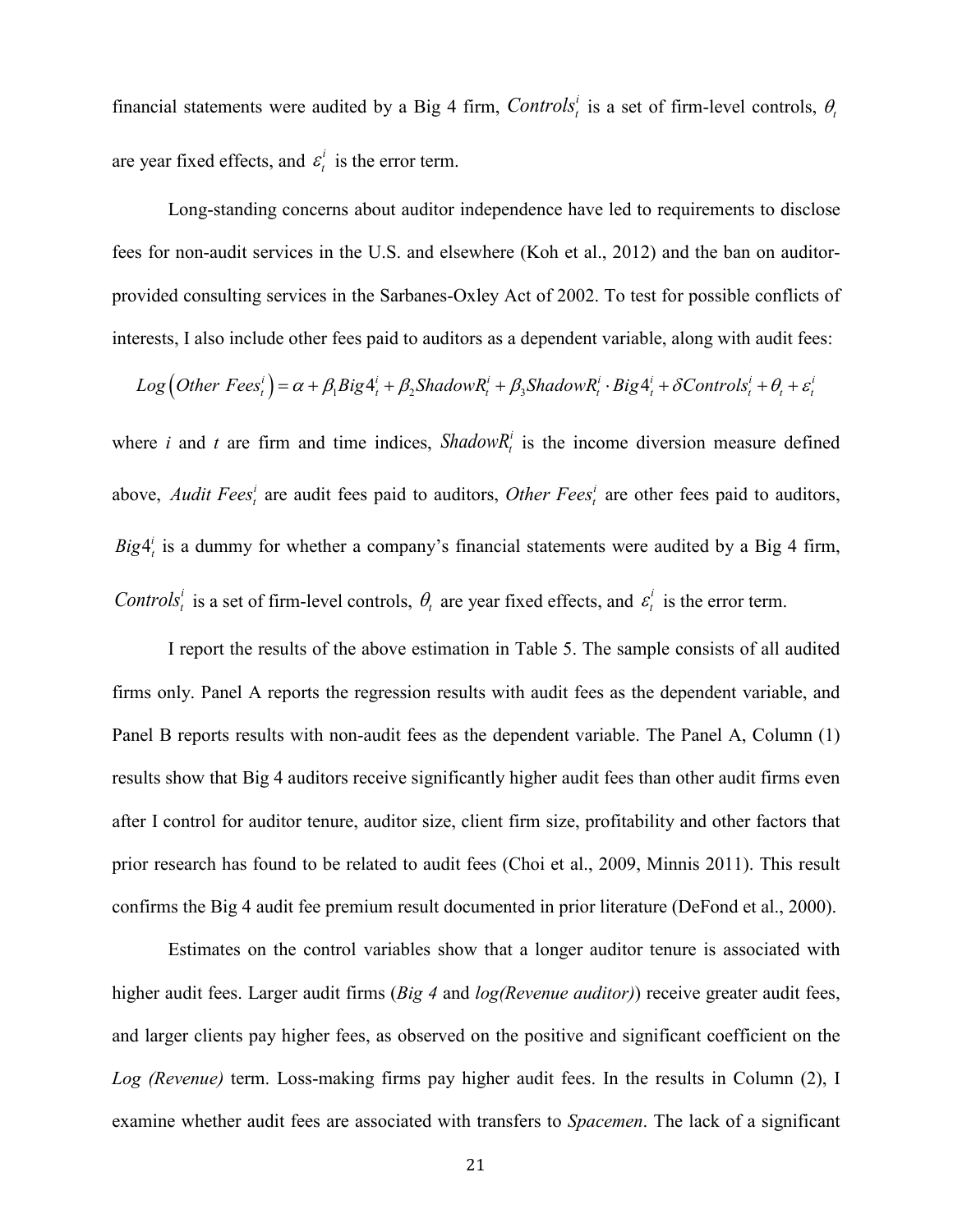coefficient on *ShadowR* suggests that on average, audit fees are not associated with greater funds diversion.

In Column (3), I examine the relationship between Big 4 auditors and income diversion. The variable of interest is the interaction between Big 4 auditors and *ShadowR*. The coefficient on the interaction term *ShadowR*\*Big4 (*β3*) is positive and statistically significant, suggesting that Big 4 auditors are paid more when their clients divert more funds out of the firm. The effect is also economically significant. A one standard deviation increase in income diversion corresponds to an approximately 9.2 percent increase in audit fees.

While the results suggest that the Big 4 receive higher audit fees when income diversion increases, the essence of this relationship is not obvious. One possibility is that the higher fees reflect price protection for greater risk on the part of the Big 4 auditors. Another possibility is that they represent fees to look the other way when executives divert funds out of the firm. Surprisingly, only Big 4 auditors exhibit higher fees relating to income diversion in their fees. I find no statistically significant effect of income diversion on audits for non-Big 4. The Big 4 effect remains similar when I do not include the main effect and include only the interaction in Column (4).

Given the concerns about the provision of non-audit services and the potential for auditors' loss of independence arising from non-audit fees, I examine the relationship between income diversion and non-audit fees. The results are presented in Panel B, where the dependent variable is Log of other (non-audit) fees paid to the auditors. The inferences from these results broadly mirror the inferences from the audit fee regressions. Column (1) results show that Big 4 auditors receive a significantly greater extent of non-audit fees, which likely reflects their ability to provide a greater extent of non-audit services. Column (2) results show that non-audit fees are not related to the extent of income diversion in the client firms. However, Column (3) results show that Big 4 auditors receive greater non-audit fees when their clients divert more income out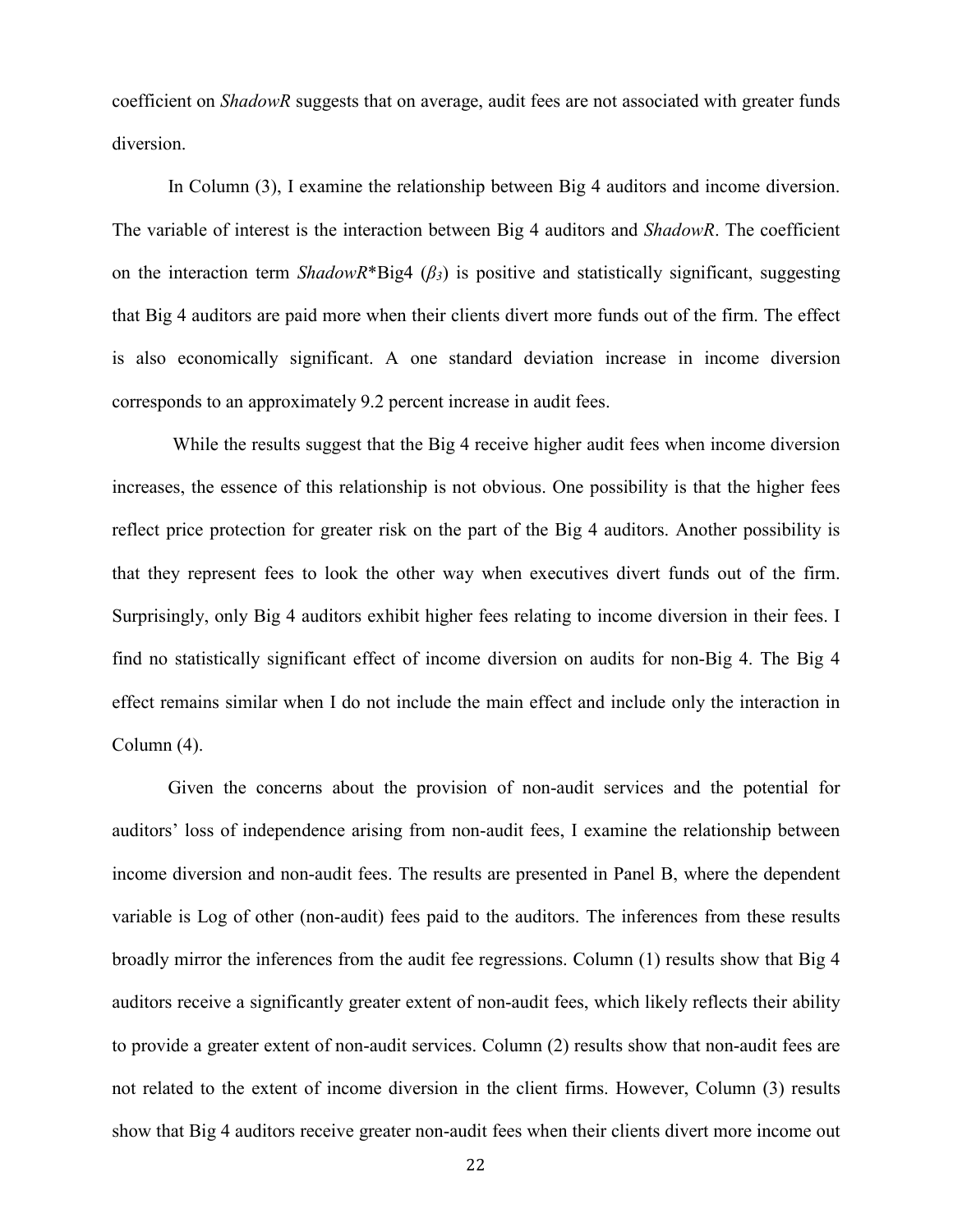of the firm; this economic effect is even more significant than in the case of audit fees. A one standard deviation increase in income diversion corresponds to a 24.8 percent increase in nonaudit fees. The same effect remains in Column (4) when I drop the main effect of transfer to *Spacemen*/revenue and include only the interaction effect. As in the case of audit fees, I cannot distinguish between non-audit fees paid for a greater risk of auditing risky clients and those for auditors looking the other way. However, it is interesting that the premium exists only for Big 4 auditors and not for other auditors. The results show that clients that divert income out of the firm pay a cost in terms of excess audit fees when they have Big 4 auditors but do not need to do so for non-Big 4 auditors.

It is worth noting that audit and non-audit fee information is not publicly disclosed in Russia. I am able to gather this information based on the banking data that I described earlier. Therefore, the relationships I observe between audit fees and income diversion cannot normally be observed outside the firm. The salutary effect of public scrutiny related to audit fees on auditor monitoring caused the SEC to demand disclosure of audit and non-audit fees in the U.S. in 2000. The absence of public information about audit fees in Russia likely reduces the disciplinary effect on auditors.

To summarize, I find support for Hypothesis 4, which states that reputable auditors charge higher premiums related to clients' income diversion than other auditors do. However, I do not find complete evidence in support of Hypothesis 3, specifically that *all* auditors charge premiums related to income diversion. My evidence does not support the explanation that auditors charge higher fees because of the greater efforts required to audit risky clients. If this were the case, we should expect that the audit fees would increase with income diversion for all auditors, not only for the Big 4. If some task requires more effort, it should require more effort from all firms that perform this task. However, we observe only that highly reputable auditors charge premiums. In addition, we can see that the auditors charge higher fees, particularly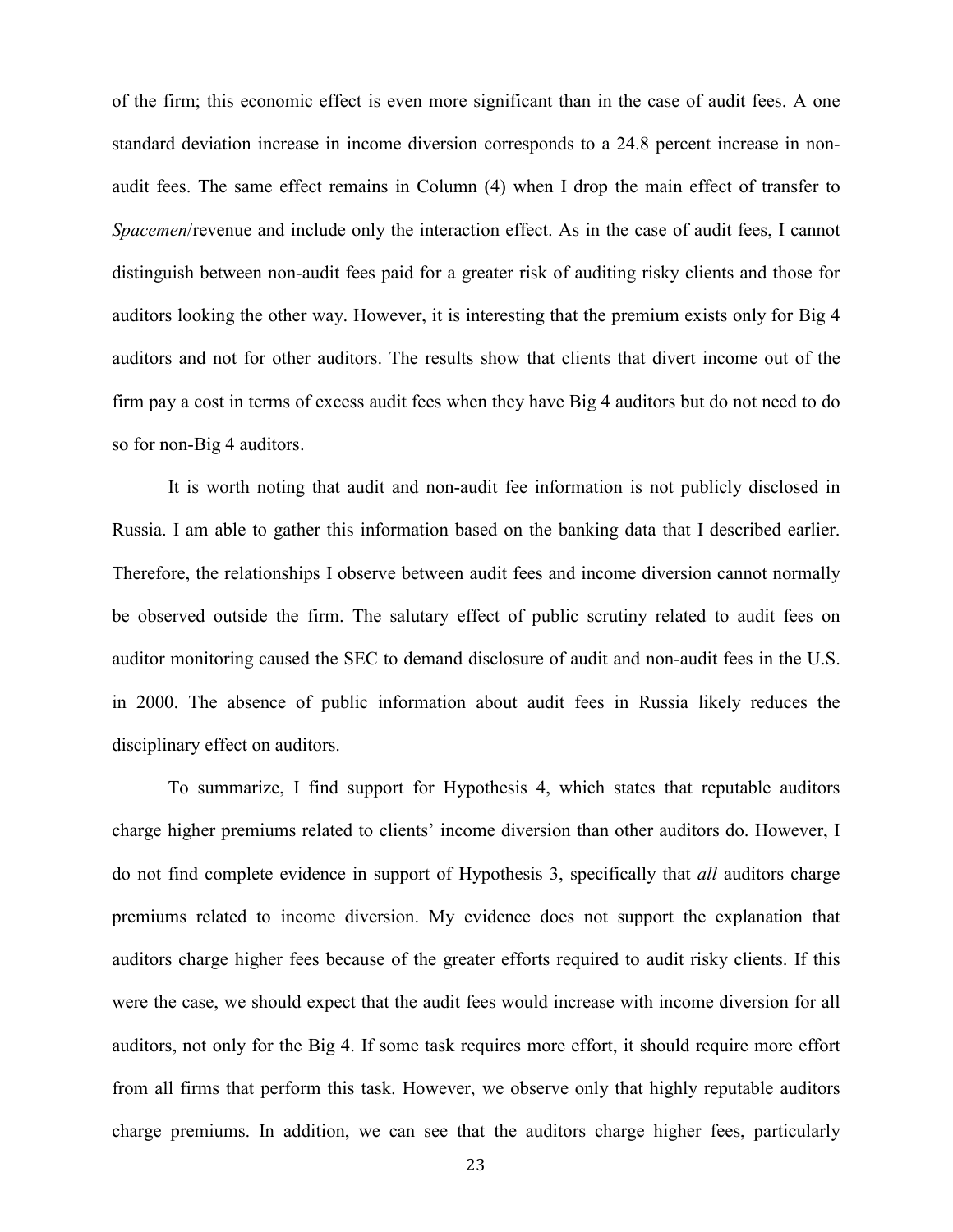through non-audit fees. The non-audit fee premium related to income diversion is three times higher than the audit fee premium. If risky clients require more effort to audit, then we should observe a primarily effect on audit fees and not on other fees.

# *4.3 Auditor Corruption and Income Diversion*

In the previous section, I discussed two factors that can lead to higher audit fees in the presence of income diversion: (1) auditors charge higher premium because of the higher risk from potential enforcement or the reputational costs of being associated with diverting firms, or (2) the auditor partners and other senior employees who turn a blind eye to the income diversion are themselves enriched by the higher audit and consulting fees. This latter rationale is more likely in the presence of corrupt auditors. While it is hard to test these two possibilities directly, I employ an indirect method using the propensity to corrupt (PTC) measure developed in Mironov (2015). This measure is built based on traffic violations of Muscovites for the 1997 to 2007 period. Drivers occasionally commit traffic violations. However, not all traffic violations are recorded. A person who is stopped by police may often avoid formal punishment in exchange for a bribe. Thus, observing a driver's recorded traffic violations for a substantial period of time allows an inference to be made regarding the individual's PTC, which is measured as the difference between the number of expected traffic violations and the number of actual traffic violations for this person. The greater this difference is, the higher is the person's PTC. Mironov (2015) shows that the PTC for firm management is positively related to a firm's illegal activities, specifically income diversion and undeclared wages paid to employees. The idea behind this measure of corruption is not new. Fisman and Miguel (2007) show that the number of unpaid parking tickets received by United Nations diplomats is related to country-level corruption norms.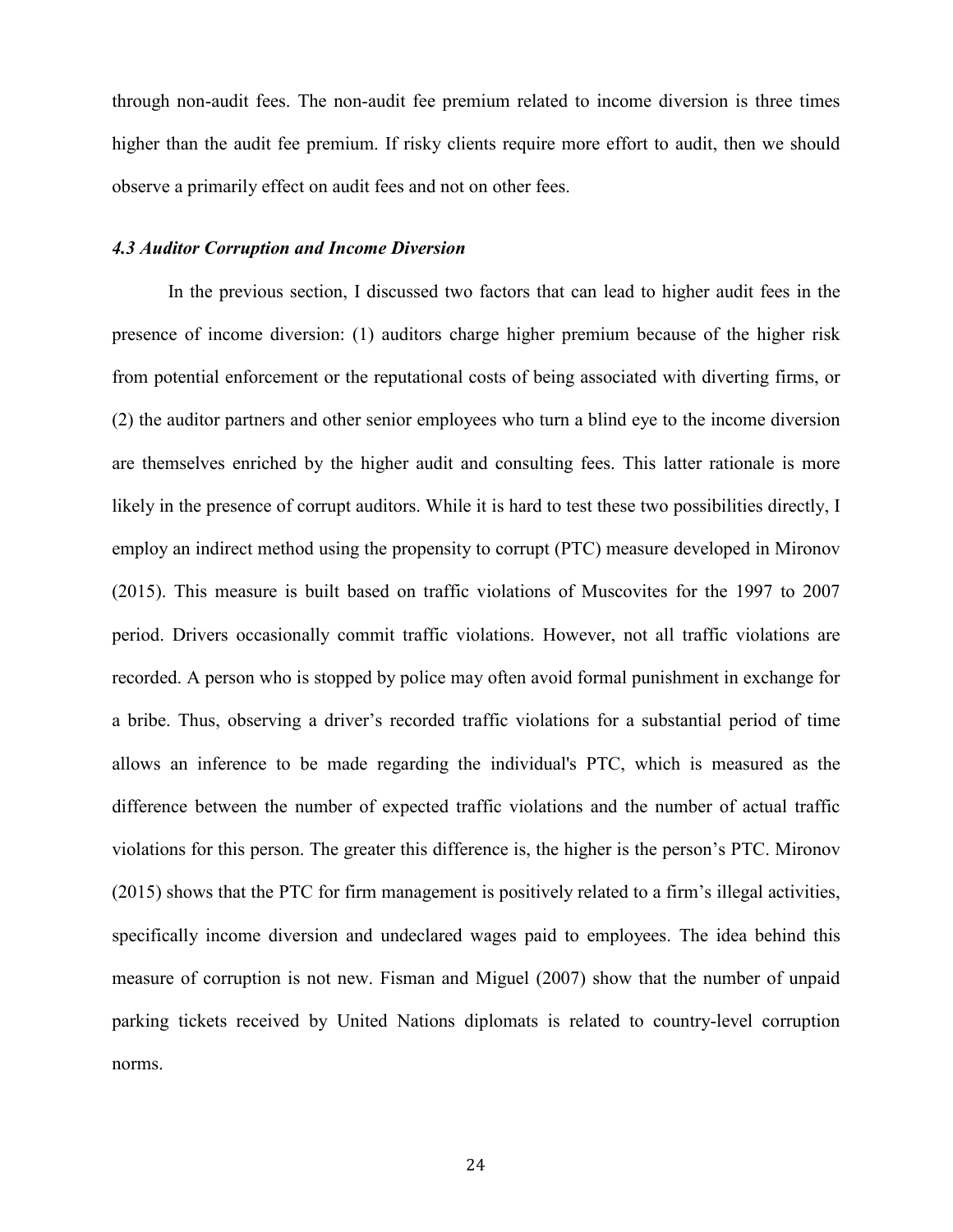Table 6 Panel A provides descriptive statistics of PTC. The PTC of top management (PTC Top 5) of non-audited firms is 4.29, which is higher than PTC of audited firms (not by Big 4) at 4.21. Firms audited by the Big 4 have even lower PTC, 4.08. All differences are significant at the 1% level, which implies that audited firms have less corrupt management than firms that are not audited and those that are audited by Big 4 have less corrupt management than non-Big 4 audited firms. Note also that the PTC of auditors, 3.94, is lower than the PTC of other firms. Non-Big 4 auditors have a higher PTC than Big 4 auditors (4.03 versus 3.46). These statistics are consistent with the evidence that the management of audit firms is less corrupt than the management of other companies, and the management of Big 4 firms is less corrupt than the management of non-Big 4 auditors.

I divide auditors into four subsamples: non-Big 4 low PTC; non-Big 4 high PTC; Big 4 low PTC; and Big 4 high PTC. As a threshold to separate auditors, I use median PTC. To test whether auditors' PTC and fees are linked, I estimate the following regressions:

 $\left( \textit{Fees}_t^i \right)$  =  $\alpha$  +  $\beta_1$ Big $4_t^i$  +  $\beta_2$ Shadow $R_t^i$  +  $\beta_3$ Shadow $R_t^i$  · Big $4_t^i$  +  $\beta_4$ HighPTCNonBig $4_t^i$  +  $\beta_5$ HighPTCBig $4_t^i$  $\mathcal{B}_6$ ShadowR $_i^i\cdot$ HighPTCNonBig $4_i^i + \beta_7$ ShadowR $_i^i\cdot$ HighPTCBig $4_i^i + \delta$ Controls $_i^i + \theta_i + \varepsilon_i^i$  $Log\left(Fees^i_t\right) = \alpha + \beta_1 Big4^i_t + \beta_2 ShadowR^i_t + \beta_3 ShadowR^i_t \cdot Big4^i_t + \beta_4 High PTCNonBig4^i_t + \beta_5 High PTCBig4^i_t + \beta_6 High PTCBig4^i_t + \beta_7 High PTCBig4^i_t + \beta_7 high PTCBig4^i_t + \beta_8 high PTCBig4^i_t + \beta_9 high PTCBig4^i_t + \beta_9 high PTCBig4^i_t + \beta_9 high PTCBig4^i_t + \beta_9 high PTCBig4^i_t + \beta_9 high PTCBig4^i_t + \beta_9 high PTCBig4^i_t + \beta_9 high PTCBig$  $t+\beta_6$ ShadowR $^i_t$  · HighPTCNonBig  $4^i_t+\beta_7$ ShadowR $^i_t$  · HighPTCBig  $4^i_t+\delta$ Controls $^i_t+\theta_t+\varepsilon^i_t$ 

where *i* and *t* are firm and time indices, *ShadowR*<sup>*i*</sup> is the income diversion measure defined above, Fees<sup>t</sup> are either audit or other fees paid to auditors,  $Big4^{i}_{t}$  is a dummy for whether a company's financial statements were audited by a Big 4 firm, *HighPTCNonBig*  $4^{i}_{i}$  is a dummy for high PTC non-Big 4 auditors,  $HighPTCBig4<sup>i</sup><sub>t</sub>$  is a dummy for high PTC Big 4 auditors *Controls<sup>i</sup>* is a set of firm-level controls,  $\theta$ <sub>*t*</sub> are year fixed effects, and  $\varepsilon$ <sup>*i*</sup> is the error term.

Table 6, Panel B presents the estimation results. As we can see from Column 2, there is a positive link between audit fees and an interaction of *ShadowR* and high PTC Big 4 auditors. The related coefficient is 1.59 and is significant at the 1% level. The coefficient for an interaction f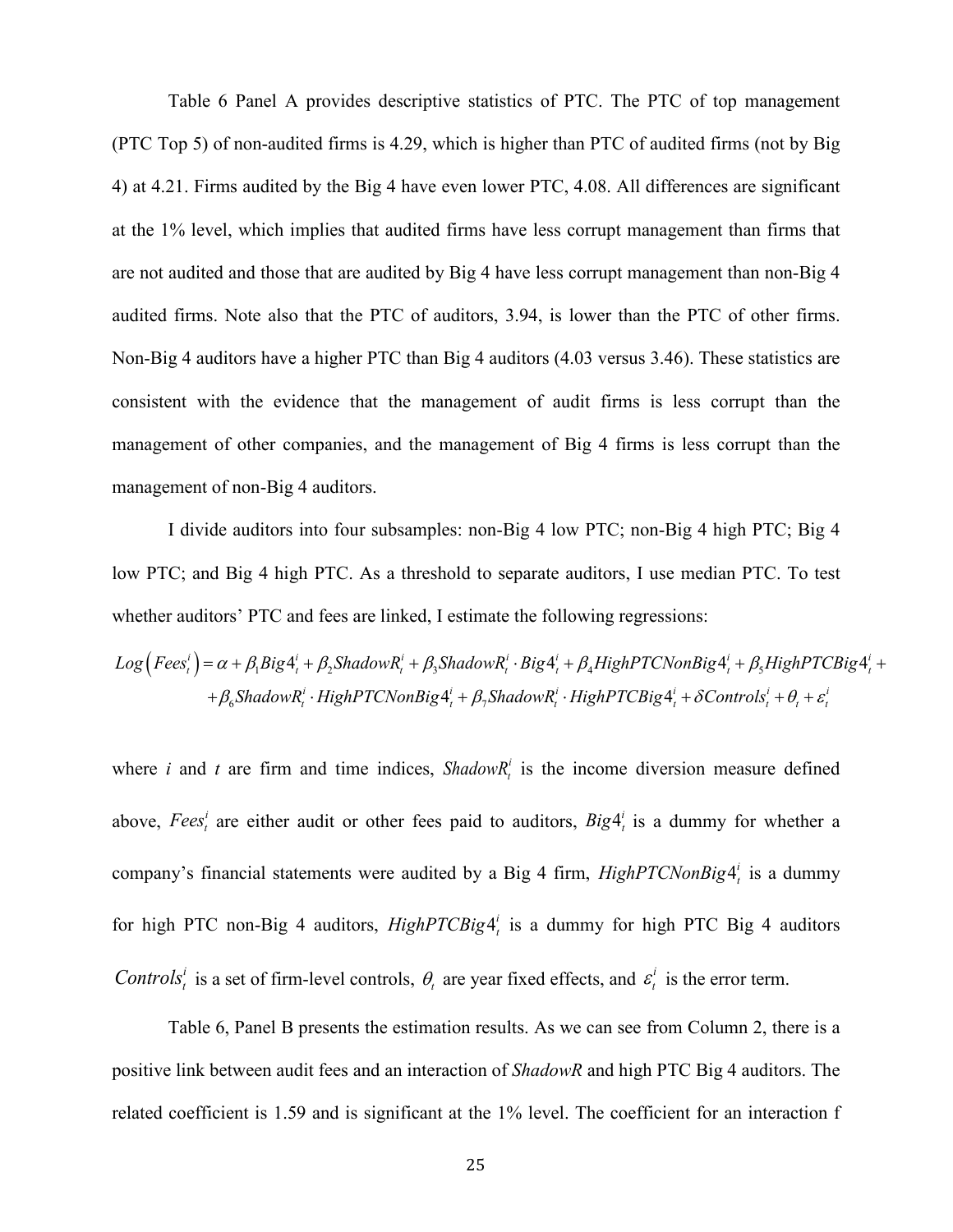ShadowR with Big 4 auditors is 0.87 and is significant at the 1% level, indicating that the link between the audit fees and the client's income diversion is approximately 3 times stronger for highly corrupt Big 4 auditors. Regarding the other fees paid to auditors, the situation is slightly different. The coefficient for an interaction of *ShadowR* and high PTC Big 4 auditors is statistically insignificant (see Column 4). However, highly corrupt Big 4 auditors charge 40% premiums over less corrupt Big 4 auditors, and the coefficient for dummy High PTC Big 4 auditors is 0.33 (Column 3). There is no fee premium charged by high PTC non-Big 4 auditors. There might be two explanations for this finding. The first is related to the results reported in the previous section. There is no significant relationship between a client's income diversion and the audit fees for non-Big 4 auditors, likely because the value of their reputation is quite low. If the value of reputation and auditing standards is low, the clients would not bribe auditors to overcome these standards. The second explanation is that non-Big 4 auditors have lower skills than Big 4 auditors have. Thus, they cannot *ex-ante* estimate the level of illegal activities of their clients and include them in prices.

Another possible extension of the auditor corruption hypothesis is to the performance of individual employees. I have collected the data of all Big 4 employees for the period 2000-2004 and available PTC data. The available data include yearly income, employer, and year of birth. As a measure of an individual auditor's performance, I use the year-to-year income growth. Table 7, Panel A provides descriptive statistics. An average employee of Big 4 earns \$22,390 per year. The average income growth is  $53\%$  per year. <sup>[12](#page-26-0)</sup> As we can see from the table, the average (median) income percentile in the sample is 0.40 (0.38). Since the PTC measure is calculated only for drivers, it biases my sample of employees towards higher-income employees who can afford to drive a car. An average employee in the sample is approximately 31 years old. The

<span id="page-26-0"></span><sup>&</sup>lt;sup>12</sup> After the financial crisis of 1998 and 300% rouble devaluation, in 1999, the economy entered the phase of fast growth with high inflation and high rates of salary growth.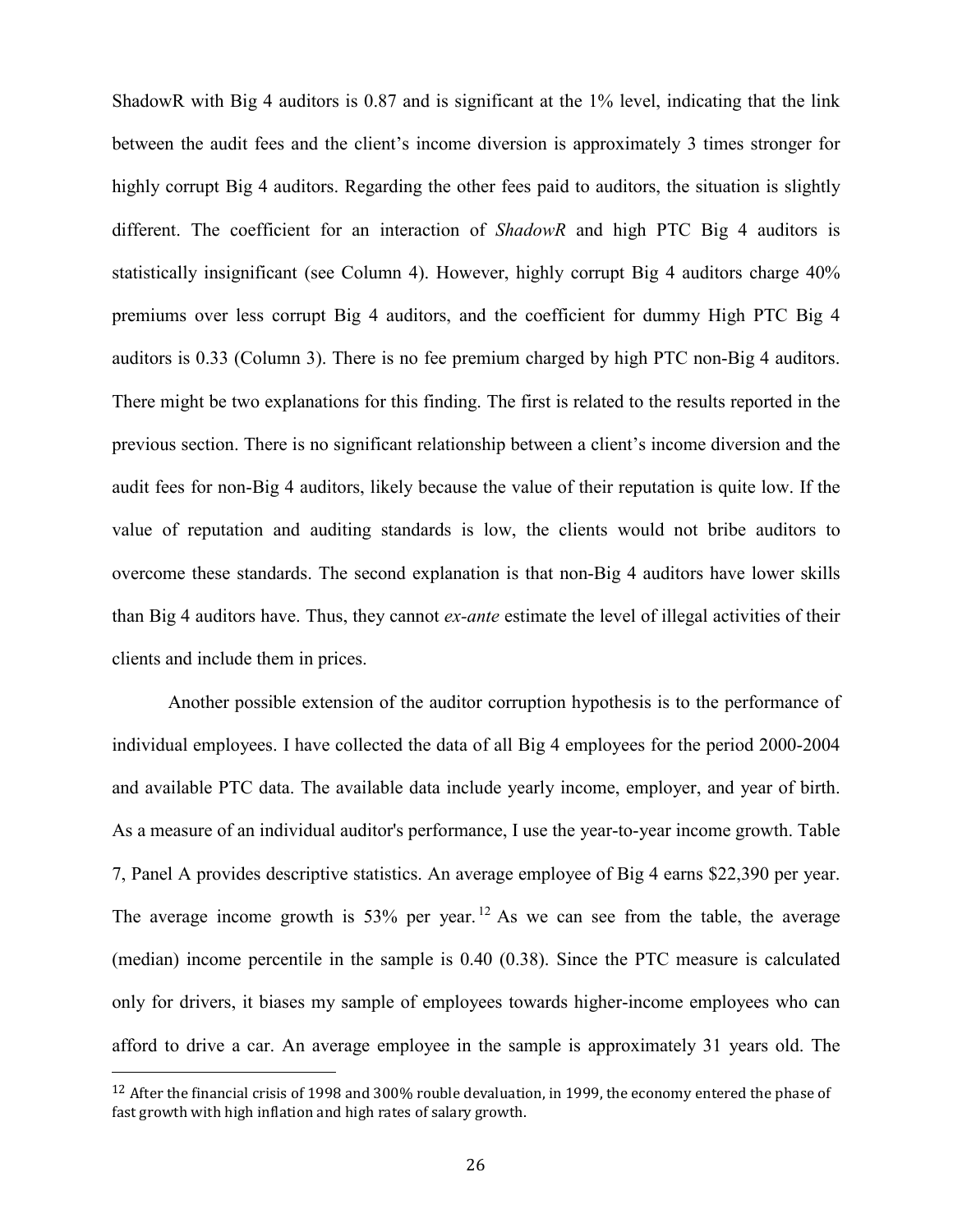average (median) PTC for Big 4 employees is 3.96 (3.20). The average and median PTC of the general population is 5.0; thus, Big 4 employees are much less corrupt than the average person.

Table 7, Panel B presents the relation between income growth and employee PTC. As we can see from columns 1-4, the coefficient for PTC is positive and statistically significant at 1-5% level in all specifications. The economic significance is also substantial. One standard deviation of PTC corresponds to a 4-8.3% increase in income per year. A direct interpretation of this econometric result is as follows. Big 4 employees who bribe traffic police more often than their colleagues receive a much higher annual increase in their total compensation.

It is important to note that in this subsection, I establish causal relationships among audit fees, PTC and income diversion. The PTC measure is constructed using the individual driving record, and income diversion is realized prior the setting of fees by the auditor. Thus, PTC and income diversion can be treated as exogenous variables with respect to individual income growth and fee setting by the Big 4 audit firms.

To summarize, the positive link between audit fees and the accounting manipulation of their clients for Big 4 auditors is at least partially explained by the auditors' PTC. Moreover, corrupt auditors charge higher consulting fees. However, the positive link between income diversion and the fees paid to auditors is also present for less corrupt Big 4 auditors. Additionally, Big 4 auditors value high-PTC employees more than low-PTC employees. The PTC of an employee and his or her annual increase in salary are positively correlated.

#### *4.4 Audit Effort, Income Diversion and Cost of Capital*

The results from Sections 4.1 suggest that firms that are audited, especially those that are audited by Big 4 audit firms, divert less income out of the firm. However, the association between audit fees and greater income diversion is consistent with the evidence that Big 4 auditors price protect themselves for the risk of auditing firms that have greater income diversion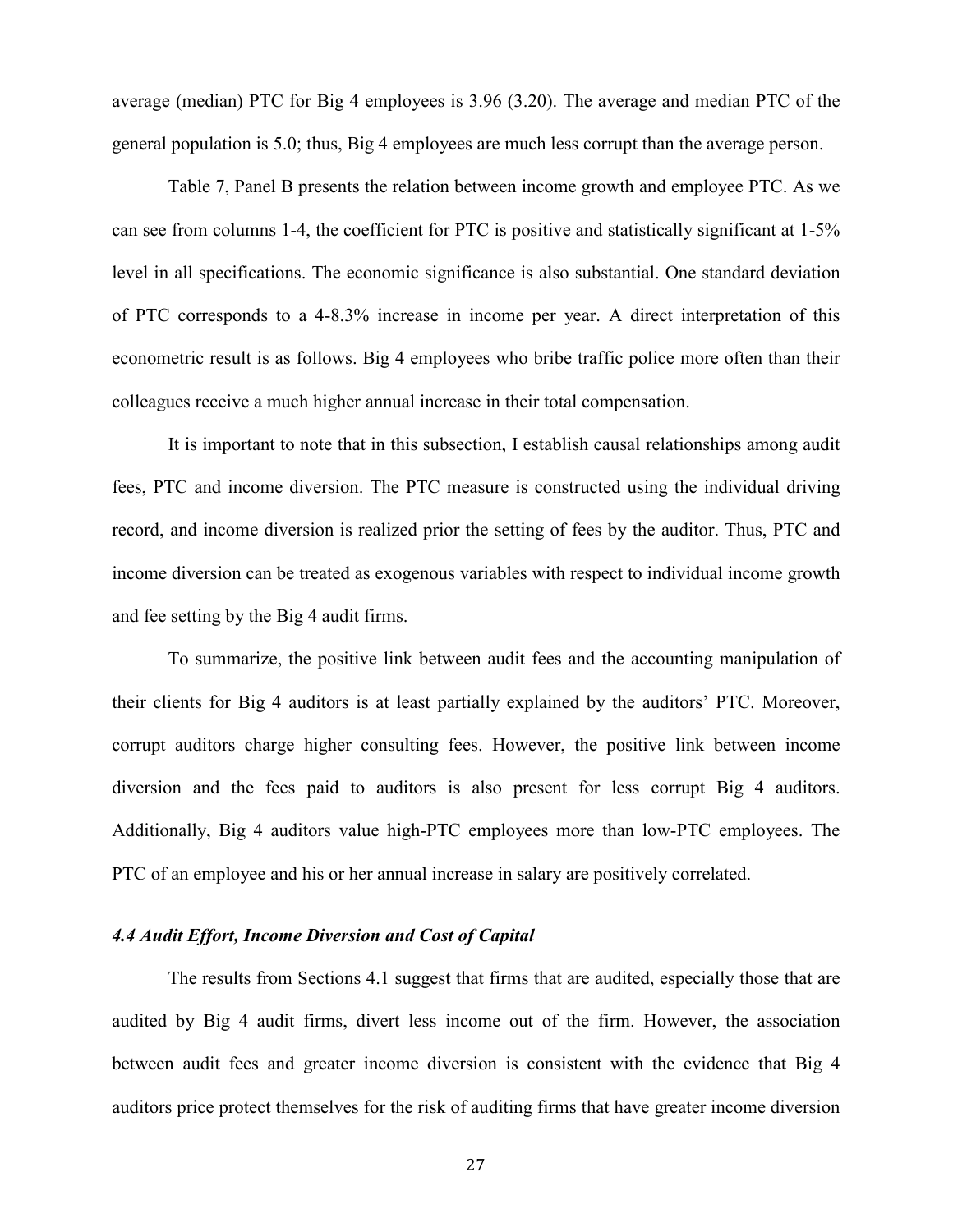and that firms pay more to audit firms to co-opt the auditor into the income diversion scheme. In combination, these two results suggest that while auditing, especially by a reputed auditor, is associated with lesser income diversion, such reputed auditors also receive higher fees when they audit income-diverting firms. This second result is surprising to the extent that some of the increased audit fees are to compensate the audit firm for the risk of associating with an incomediverting firm, which suggests that firms expect to receive some benefit from being audited by a reputed auditor.

I examine whether income-diverting firms receive any benefit in their cost of capital when they are clients of more reputed auditors. Since most firms in the sample are private firms, I am unable to develop measures of cost of equity. I therefore examine their cost of debt by estimating the following regression:

Debt Interest Rate<sub>i</sub><sup>*i*</sup> = 
$$
\alpha + \beta_1
$$
audited<sub>i-1</sub><sup>*i*</sup> +  $\beta_2$ Big4<sub>i-1</sub><sup>*i*</sup> +  $\gamma$  Controls<sub>i</sub><sup>*i*</sup> +  $\theta_i + \varepsilon_i$ <sup>*i*</sup>

where *i* and *t* are firm and time indices, *Debt Interest Rate* is an average interest rate paid on a company's debt, *Audited* is an indicator variable identifying whether the company's financial statements are audited, and *Big 4* is an indicator variable identifying whether the company's financial statements are audited by a Big 4 audit firm. *Controls* are the same set of firm-level controls as in the previous regressions,  $\theta$  are year fixed effects, and  $\epsilon$  is the error term. I lag the auditor indicator variables by one year because in year *t*, banks can observe only whether a company has an audited statement for year *t-1*.

I report the results of the above estimation in Table 8. Column (1) results show that firms that are audited pay a lower cost of debt (94 basis points) than firms that are not audited. In Column (2), I add an interaction between *ShadowR* and *Audited* to examine whether the interest cost varies for audited firms when there is greater income diversion. The coefficient on *ShadowR\*Audited* is insignificant, showing no such effect. In Column (3), I distinguish auditors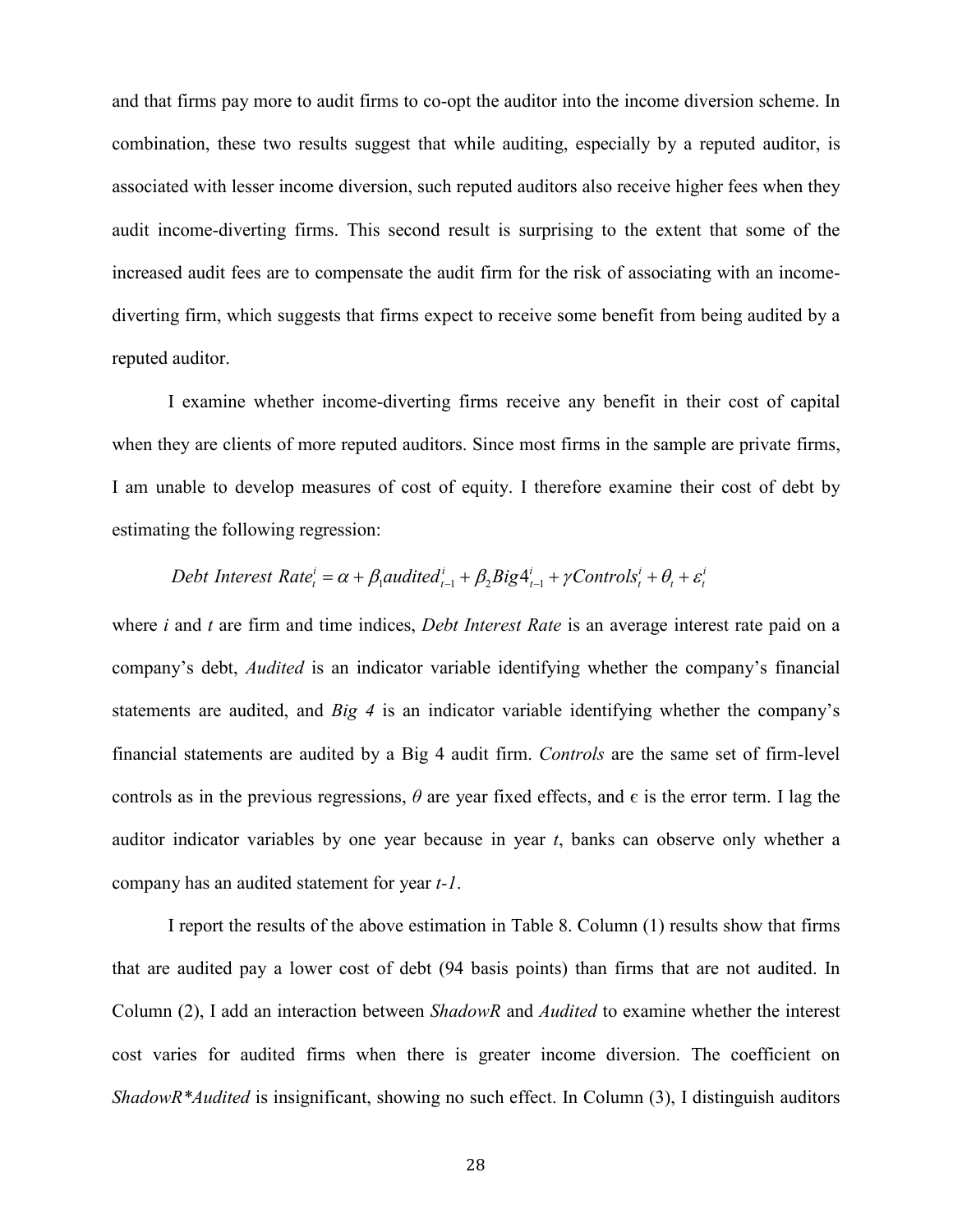as Big 4 auditors or others. Column (3) results show that the debt cost benefit is enjoyed only by firms that are audited by the Big 4 audit firms; the coefficient for *Big 4* is negative and statistically significant at the 1% level. Companies that are audited by the Big 4 audit firms pay on average 190 basis points less interest on their debt than companies that are not. The coefficient for *Audited* is negative but statistically insignificant. Columns (5) to (6) present the results within the sample of audited firms. The results in Column (5) confirm Column (3) results, which indicate that clients of Big 4 auditors have lower interest costs than clients of other auditors. The magnitude (193 basis points) is similar to that in Column (3) estimates. I also include an interaction between *ShadowR* and *Big 4*. As in Column (4), the coefficient on *ShadowR\*Big 4* is insignificant. In Column (6), I replicate the Column (5) results but by substituting the Big 4 measure with a continuous measure of auditor revenues. The inferences remain unchanged: consistent with previous results, I find a negative and significant coefficient on auditor size as the interest cost for clients decreases with auditor size.

The estimates in Columns (1) to (4) also show that interest costs increase with the extent of income diversion (coefficient on *ShadowR* is positive and significant). [13](#page-29-0) However, I do not observe the same within the sample of audited firms, which suggests that the greater cost is a function of a lack of auditing and that the Big 4 do not incrementally change the impact on debt cost; this result is consistent with the lack of significance of the interaction term noted above.

Overall, the results in Table 8 suggest that more reputed Big 4 auditors are associated with a lower cost of capital for their clients, which potentially explains why clients, even those that engage in income diversion, hire reputed auditors and pay them a significant price premium.

# **5. Robustness tests**

<span id="page-29-0"></span><sup>&</sup>lt;sup>13</sup> The coefficient on *ShadowR* is significant at the 10% level in Columns 1 and 3 and is significant at the 11% level in Columns 2 and 4.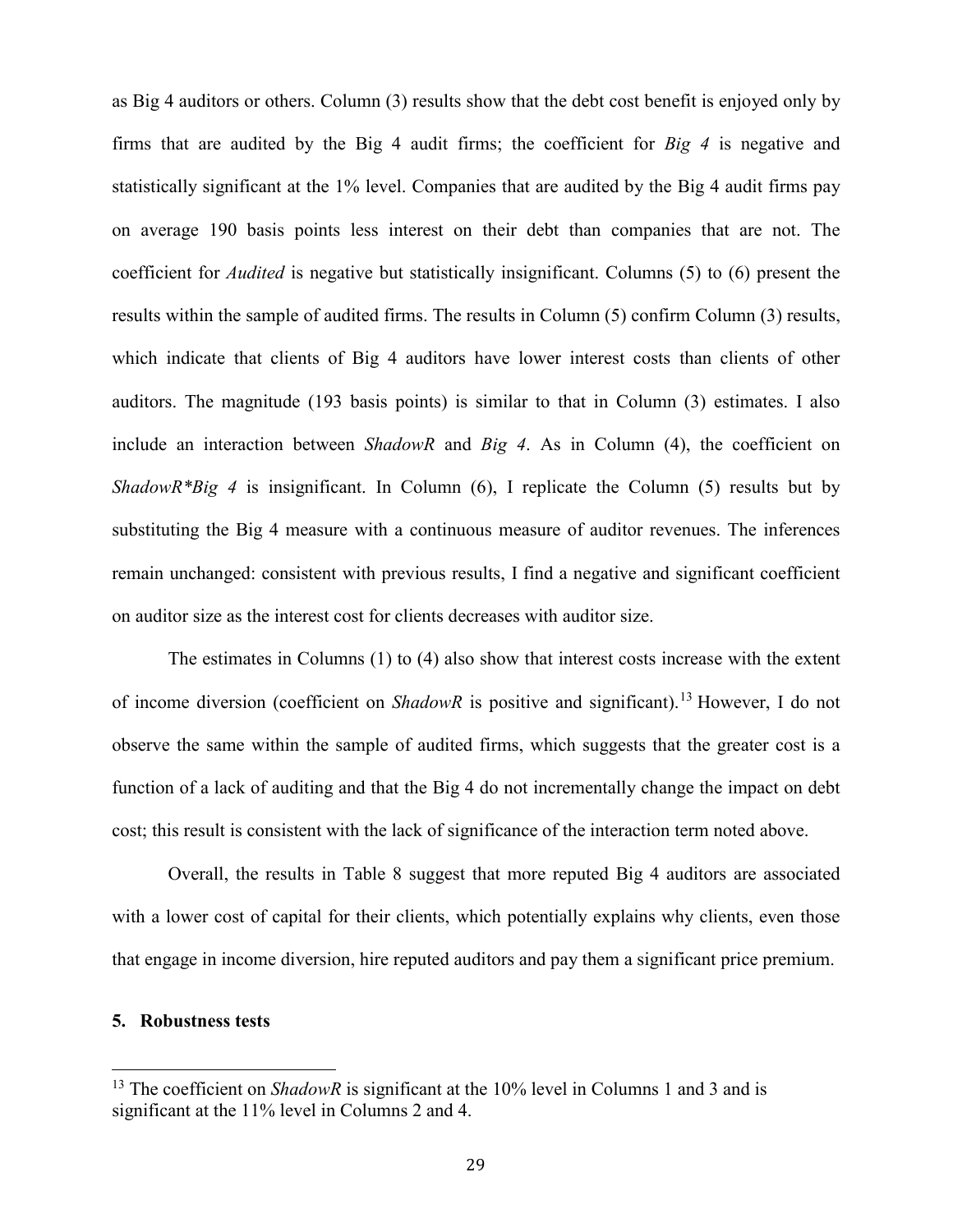I perform several robustness checks to verify the reported results. First, I use the logarithm of assets instead of the logarithm of revenue as a control for firm size in all key regressions. *ShadowR* and *Revenue* might be mechanically correlated, and thus I use an alternative proxy for size. Specifically, I recalculate the results in Table 3, Table 5, Table 6, and Table 7.<sup>[14](#page-30-0)</sup> The coefficients of interest retain their signs and remain statistically significant.

Next, I include whether a company was publicly traded as an additional control. Since public companies are subject to greater control and scrutiny from regulators, the status of a company this might be an important factor explaining the level of income diversion. The introduction of this control has little effect on the estimation results, most likely because less than 1% of my sample is publicly traded. All of the coefficients in Table 3, Table 5, Table 6, and Table 7 barely change.

Finally, I check whether my definition of being audited is robust to the introduction of some threshold. I define a firm as audited "if a company made any payments to an audit firm for audit services during a particular year". However, one might argue that some threshold for audit fees should be introduced. Accordingly, I construct the variable *Payment to auditors/Revenue*. Then, I define *Audited=1* only if a firm is in the top 90% of the distribution of *Payment to auditors/Revenue.* Basically, I define a firm as audited only if it made some significant payment to auditors. In my particular case, the top 90% threshold corresponds to 0.013% of revenue. The average audited firm in my sample has revenue of \$56.7 million, and thus a payment to auditors of at least \$7,570 is required for a firm to be considered "audited". I reestimate the results of Table 3, Table 5, Table 6, and Table 8. None of the coefficients of interest change significantly.

# **6. Conclusions**

<span id="page-30-0"></span> $14$  The detailed results of the robustness tests are untabulated and are available upon request.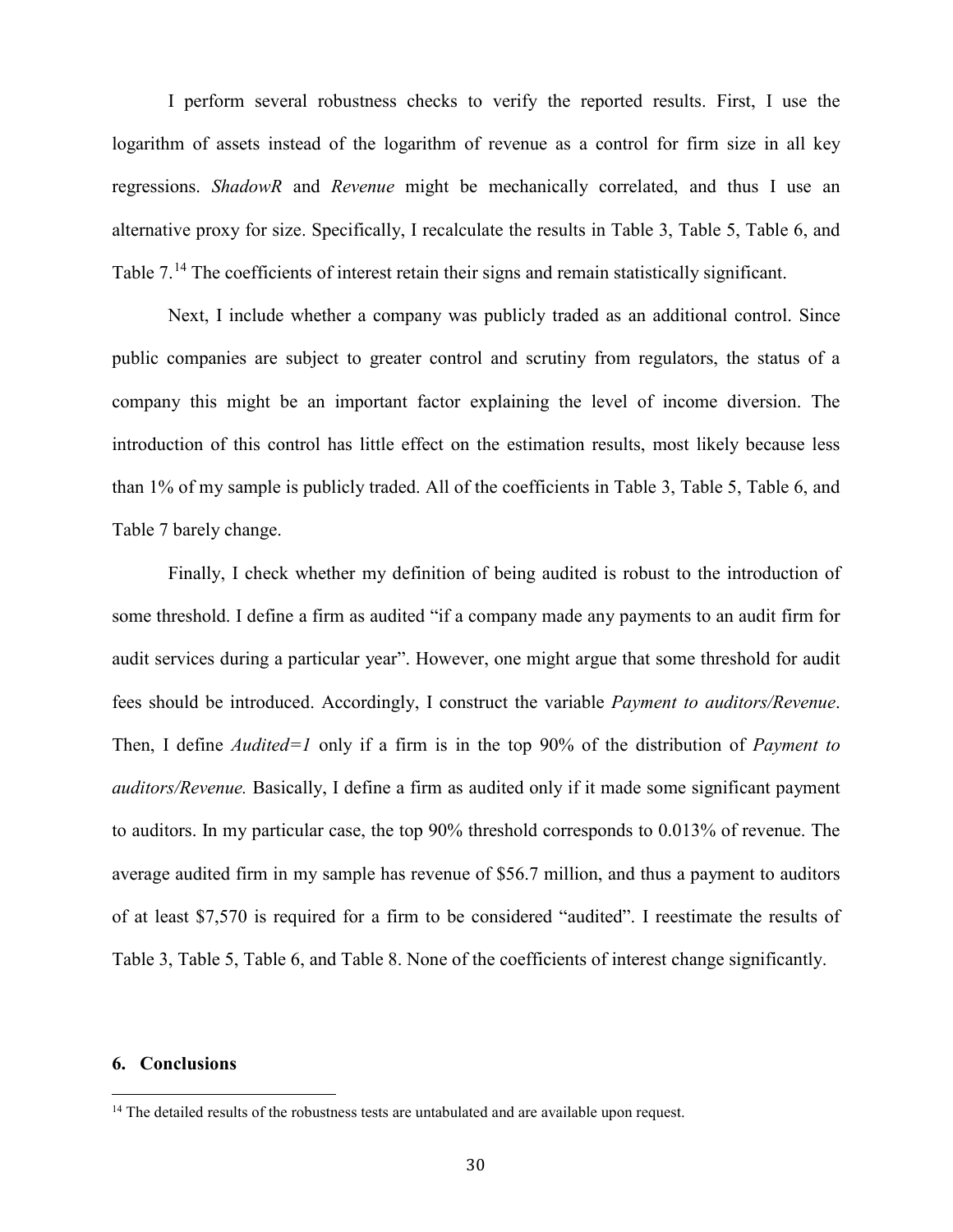I examine the relationship between auditing and corporate theft from companies in Russia using a novel database of diversion of funds from companies that I created. I find that companies that choose to be audited exhibit a lower extent of income diversion, especially firms that are audited by the Big 4 audit firms. Both the audit and non-audit fees of Big 4 auditors are higher when their clients are observed to divert more, which could reflect one or both of the following possibilities. Big 4 auditors, which have the most to lose with a tainted reputation, price protect themselves when they audit risky clients. The more pernicious possibility is that clients that divert resources out of the firm pay their auditors more to look the other way when they steal from their firms. My empirical findings provide some support in favor of the latter hypothesis. The higher the auditor corruptness, the higher the income diversion of their clients and the stronger the positive link between auditor fees and corporate theft. Finally, I find that the cost of capital is lower for firms that are audited by Big 4 auditors, providing a rationale for why low income-diverting firms would choose to be audited by a Big 4 firm to signal their low diversion status.

Overall, my findings provide evidence on the valuable role of auditing, especially by a Big 4 auditor, even in an economy characterized by weak investor protection and poor law enforcement. It also demonstrates the limits of auditing, even by reputed auditors, in preventing theft from companies in low-quality institutional environments. Even the biggest audit firms do not eliminate or significantly reduce income diversion from companies.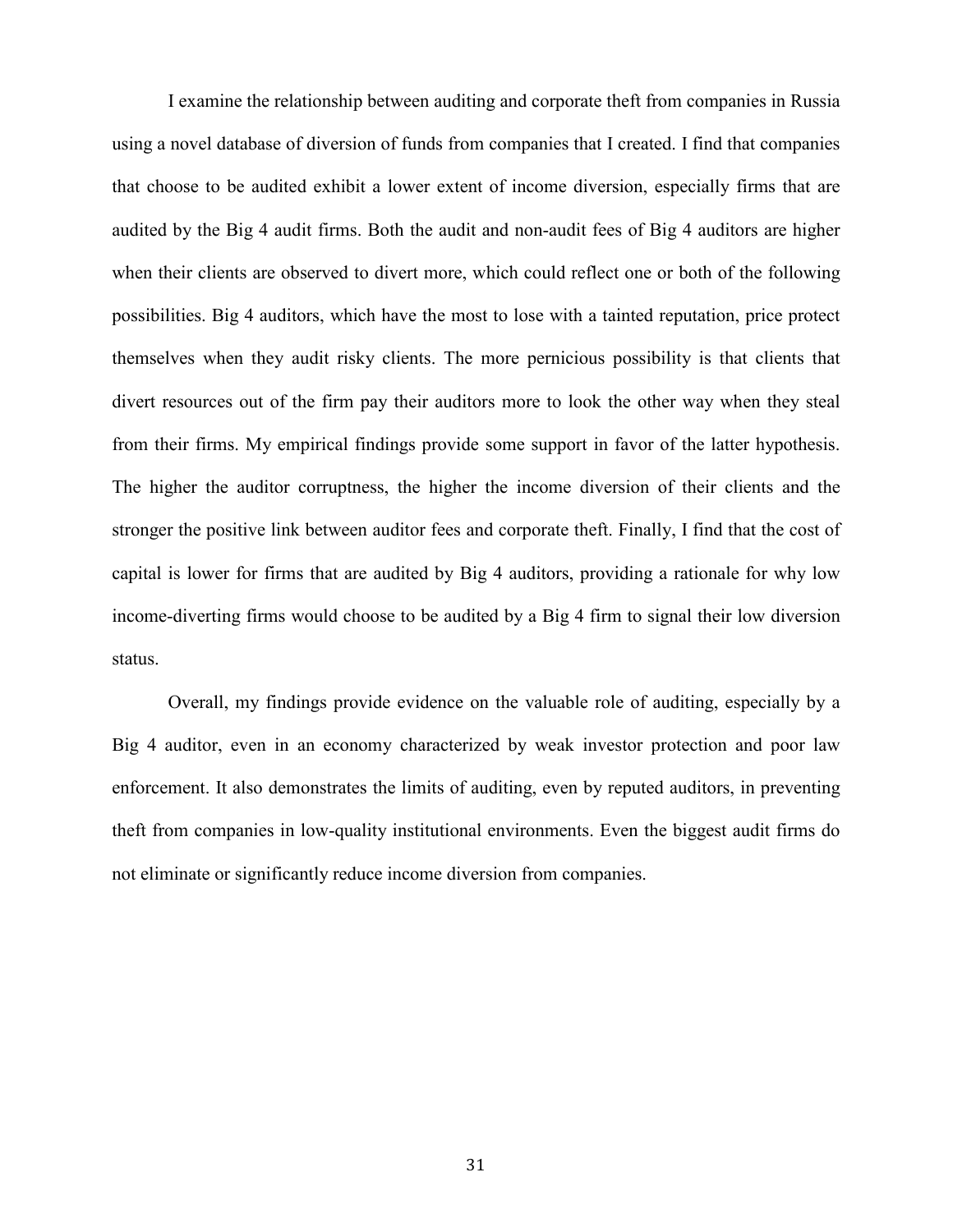| Variable Name          | <b>Definition</b>                                                                                                                                                                                                                                                                        | <b>Data Source</b>                     |
|------------------------|------------------------------------------------------------------------------------------------------------------------------------------------------------------------------------------------------------------------------------------------------------------------------------------|----------------------------------------|
| Revenue                | Fiscal year revenues                                                                                                                                                                                                                                                                     | Rosstat                                |
| Assets                 | Total assets                                                                                                                                                                                                                                                                             | Rosstat                                |
| <b>EBT</b>             | Earnings before taxes                                                                                                                                                                                                                                                                    | Rosstat                                |
| <b>Actual EBT</b>      | Earnings before taxes corrected for hidden earnings                                                                                                                                                                                                                                      | Rosstat                                |
| Debt                   | Sum of short-term debt and long-term debt                                                                                                                                                                                                                                                | Rosstat                                |
| Transfers to Spacemen  | Transfers to "fly-by-night" entities estimated using the banking transaction<br>database                                                                                                                                                                                                 | See Mironov<br>$(2013)$ for<br>details |
| Debt interest rate     | Interest expenses divided by average Debt, i.e., Debt interest rate (t)=Interest<br>expenses (t)/[(Debt (t)+Debt (t-1)/2], where t is year                                                                                                                                               | Rosstat                                |
| Gov control            | Dummy variable that takes a value of 1 if the government owns more than 25%<br>of the company                                                                                                                                                                                            | Rosstat                                |
| Audited                | Dummy variable that equals 1 if a company made any payments to an audit<br>firm for audit services during a particular year, lagged by 1 year; e.g., Audited<br>is equal to 1 for the year 2000 if a company made payments for audit services<br>during the period Jan $2001 - Dec 2001$ | Banking<br>transaction data            |
| Audited by Big 4       | Dummy variable that equals 1 if a company made payments to a Big 4<br>accounting firm (PwC, KPMG, E&Y, and Deloitte) for audit services during a<br>particular year, lagged by 1 year                                                                                                    | Banking<br>transaction data            |
| Audit fees             | Total audit fees paid to auditors for the year                                                                                                                                                                                                                                           | Banking<br>transaction data            |
| Other fees to auditors | Payments paid to auditors other than for audit services for the year                                                                                                                                                                                                                     | Banking<br>transaction data            |
| Auditor tenure         | Number of years of auditor service                                                                                                                                                                                                                                                       | Rosstat                                |
| Revenue of auditor     | Auditor's revenues for 2003                                                                                                                                                                                                                                                              | Rosstat                                |
| <b>InvRec</b>          | (Inventory + Accounts Receivable)/Assets                                                                                                                                                                                                                                                 | Rosstat                                |
| Loss                   | Dummy variable equal to 1 if EBT<0                                                                                                                                                                                                                                                       |                                        |
| Revenue growth         | $Log( Revenue(t)) - Log( Revenue(t-1))$                                                                                                                                                                                                                                                  |                                        |
| CEO_Owner              | Dummy variable equal to 1 if the firm's CEO is also one of the firm's owners<br>in 2004.                                                                                                                                                                                                 | Rosstat                                |
| N Owners               | Number of firm shareholders in 2004.                                                                                                                                                                                                                                                     | Rosstat                                |
| Current Ratio          | Current Assets/Current Liabilities                                                                                                                                                                                                                                                       | Rosstat                                |
| <b>PPE</b>             | Property, plant, and equipment                                                                                                                                                                                                                                                           | Rosstat                                |
| NegEquity              | Dummy variable equal to 1 if NetAssets $<$ 0<br>NetAssets is the difference between a firm's assets and liabilities.                                                                                                                                                                     | Rosstat                                |
| PTC                    | Propensity to Corrupt                                                                                                                                                                                                                                                                    | Mironov<br>(2015)                      |
| Annual income          | Annual income of Big 4 employees                                                                                                                                                                                                                                                         | Personal<br>income<br>database         |
| Income growth          | $Log(Annual income(t))$ - $Log(Annual income(t-1))$                                                                                                                                                                                                                                      |                                        |
| Year of birth          | Year of birth of Big 4 employees                                                                                                                                                                                                                                                         | Personal<br>income<br>database         |

# **Appendix A – Variable Descriptions**

Rosstat is the acronym for Rossisky (Russian) Statistics, an official Russian statistical agency [\(http://www.gks.ru/\)](http://www.gks.ru/) that collects detailed information about Russian firms. Data are available at Spark (spark.interfax.ru).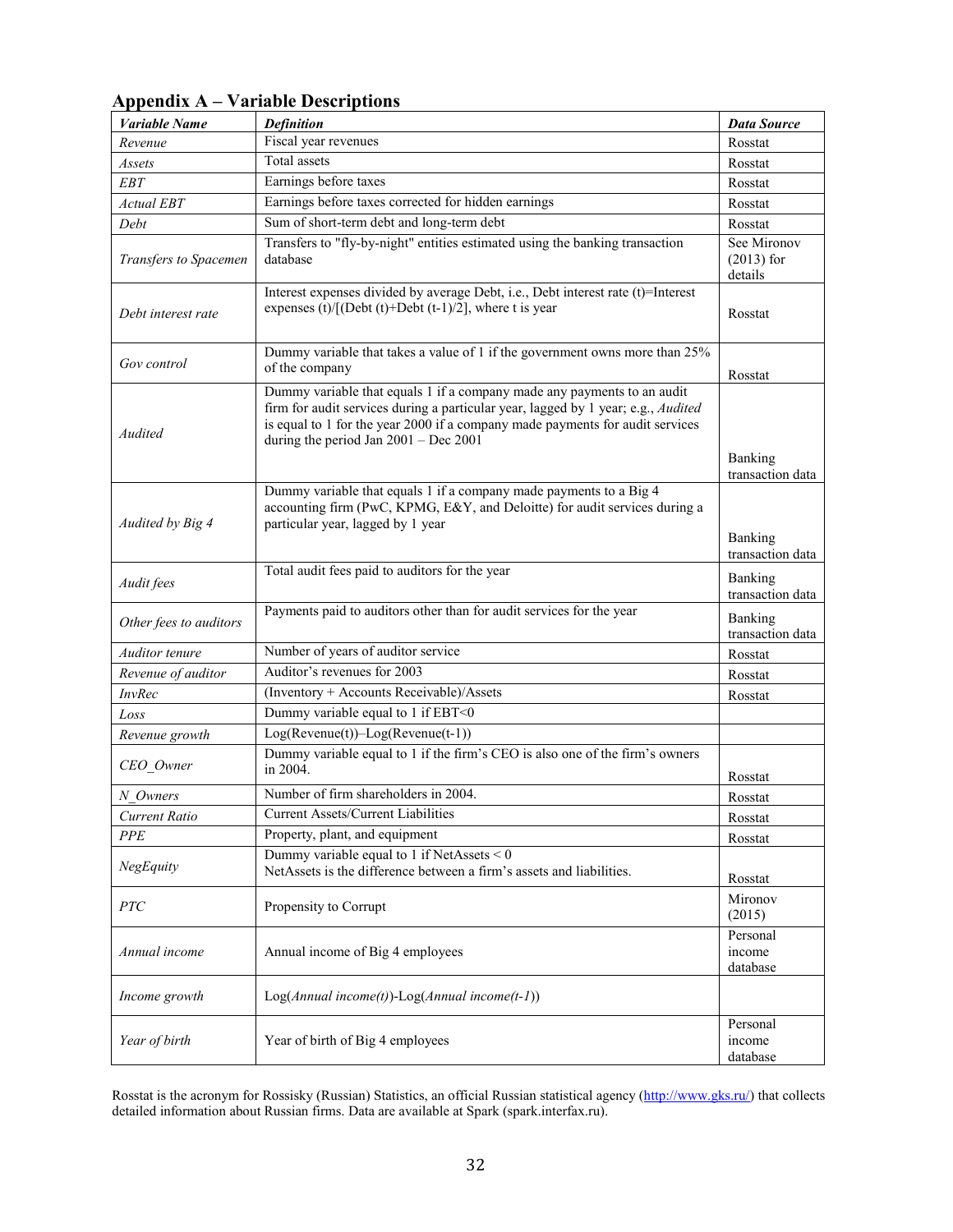# **References**

Ahmed, K. and Goyal, M., 2005/ A Comparative Study of Pricing of Audit Services in Emerging Economies. *International Journal of Auditing,* 9: 103–116.

Ball, R., Kothari, S.P. and Robin, A., 2000. The effect of international institutional factors on properties of accounting earnings. *Journal of Accounting and Economics* 29: 1-52.

Basioudis, I. and Fifi, F., 2004. The Market for Professional Services in Indonesia*. International Journal of Auditing,* 8: 153–164

Balvers, R.; B. McDonald; and R. Miller., 1988. Underpricing of New Issues and the Choice of Auditor as a Signal of Investment Banker Reputation. *The Accounting Review* 63: 693–709.

Beatty, R., 1989.Auditor Reputation and the Pricing of Initial Public Offerings. *The Accounting Review* 64: 693–709.

Becker, C.L., M.L., DeFond, J., Jiambalvo and K.R., Subramanyam, 1998. The effect of audit quality on earnings management", Contemporary Accounting Research, Vol. 15, No. 1, pp. 1-24.

Bell, T. B., Landsman, W. R., Shackelford, D. A., 2001. Auditors' perceived business risk and audit fees: Analysis and evidence. *Journal of Accounting Research* 39 (1), 35–43.

Bhasin, M.L., 2013. Corporate Accounting Fraud: A Case Study of Satyam Computers Limited. *Open Journal of Accounting*, 2: 26-38

Blackwell, D.W., Noland, T.R. and Winters, D.B., 1998. The value of auditor assurance: Evidence from loan pricing*. Journal of accounting research,* 36(1), pp.57-70.

Braguinsky, S., Mityakov, S., 2015. Foreign corporations and the culture of transparency: evidence from Russian administrative data. *Journal of Financial Economics*, 139-164

Braguinsky, S., Mityakov, S., Liscovich, A., 2010. Direct estimation of hidden earnings: evidence from administrative data. Unpublished working paper. Social Science Research Network http://papers.ssrn.com/sol3/papers.cfm?abstract\_id=1680968.

Carson, E., 2009. Industry specialization by global audit firm networks. *The Accounting Review* 84 (2): 355–382.

Chen, J.P, X. Su, and X. Wu, 2007. Market competitiveness and Big 5 pricing: Evidence from China's binary market. *The International Journal of Accounting*, 2007, vol. 42, issue 1, 1-24

Chi, W., Myers, L.A., Omer, T.C., and Xie, H. 2017, *Review of Accounting Studies,* vol 22, 361- 391

Choi, J.H., J. B. Kim, X. Liu, and D. A. Simunic., 2008. Audit Pricing, Legal Liability Regimes, and Big 4 Premiums: Theory and Cross-country Evidence. *Contemporary Accounting Research*  $25(1): 55-99.$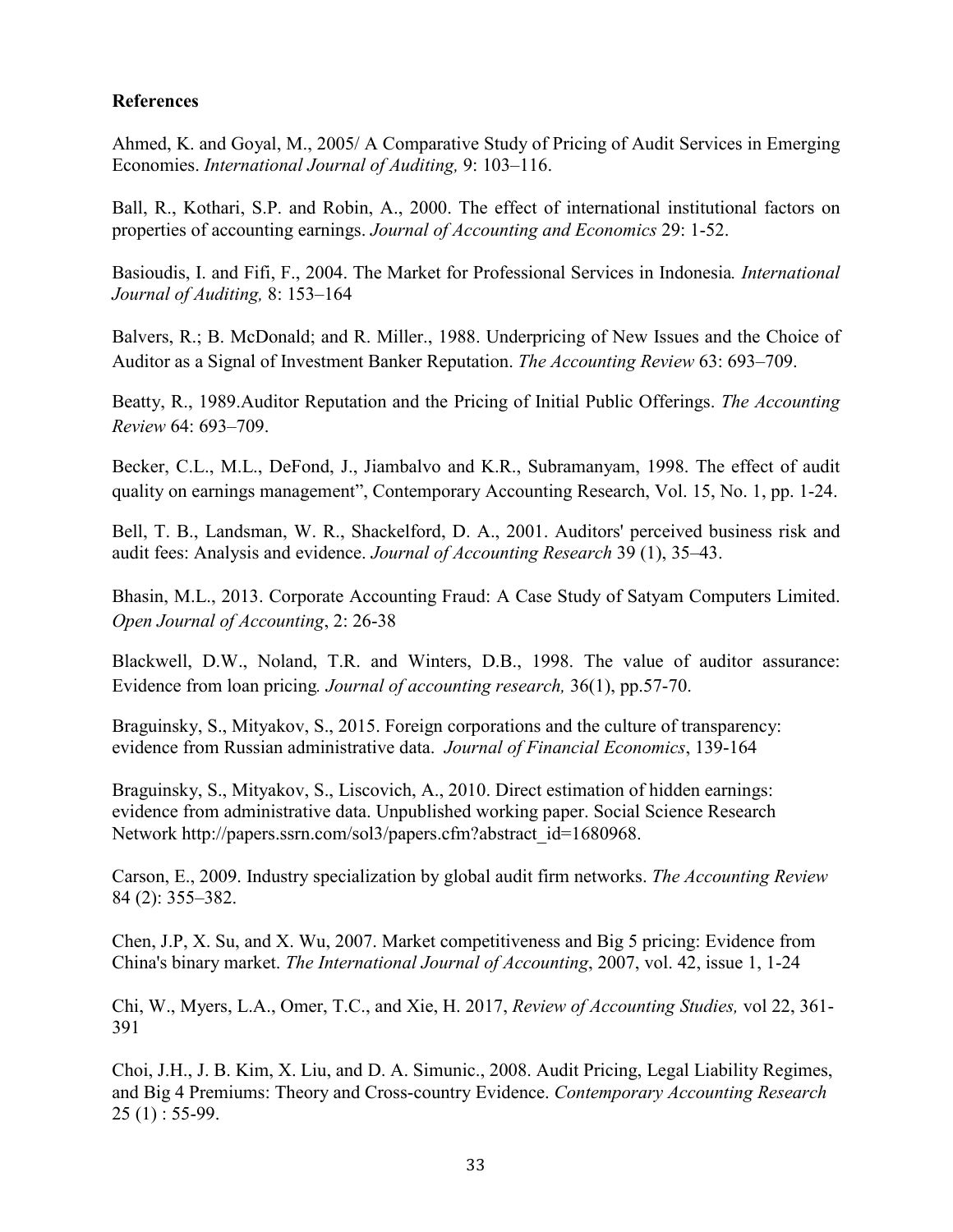Choi, J. H., J. B. Kim, X. Liu, and D. A. Simunic., 2009. Cross-Listing Audit Fee Premiums: Theory and Evidence. *The Accounting Review* 84 (5).

Craswell A., Francis J. R., Taylor S. L., 1995. Auditor Brand Name Reputations and Industry Specializations. Journal of Accounting and Economics 20: 297–322.

DeAngelo L., 1981. Auditor size and audit quality. *Journal of Accounting and Economics* 3 (3): 183–199.

DeFond M., Erkens D., and Zhang J., 2016. Do Client Characteristics Really Drive the Big N Audit Quality Effect? New Evidence from Propensity Score Matching, *Management Science.*

DeFond M., Francis J., and Wong T., 2000. Auditor Industry Specialization and the Market Segmentation: Evidence from Hong Kong, *Auditing: A Journal of Practice and Theory*, 19, 49- 66

DeFond M. and Jiambalvo J, 1993, Factors Related to Auditor-Client Disagreements over Income-Increasing Accounting Methods, *Contemporary Accounting Research*, 9 (2), pp. 415- 431.

DeFond M., Hung, M., 2004. Investor Protection and Corporate Governance: Evidence from Worldwide CEO Turnover. *Journal of Accounting Research*, Vol. 42, pp 269-312.

Dye R. A., 1993. Discussion: Limiting Auditors' Liability, Journal of Economics and Management Strategy, 2 (3), pp. 435-443.

Fan. J. P. H., and T. J. Wong., 2005. Do External Auditors Perform a Corporate Governance Role in Emerging Markets? Evidence from East Asia. *Journal of Accounting Research* 43 (1).

Fisman, R., Miguel, E., 2007. Corruption, norms, and legal enforcement: evidence from diplomatic parking tickets. *Journal of Political Economy* 115, 1020–1048.

Francis, J.R., and D. Wang., 2008. The Joint Effect of Investor Protection and Big 4 Audits on Earnings Quality around the World. *Contemporary Accounting Research* 25 (1) : 157-91.

Grove, H., L. Victoravich, 2014. Longtop Financial Technologies Ltd. Phony Cash From IPO Onward? *Journal of Forensic & Investigative Accounting,* Vol. 6, Issue 3,

Guriev, S., Rachinsky, A., 2006. The evolution of personal wealth in the former Soviet Union and Central and Eastern Europe. Research paper RP2006/120. World Institute for Development Economics Research (UNU-WIDER), Helsinki, Finland.

Hay, D. and R Knechel, 2017. Meta-Regression in Auditing Research: Evaluating the Evidence on the Big N Audit Firm Premium. *AUDITING: A Journal of Practice & Theory*, Vol. 36, No. 2, pp. 133-159.

Hope, O., Langli, J. C., and Thomas, W. B. 2012. Agency Conflicts and Auditing in Private Firms. *Accounting, Organizations and Society* 37 (7): 500-517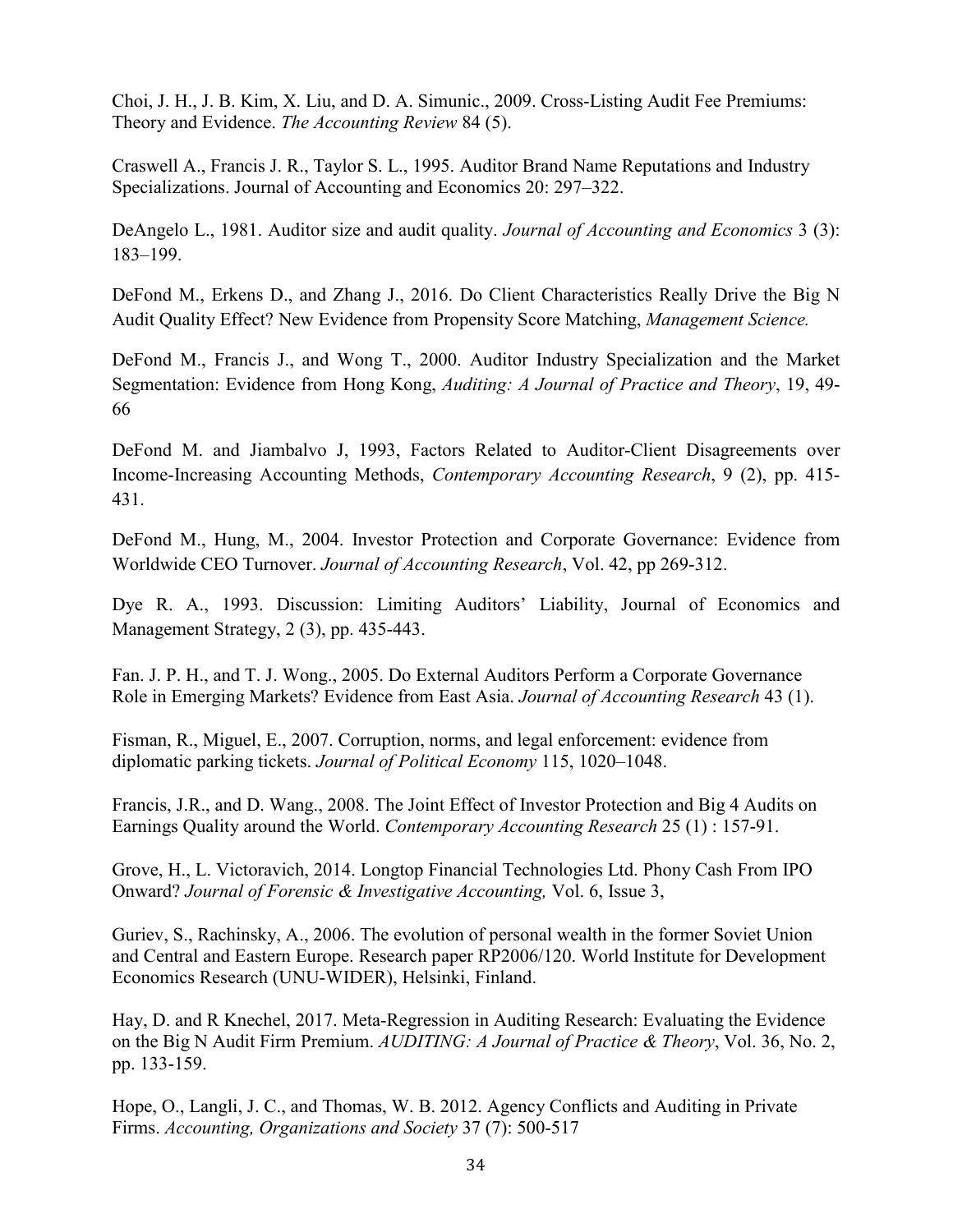Kim, J.-B., D. A. Simunic, M. Stein, and C. Y. Yi, 2011. Voluntary Audits and the Cost of Debt Capital for Privately Held Firms: Korean Evidence. *Contemporary Accounting Research* 28 (2): 585-615.

Knechel, W.R., Mintchik, N., Pevzner, M. and Velury, U., 2018. The effects of generalized trust and civic cooperation on the Big N presence and audit fees across the globe. *Auditing: A Journal of Practice and Theory.*

Koh K., S. Rajgopal, and S. Srinivasan., 2012. Non-Audit Services and Financial Reporting Quality: Evidence from 1978-1980. *Review of Accounting Studies,* 17, no. 4.

Lang, M., Raedy, J., Yetman, M., 2003. How representative are firms that are cross listed in the United States? An analysis of accounting quality. *Journal of Accounting Research,* 41, 363–386.

LaPorta, R., F. Lopez-de-Silanes, A. Shleifer, and R. Vishny. 1997. Legal determinants of external finance. *Journal of Finance* 52 (3): 1131–1151.

LaPorta, R., F. Lopez-de-Silanes, and A. Shleifer 2006. What Works in Securities Laws? *The Journal of Finance,* 61: 1-32.

Lawrence A., M. Minutti-Meza, and P. Zhang., 2011. Can Big 4 versus Non-Big 4 Differences in Audit-Quality Proxies Be Attributed to Client Characteristics? *The Accounting Review*, 86 (1): 259.

Lennox, C., 2005. Management ownership and audit firm size*. Contemporary Accounting Research,* 22 (1), pp. 205-227

Lennox, C. and Pittman, J, 2010. Big Five Audits and Accounting Fraud. *Contemporary Accounting Research*, 27, No. 1, pp. 209-247

Lyon, J.D. and Maher, M.W., 2005. The importance of business risk in setting audit fees: Evidence from cases of client misconduct. *Journal of Accounting Research, 43(1),* pp.133-151.

Mansi, S.A., Maxwell, W.F. and Miller, D.P., 2004. Does auditor quality and tenure matter to investors?, *Journal of Accounting Research*, Vol. 42, pp. 755-793

Michas P., 2011. The Importance of Audit Profession Development in Emerging Market Countries. *The Accounting Review* 86 (5), 1731-1764.

Minnis M.,, 2011. The Value of Financial Statement Verification in Debt Financing: Evidence from Private U.S. Firms. *Journal of Accounting Research*, Vol. 49 No. 2pp. 457-506

Mironov M., 2013. Taxes, Theft, and Firm Performance. *Journal of Finance*, Vol 68, 1441–1472

Mironov M., 2015. Should One Hire a Corrupt CEO in a Corrupt Country? *Journal of Financial Economics,* 117(1), 29–42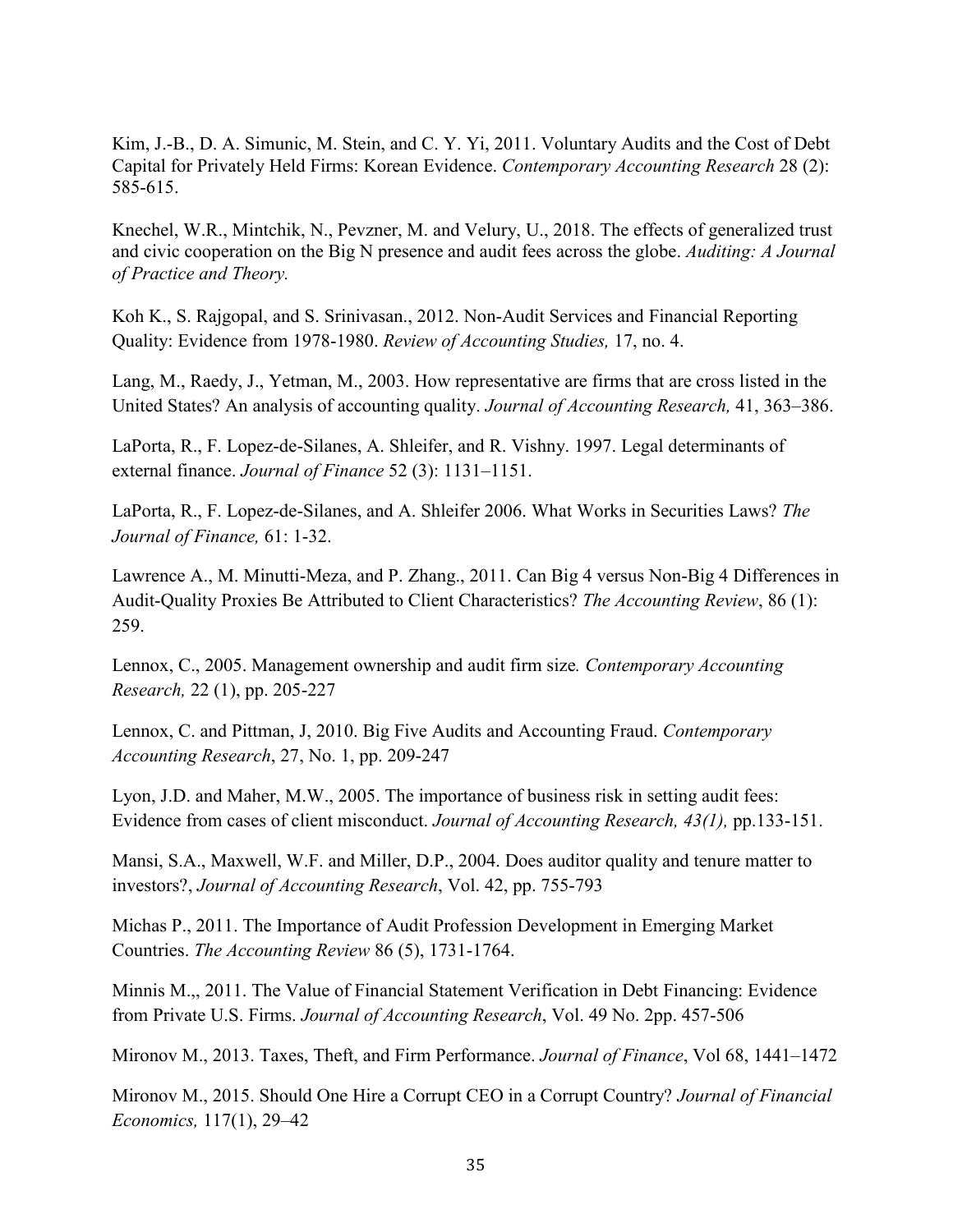Seetharaman A., F. Gul, and S. Lynn, 2002, Litigation risk and audit fees: Evidence from U.K. firms cross-listed on U.S. markets, *Journal of Accounting and Economics,* 33, 91–115

Schelleman, C. and R. Knechel, 2010 Short-Term Accruals and the Pricing and Production of Audit Services. *Auditing: A Journal of Practice & Theory*, Vol. 29, No. 1, pp. 221-250

Simnett, R., E. Carson, and A. Vanstraelen, 2016. International Archival Auditing and Assurance Research: Trends, Methodological Issues, and Opportunities. *AUDITING: A Journal of Practice & Theory*: Vol. 35, No. 3, pp. 1-32.

Simunic, D. and M. Stein., 1987. Product differentiation in auditing: Auditor choice in the market for unseasoned new issues. Research monograph no. 13. Vancouver: Canadian Certified General Accountants' Research Foundation.

Simunic, D. and M. Stein., 1996, The impact of litigation risk on audit pricing: A review of the economics and the evidence. *Auditing: A Journal of Practice & Theory* 15 (Supplement),119– 134.

Skinner D. J. and S. Srinivasan,, 2012. Audit Quality and Auditor Reputation: Evidence from Japan. Forthcoming *The Accounting Review*

Srinivasan S., A. Wahid, G.Yu, 2015. Admitting mistakes: An analysis of restatements by foreign firms listed in the U.S. *Accounting Review*,90, no. 3: 1201–1240.

Teoh S. H., and T. J. Wong., 1993. Perceived auditor quality and the earnings response coefficient. *The Accounting Review,* 68 (2): 346–366.

Watts, R., and J. L. Zimmerman., 1986. Positive Accounting Theory. Upper Saddle River, NJ: Prentice Hall

Weber J., Willenborg, M., Zhang, J., 2008. Does auditor reputation matter? The case of KPMG Germany and ComROAD AG. *Journal of Accounting Research,* 46, 941–972.

Wingate M., 1997. An Examination of cultural influence on audit environment. Research in accounting Regulation 11 (Supplement): 129-48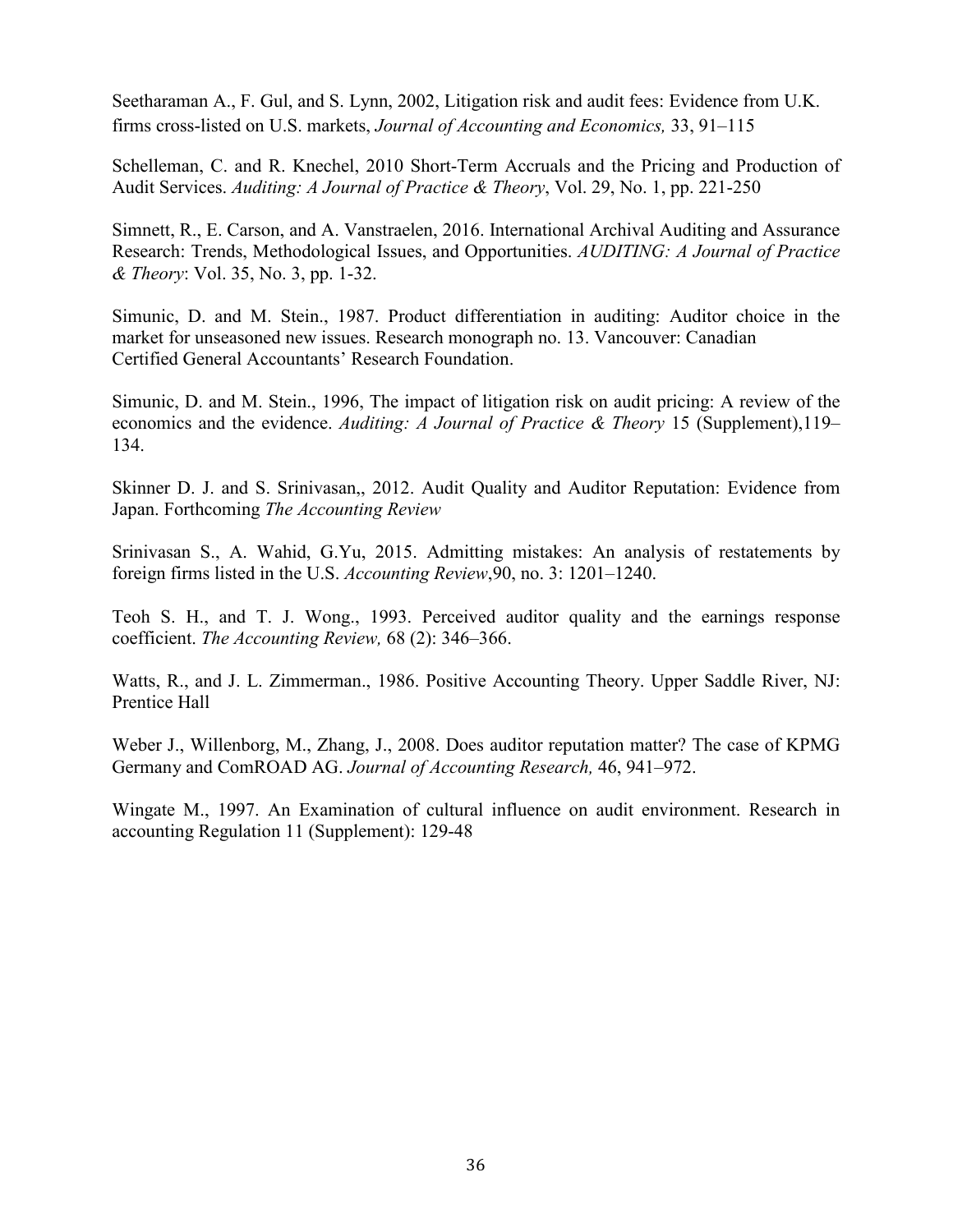# **Table 1: Summary Statistics**

The table presents summary statistics for the sample of 25,824 companies for the time period 1999-2003. Panel A presents statistics for the entire sample. Panel B describes the sample of firms with audited financial statements. Panel C presents the sample of firms audited by Big 4 firms. All variables are defined in Appendix A.

| ганеі А; Ан штін <b>у</b> |          |         |           |       |       |
|---------------------------|----------|---------|-----------|-------|-------|
|                           |          |         |           | N of  | N of  |
|                           | Mean     | Median  | St. dev.  | obs.  | firms |
|                           | (1)      | (2)     | (3)       | (4)   | (5)   |
| Revenue, \$000's          | \$14,572 | \$2,628 | \$183,131 | 51815 | 25824 |
| Assets, \$000's           | \$18,073 | \$1,029 | \$535,567 | 51815 | 25824 |
| EBT, \$000's              | \$1,867  | \$41    | \$48,955  | 51815 | 25824 |
| Actual EBT, \$000's       | \$2,002  | \$110   | \$49,796  | 51815 | 25824 |
| EBT / Assets, %           | 12.54    | 5.38    | 21.40     | 51815 | 25824 |
| Actual EBT / Assets, %    | 30.51    | 11.74   | 76.98     | 51815 | 25824 |
| Debt / Assets, %          | 15.49    | 0.01    | 25.46     | 51815 | 25824 |
| Log(Revenue)              | 8.18     | 7.87    | 1.15      | 51815 | 25824 |
| InvRec                    | 0.60     | 0.66    | 0.27      | 51815 | 25824 |
| <b>PPE</b>                | 0.17     | 0.07    | 0.22      | 51815 | 25824 |
| <b>Current Ratio</b>      | 1.58     | 1.07    | 1.35      | 51815 | 25824 |
| Loss, $%$                 | 14.93    | 0.00    | 35.64     | 51815 | 25824 |
| NegEquity, %              | 13.54    | 0.00    | 34.21     | 51815 | 25824 |
| ShadowR                   | 0.073    | 0.023   | 0.111     | 51815 | 25824 |
| Debt interest rate        | 0.146    | 0.121   | 0.123     | 7437  | 4668  |
| Gov Control, %            | 5.24     | 0.00    | 22.29     | 51815 | 25824 |
| CEO owner, %              | 44.37    | 44.83   | 36.82     | 51815 | 25824 |
| N owners                  | 2.80     | 2.76    | 3.64      | 51815 | 25824 |
| Audited, %                | 11.26    | 0.00    | 31.61     | 51815 | 25824 |
| Audited by Big 4, %       | 1.49     | 0.00    | 12.10     | 51815 | 25824 |

# **Panel A: All firms**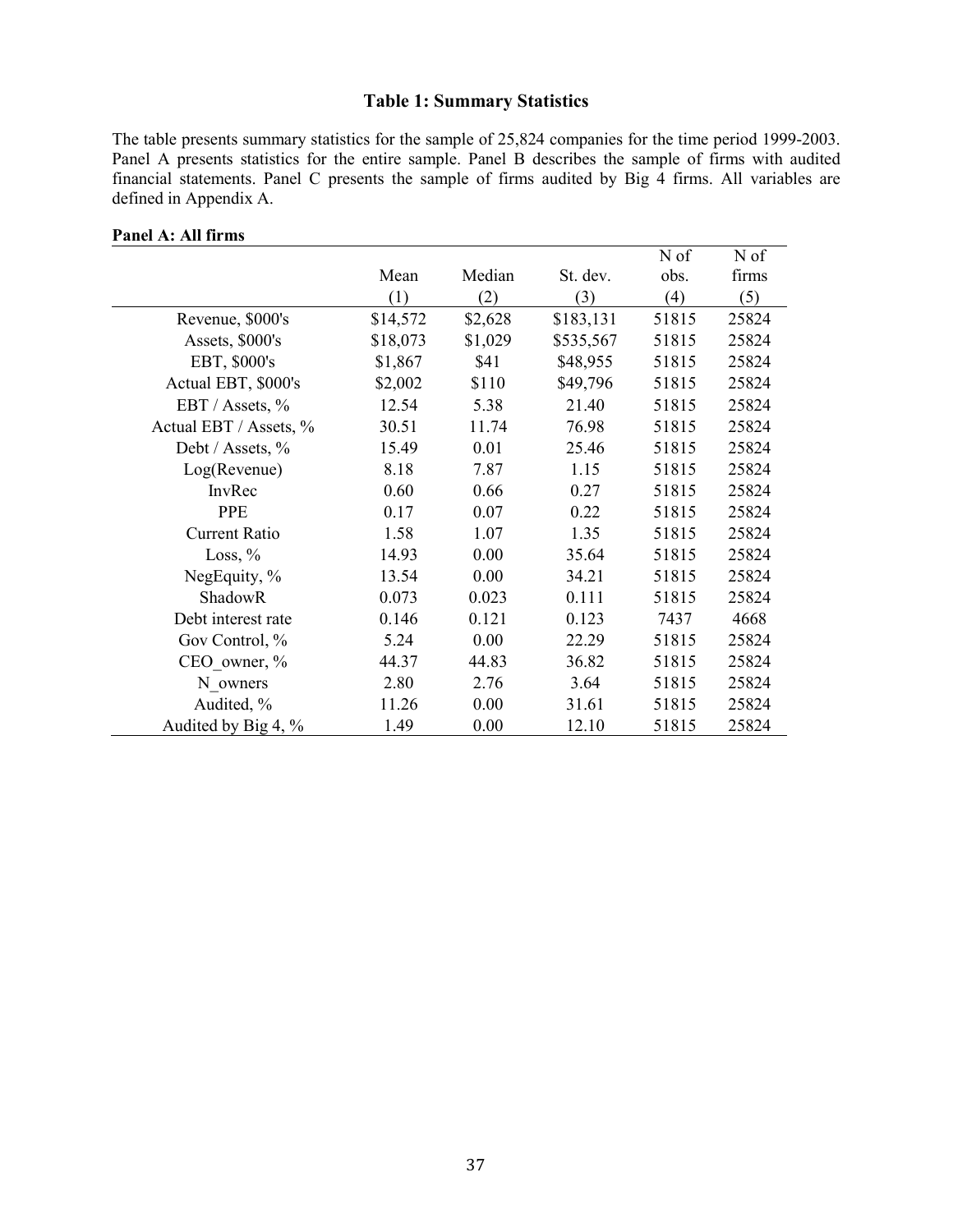|  |  |  |  | <b>Panel B: Firms with audited financial statements</b> |
|--|--|--|--|---------------------------------------------------------|
|--|--|--|--|---------------------------------------------------------|

|                                 |          |         |             | N of | N of  |
|---------------------------------|----------|---------|-------------|------|-------|
|                                 | Mean     | Median  | St. dev.    | obs. | firms |
|                                 | (1)      | (2)     | (3)         | (4)  | (5)   |
| Revenue, \$000's                | \$56,741 | \$5,705 | \$489,286   | 5834 | 3261  |
| Assets, \$000's                 | \$87,959 | \$4,041 | \$1,404,511 | 5834 | 3261  |
| EBT, \$000's                    | \$9,957  | \$187   | \$124,341   | 5834 | 3261  |
| Actual EBT, \$000's             | \$10,354 | \$289   | \$126,721   | 5834 | 3261  |
| EBT / Assets, %                 | 12.45    | 6.90    | 20.41       | 5834 | 3261  |
| Actual EBT / Assets, %          | 18.17    | 10.36   | 39.31       | 5834 | 3261  |
| Debt / Assets, %                | 16.86    | 2.54    | 25.36       | 5834 | 3261  |
| Log(Revenue)                    | 9.01     | 8.65    | 1.55        | 5834 | 3261  |
| InvRec                          | 0.51     | 0.52    | 0.28        | 5834 | 3261  |
| <b>PPE</b>                      | 0.24     | 0.15    | 0.25        | 5834 | 3261  |
| <b>Current Ratio</b>            | 1.65     | 1.14    | 1.39        | 5834 | 3261  |
| Loss, $%$                       | 16.25    | 0.00    | 36.89       | 5834 | 3261  |
| NegEquity, %                    | 12.08    | 0.00    | 32.60       | 5834 | 3261  |
| ShadowR                         | 0.049    | 0.016   | 0.084       | 5834 | 3261  |
| Debt interest rate              | 0.129    | 0.101   | 0.119       | 1401 | 905   |
| Gov Control, %                  | 9.92     | 0.00    | 29.90       | 5834 | 3261  |
| CEO owner, %                    | 33.42    | 44.83   | 35.55       | 5834 | 3261  |
| N owners                        | 3.02     | 2.76    | 5.86        | 5834 | 3261  |
| Audited by Big 4, %             | 13.20    | 0.00    | 33.85       | 5834 | 3261  |
| Audit fees, \$000's             | \$31.63  | \$5.23  | \$254.28    | 5834 | 3261  |
| Other fees to auditors, \$000's | \$18.24  | \$0.00  | \$219.30    | 5834 | 3261  |
| Revenue of auditor in 2003,     |          |         |             |      |       |
| \$000's                         | \$9,822  | \$781   | \$25,677    | 5834 | 3261  |
| Audit tenure, years             | 1.63     | 1.00    | 0.98        | 5834 | 3261  |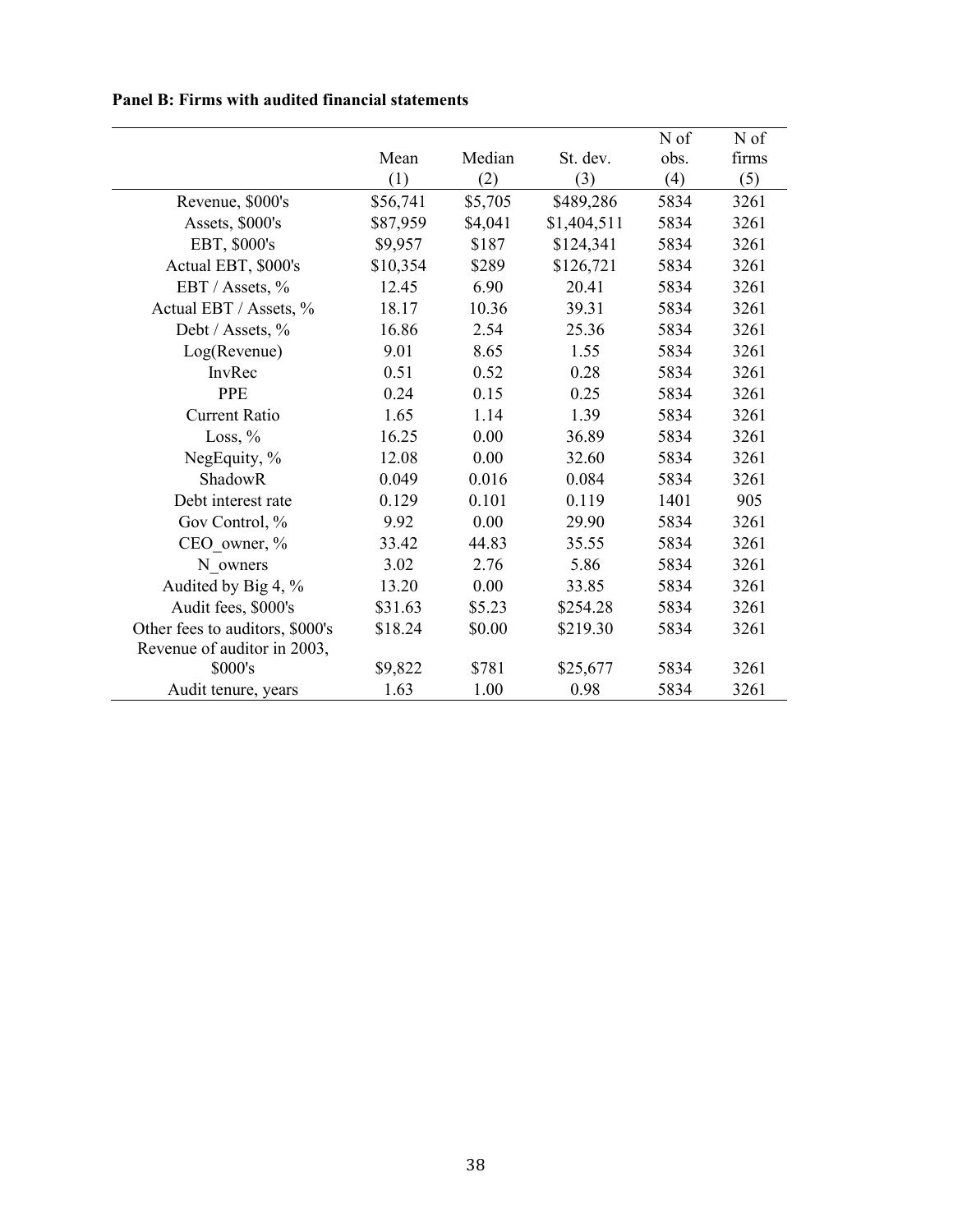|                                 |           |          |             | N of | N of  |
|---------------------------------|-----------|----------|-------------|------|-------|
|                                 | Mean      | Median   | St. dev.    | obs. | firms |
|                                 | (1)       | (2)      | (3)         | (4)  | (5)   |
| Revenue, \$000's                | \$254,007 | \$35,919 | \$1,303,152 | 770  | 352   |
| Assets, \$000's                 | \$455,681 | \$28,366 | \$3,820,439 | 770  | 352   |
| EBT, \$000's                    | \$57,738  | \$2,469  | \$333,797   | 770  | 352   |
| Actual EBT, \$000's             | \$59,636  | \$2,646  | \$340,157   | 770  | 352   |
| EBT / Assets, %                 | 15.54     | 11.98    | 23.04       | 770  | 352   |
| Actual EBT / Assets, %          | 16.79     | 13.26    | 26.44       | 770  | 352   |
| Debt / Assets, %                | 24.80     | 14.05    | 28.93       | 770  | 352   |
| Log(Revenue)                    | 10.49     | 10.49    | 1.78        | 770  | 352   |
| InvRec                          | 0.42      | 0.40     | 0.26        | 770  | 352   |
| <b>PPE</b>                      | 0.28      | 0.20     | 0.26        | 770  | 352   |
| <b>Current Ratio</b>            | 1.58      | 1.13     | 1.36        | 770  | 352   |
| Loss, $%$                       | 17.40     | 0.00     | 37.94       | 770  | 352   |
| NegEquity, %                    | 19.87     | 0.00     | 39.93       | 770  | 352   |
| ShadowR                         | 2.44      | 0.83     | 5.16        | 770  | 352   |
| Debt interest rate              | 9.14      | 6.92     | 8.66        | 301  | 172   |
| Gov Control, %                  | 0.39      | 0.00     | 6.23        | 770  | 352   |
| CEO owner, %                    | 23.06     | 0.00     | 26.93       | 770  | 352   |
| N owners                        | 2.62      | 2.76     | 2.15        | 770  | 352   |
| Audit fees, \$000's             | \$170.38  | \$43.02  | \$676.81    | 770  | 352   |
| Other fees to auditors, \$000's | \$105.34  | \$0.00   | \$588.92    | 770  | 352   |
| Revenue of auditor in 2003,     |           |          |             |      |       |
| \$000's                         | \$61,964  | \$25,425 | \$42,276    | 770  | 352   |
| Audit tenure, years             | 1.94      | 1.00     | 1.17        | 770  | 352   |

# **Panel C: Firms with audited accounting statements by Big 4 firm**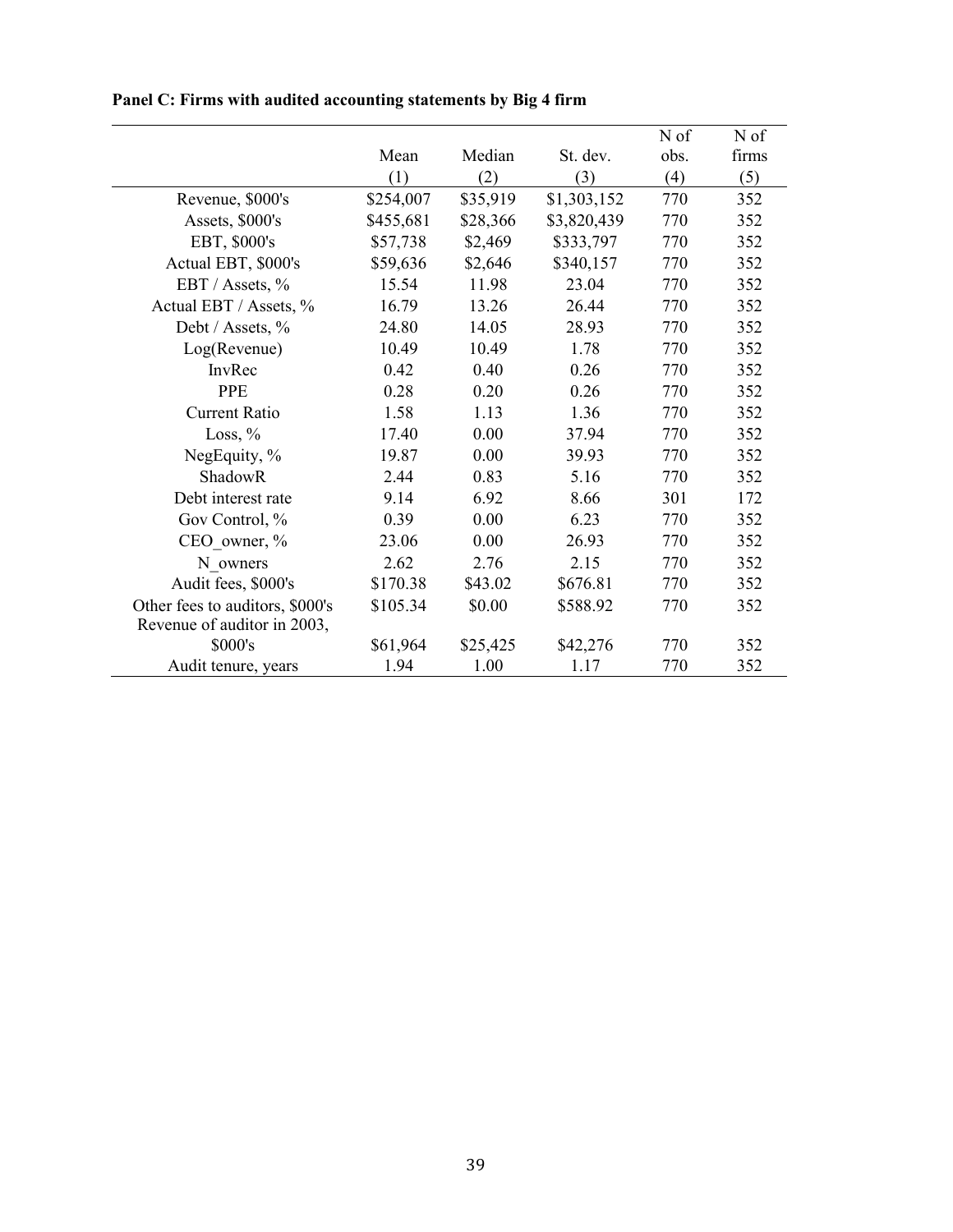# **Table 2: Top 20 auditors**

The table presents summary statistics for the 20 largest auditors by revenue. *N of clients* is the number of companies audited by the specific auditor in 1999-2003. *N of obs.* is the number of company years audited by the auditor. *Revenue of clients* is the average book revenue of the auditor's clients. *Audit fees* is the average audit fees paid to auditors for the corresponding years. *Other fees* is the average of other payments (including consulting fees) paid to auditors for the corresponding years.

| Auditor                      | Audit fees<br>\$000's | Other fees<br>\$000's | N of obs. | N of clients | Revenue of<br>clients,<br>\$000's |
|------------------------------|-----------------------|-----------------------|-----------|--------------|-----------------------------------|
| (1)                          | (2)                   | (3)                   | (4)       | (5)          | (6)                               |
| PwC                          | \$217.3               | \$179.5               | 387       | 180          | \$300,791                         |
| <b>KPMG</b>                  | \$178.5               | \$46.1                | 178       | 87           | \$293,770                         |
| Ernst & Young                | \$75.8                | \$10.3                | 147       | 89           | \$110,086                         |
| Deloitte & Touche            | \$66.5                | \$35.8                | 75        | 41           | \$150,945                         |
| <b>BDO</b>                   | \$46.9                | \$35.4                | 125       | 88           | \$89,779                          |
| <b>FBK</b>                   | \$30.7                | \$10.3                | 141       | 82           | \$90,241                          |
| <b>Baker Tilly Russaudit</b> | \$28.3                | \$18.9                | 104       | 58           | \$24,528                          |
| RCM T.A.                     | \$28.2                | \$6.1                 | 83        | 45           | \$77,213                          |
| Scott, Riggs, and Fletcher   | \$26.5                | \$0.1                 | 5         | 3            | \$284,897                         |
| Tax Bureau                   | \$25.5                | \$15.0                | 18        | 12           | \$106,509                         |
| Rosexpertiza                 | \$22.5                | \$7.9                 | 126       | 77           | \$54,970                          |
| <b>SBT</b>                   | \$18.5                | \$13.0                | 63        | 45           | \$55,281                          |
| Top Audit                    | \$13.9                | \$7.4                 | 21        | 15           | \$32,878                          |
| Nexia Pacioli                | \$12.0                | \$28.7                | 65        | 38           | \$60,356                          |
| <b>RBS</b>                   | \$7.4                 | \$1.2                 | 34        | 29           | \$15,655                          |
| Finexpertiza                 | \$7.1                 | \$1.7                 | 102       | 74           | \$12,692                          |
| <b>MCF</b>                   | \$6.9                 | \$2.3                 | 21        | 11           | \$24,223                          |
| ProfAudit                    | \$6.0                 | \$1.6                 | 110       | 69           | \$13,351                          |
| TehExergo                    | \$5.8                 | \$2.6                 | 5         | 5            | \$29,650                          |
| <b>NPG</b>                   | \$5.4                 | \$2.4                 | 17        | 12           | \$5,812                           |
| <b>AVERAGE</b>               | \$3.6                 | \$2.1                 | 22.6      | 14.3         | \$27,464                          |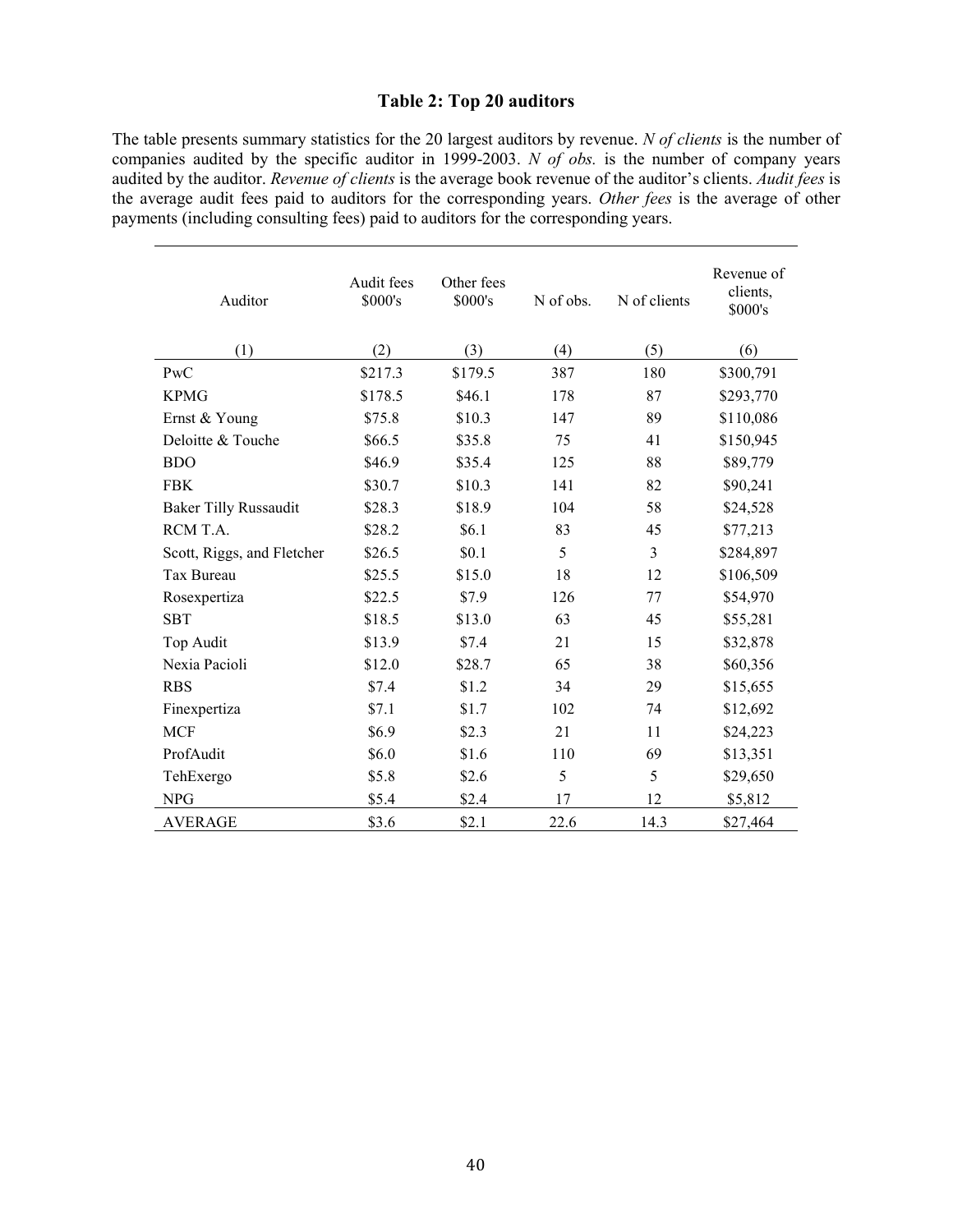# **Table 3: Auditing and Income Diversion**

This table describes the relationship between the probability of auditing and income diversion using logistic regressions. *Industry*, *Region*, and *Year* are industry, region, and year dummies, respectively. All of the other variables are defined in Appendix A. Column 1 contains regressions for the entire sample. Column 2 presents regressions for the sample of firms with audited financial statements. Marginal effects are reported. The numbers in parentheses are robust standard errors clustered at the firm level. \*, \*\*, and \*\*\* indicate statistical significance at the 10%, 5%, and 1% levels, respectively.

| Dependent variable      | Audited        | Audited by Big 4 |
|-------------------------|----------------|------------------|
|                         | (1)            | (2)              |
| ShadowR                 | $-0.1055$      | $-0.3220$        |
|                         | $(0.0184)$ *** | $(0.1322)$ **    |
| Log( Revenue)           | 0.0493         | 0.0493           |
|                         | $(0.0015)$ *** | $(0.0072)$ ***   |
| <b>EBT/Assets</b>       | $-0.0056$      | 0.1128           |
|                         | (0.0084)       | $(0.0307)$ ***   |
| Debt/Assets             | $-0.0044$      | 0.0575           |
|                         | (0.0073)       | $(0.0243)$ **    |
| Gov Control             | 0.0345         | $-0.2883$        |
|                         | $(0.0077)$ *** | $(0.0752)$ ***   |
| InvRec                  | $-0.0737$      | $-0.0800$        |
|                         | $(0.0069)$ *** | $(0.0271)$ ***   |
| Loss                    | 0.0118         | 0.0474           |
|                         | $(0.0047)$ **  | $(0.0154)$ ***   |
| CEO owner               | $-0.0471$      | $-0.1013$        |
|                         | $(0.0057)$ *** | $(0.031)$ ***    |
| $Log(N \text{ owners})$ | 0.0116         | $-0.0284$        |
|                         | $(0.0036)$ *** | $(0.0124)$ **    |
| Industry dummy          | Y              | Y                |
| Region dummy            | Y              | Y                |
| Year dummy              | Y              | Y                |
| Pseudo R-sq             | 0.129          | 0.289            |
| Number of obs.          | 51815          | 5766             |
| Number of firms         | 25824          | 3221             |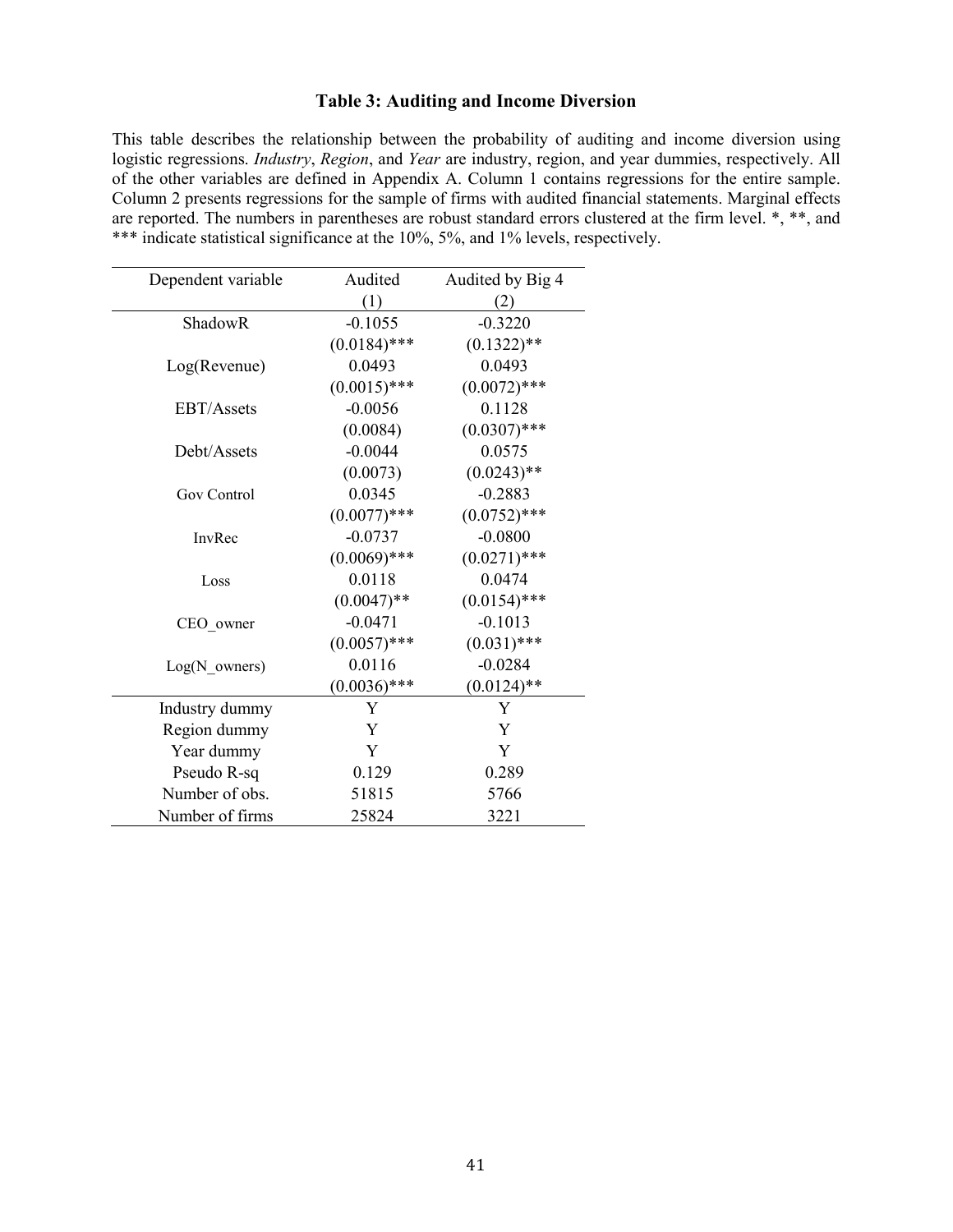#### **Table 4: Auditing, Income Diversion, and Audit Fees: Propensity Score Matching**

Panel A estimates the difference in income diversion among non-audited, audited and audited by Big 4 firms using propensity score matching (PSM). Columns 1-4 compare audited and non-audited firms. Columns 5-8 compare companies audited by Big 4 firms and those not audited by Big 4 firms in a sample of audited companies. Panel B estimates the difference in fees between companies audited by Big 4 firms and not audited by non-Big 4 firms using PSM. Only audited firms are included. Columns 1-4 compare audit fees. Columns 5-8 compare other fees paid to auditors. *Difference* shows the absolute difference between the treated and control samples. *t-test* indicates t-statistics of the equality of means in the two samples. *%Bias* is the difference of the sample means between the treated and non-treated samples as a percentage of the square root of the average sample variances in the treated and non-treated samples. *Industry*, *Region*, and *Year* are industry, region, and year dummies, respectively. All other variables are defined in Appendix A. The numbers in parentheses are robust standard errors clustered at the firm level. \*, \*\*, and \*\*\* indicate statistical significance at the 10%, 5%, and 1% levels.

|                         | Audited=1 | Audited=0 | Difference         | t-test   | Audited by<br>Big $4 = 1$ | Audited by<br>$Big 4 = 0$ | Difference | t-test  |
|-------------------------|-----------|-----------|--------------------|----------|---------------------------|---------------------------|------------|---------|
|                         | (1)       | (2)       | (3)                | (4)      | (5)                       | (6)                       | (7)        | (8)     |
|                         |           |           | Unmatched sample   |          |                           |                           |            |         |
| ShadowR                 | 0.0488    | 0.0762    | $-0.0274$          | $-17.75$ | 0.0244                    | 0.0528                    | $-0.0284$  | $-8.76$ |
| Number of obs.          | 5,834     | 45,981    |                    |          | 770                       | 4996                      |            |         |
|                         |           |           | Matched sample     |          |                           |                           |            |         |
| ShadowR                 | 0.0488    | 0.0568    | $-0.0079$          | $-4.21$  | 0.0244                    | 0.0315                    | $-0.0071$  | $-1.82$ |
| Number of obs.          | 5,834     | 5,834     |                    |          | 770                       | 770                       |            |         |
|                         |           |           | Matching variables |          |                           |                           |            |         |
|                         | Treated   | Control   | %Bias              | t-test   | Treated                   | Control                   | %Bias      | t-test  |
| Log( Revenue)           | 9.0108    | 8.9899    | 1.60               | 0.73     | 10.4950                   | 10.4770                   | 1.10       | 0.20    |
| EBT/Assets              | 0.1245    | 0.1249    | $-0.20$            | $-0.11$  | 0.1554                    | 0.1465                    | 4.10       | 0.72    |
| Debt/Assets             | 0.1686    | 0.1694    | $-0.30$            | $-0.16$  | 0.2480                    | 0.2630                    | $-5.60$    | $-1.03$ |
| Gov Control             | 0.0993    | 0.1078    | $-3.30$            | $-1.52$  | 0.0039                    | 0.0039                    | 0.00       | 0.00    |
| InvRec                  | 0.5070    | 0.5103    | $-1.20$            | $-0.64$  | 0.4234                    | 0.4255                    | $-0.80$    | $-0.16$ |
| Loss                    | 0.1625    | 0.1692    | $-1.80$            | $-0.97$  | 0.1740                    | 0.2221                    | $-12.90$   | $-2.37$ |
| CEO owner               | 0.3342    | 0.3240    | 2.80               | 1.55     | 0.2306                    | 0.2117                    | 5.90       | 1.42    |
| $Log(N \text{ owners})$ | 0.8232    | 0.8137    | 1.60               | 0.81     | 0.7620                    | 0.7371                    | 4.00       | 0.82    |
| Industry dummy          | Y         | Y         |                    |          | Y                         | Y                         |            |         |
| Region dummy            | Y         | Y         |                    |          | Y                         | Y                         |            |         |
| Year dummy              | Y         | Y         |                    |          | Y                         | Y                         |            |         |
| Number of obs.          | 5,834     | 5,834     |                    |          | 770                       | 770                       |            |         |

#### **Panel A: Auditing and Income Diversion**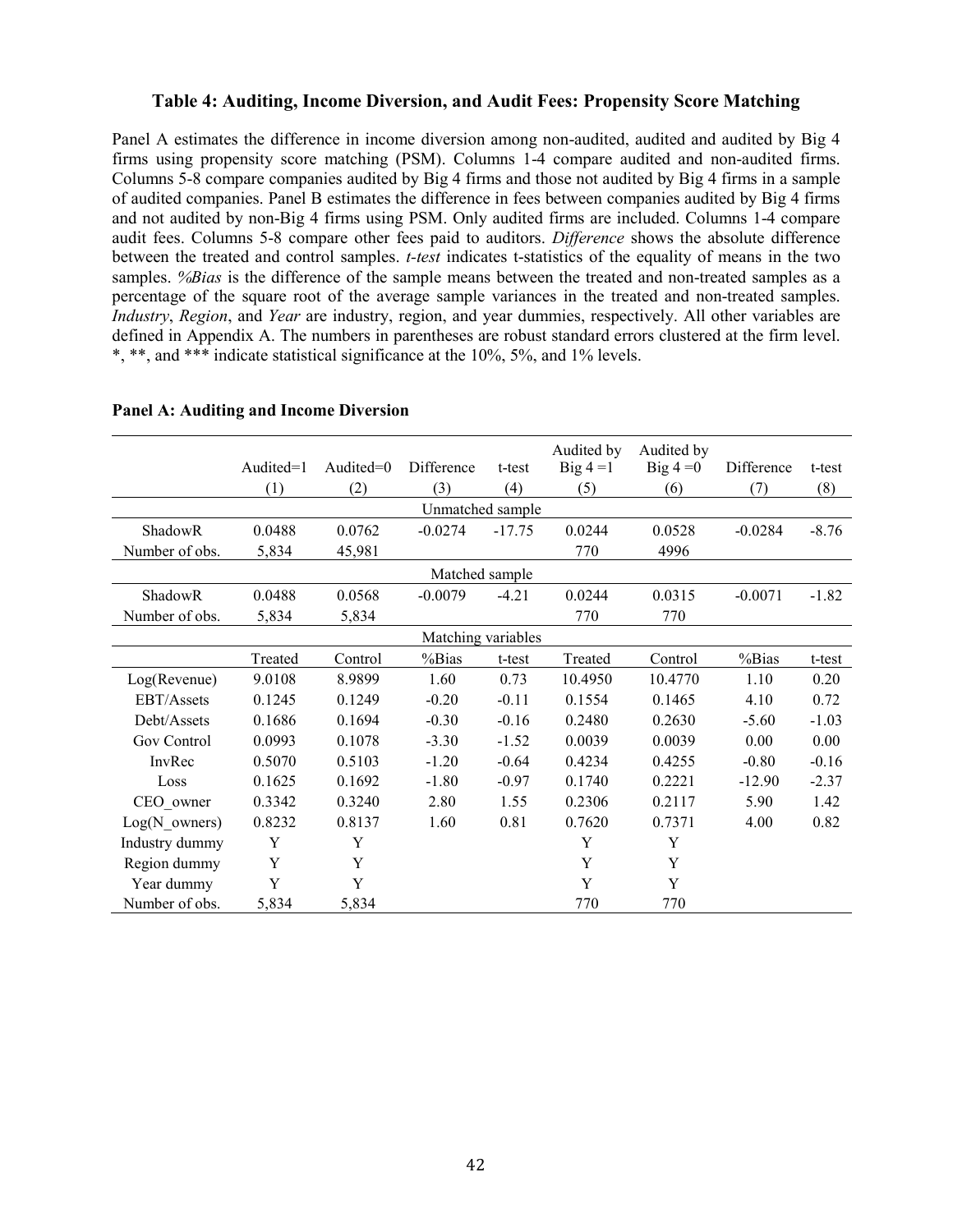|                             | Audited          | Audited          |                    |         |                           |                           |         |         |
|-----------------------------|------------------|------------------|--------------------|---------|---------------------------|---------------------------|---------|---------|
|                             | by Big 4<br>$=1$ | by Big 4<br>$=0$ | Diff               | t-test  | Audited by<br>Big $4 = 1$ | Audited by<br>$Big 4 = 0$ | Diff    | t-test  |
|                             |                  |                  |                    |         |                           |                           |         |         |
|                             | (1)              | (2)              | (3)                | (4)     | (5)                       | (6)                       | (7)     | (8)     |
|                             |                  |                  | Unmatched sample   |         |                           |                           |         |         |
| Log(Audit fees)             | 3.8203           | 1.5059           | 2.3144             | 51.31   |                           |                           |         |         |
| Log(Other fees to auditors) |                  |                  |                    |         | 3.6909                    | 1.4348                    | 2.2561  | 25.61   |
| Number of obs.              | 770              | 4,996            |                    |         | 300                       | 1631                      |         |         |
|                             |                  |                  | Matched sample     |         |                           |                           |         |         |
| Log(Audit fees)             | 3.8203           | 2.4021           | 1.4182             | 17.32   |                           |                           |         |         |
| Log(Other fees to auditors) |                  |                  |                    |         | 3.6909                    | 2.3397                    | 1.3512  | 7.70    |
| Number of obs.              | 770              | 770              |                    |         | 300                       | 300                       |         |         |
|                             |                  |                  | Matching variables |         |                           |                           |         |         |
|                             | Treated          | Control          | %Bias              | t-test  | Treated                   | Control                   | %Bias   | t-test  |
| Log(Revenue)                | 10.4950          | 10.4770          | 1.10               | 0.20    | 11.0510                   | 11.1630                   | $-6.60$ | $-0.74$ |
| EBT/Assets                  | 0.1554           | 0.1465           | 4.10               | 0.72    | 0.1800                    | 0.1597                    | 9.00    | 1.01    |
| Debt/Assets                 | 0.2480           | 0.2630           | $-5.60$            | $-1.03$ | 0.2515                    | 0.2326                    | 7.50    | 0.88    |
| Gov Control                 | 0.0039           | 0.0039           | 0.00               | 0.00    | 0.0033                    | 0.0033                    | 0.00    | 0.00    |
| InvRec                      | 0.4234           | 0.4255           | $-0.80$            | $-0.16$ | 0.4173                    | 0.4029                    | 5.50    | 0.72    |
| Loss                        | 0.1740           | 0.2221           | $-12.90$           | $-2.37$ | 0.1700                    | 0.1733                    | $-0.90$ | $-0.11$ |
| CEO_owner                   | 0.2306           | 0.2117           | 5.90               | 1.42    | 0.2299                    | 0.2009                    | 9.50    | 1.46    |
| $Log(N_owners)$             | 0.7620           | 0.7371           | 4.00               | 0.82    | 0.8233                    | 0.7975                    | 4.00    | 0.50    |
| Industry dummy              | Y                | Y                |                    |         | Y                         | Y                         |         |         |
| Region dummy                | Y                | $\mathbf Y$      |                    |         | Y                         | Y                         |         |         |
| Year dummy                  | Y                | Y                |                    |         | Y                         | Y                         |         |         |
| Number of obs.              | 770              | 770              |                    |         | 300                       | 300                       |         |         |

# **Panel B: Audit and Non-audit Fees for Different Types of Auditors**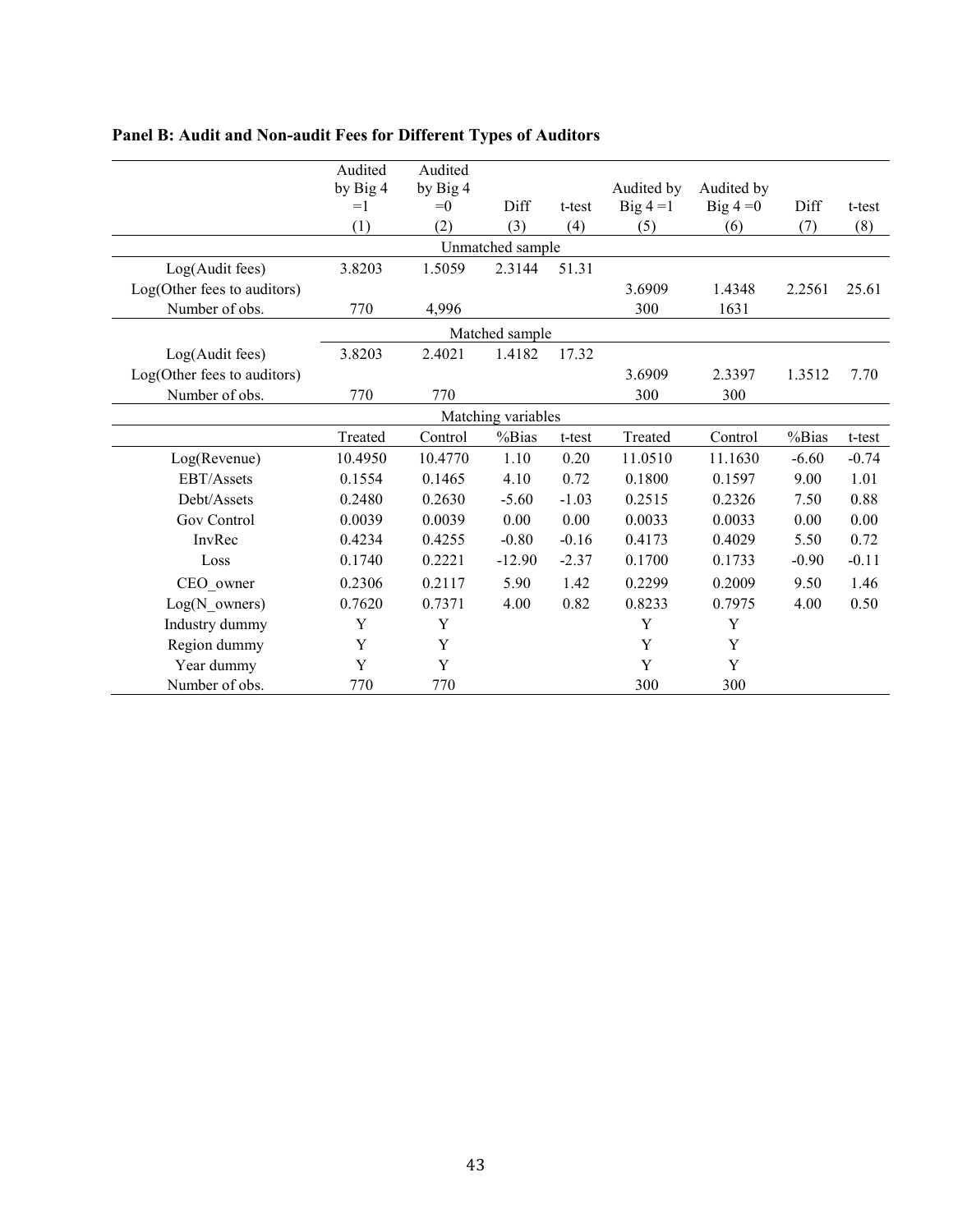# **Table 5: Fees to Auditors and Income Diversion**

The table shows the relationship between auditors' fees and income diversion. Panel A contains regressions with *Audit fees* as a dependent variable. Panel B presents regressions with *Other fees to auditors* as a dependent variable. *Industry*, *Region*, and *Year* are industry, region, and year dummies, respectively. All of the other variables are defined in Appendix A. The numbers in parentheses are robust standard errors clustered at the auditor level. \*, \*\*, and \*\*\* indicate statistical significance at the 10%, 5%, and 1% levels.

| Dependent variable      |               |               | Log(Audit fees) |               |  |  |
|-------------------------|---------------|---------------|-----------------|---------------|--|--|
|                         | (1)           | (2)           | (3)             | (4)           |  |  |
| Big 4                   | 0.687         | 0.687         | 0.659           | 0.664         |  |  |
|                         | $(0.133)$ *** | $(0.133)$ *** | $(0.135)$ ***   | $(0.135)$ *** |  |  |
| ShadowR                 |               | $-0.101$      | $-0.157$        |               |  |  |
|                         |               | (0.17)        | (0.176)         |               |  |  |
| Big 4*ShadowR           |               |               | 1.100           | 0.948         |  |  |
|                         |               |               | $(0.411)$ ***   | $(0.371)$ **  |  |  |
| Auditor tenure          | 0.095         | 0.095         | 0.095           | 0.095         |  |  |
|                         | $(0.017)$ *** | $(0.017)$ *** | $(0.017)$ ***   | $(0.017)$ *** |  |  |
| Log(Revenue of auditor) | 0.210         | 0.210         | 0.210           | 0.210         |  |  |
|                         | $(0.027)$ *** | $(0.027)$ *** | $(0.027)$ ***   | $(0.027)$ *** |  |  |
| Log(Revenue)            | 0.338         | 0.337         | 0.337           | 0.338         |  |  |
|                         | $(0.015)$ *** | $(0.015)$ *** | $(0.015)$ ***   | $(0.015)$ *** |  |  |
| EBT/Assets              | 0.228         | 0.226         | 0.230           | 0.233         |  |  |
|                         | $(0.079)$ *** | $(0.079)$ *** | $(0.078)$ ***   | $(0.078)$ *** |  |  |
| Debt/Assets             | 0.051         | 0.052         | 0.053           | 0.051         |  |  |
|                         | (0.075)       | (0.075)       | (0.074)         | (0.074)       |  |  |
| Gov Control             | 0.013         | 0.011         | 0.010           | 0.012         |  |  |
|                         | (0.09)        | (0.09)        | (0.09)          | (0.09)        |  |  |
| InvRec                  | $-0.383$      | $-0.380$      | $-0.379$        | $-0.383$      |  |  |
|                         | $(0.067)$ *** | $(0.067)$ *** | $(0.067)$ ***   | $(0.067)$ *** |  |  |
| Loss                    | 0.087         | 0.085         | 0.085           | 0.088         |  |  |
|                         | $(0.045)*$    | $(0.045)*$    | $(0.045)*$      | $(0.045)*$    |  |  |
| CEO owner               | $-0.139$      | $-0.137$      | $-0.138$        | $-0.141$      |  |  |
|                         | $(0.049)$ *** | $(0.05)$ ***  | $(0.05)$ ***    | $(0.049)$ *** |  |  |
| $Log(N \text{ owners})$ | 0.025         | 0.025         | 0.025           | 0.025         |  |  |
|                         | (0.028)       | (0.028)       | (0.028)         | (0.028)       |  |  |
| Industry dummy          | Y             | Y             | Y               | Y             |  |  |
| Region dummy            | Y             | Y             | Y               | Y             |  |  |
| Year dummy              | Y             | Y             | Y               | Y             |  |  |
| $R-sq$                  | 0.567         | 0.567         | 0.568           | 0.568         |  |  |
| Number of obs.          | 5834          | 5834          | 5834            | 5834          |  |  |
| Number of auditors      | 264           | 264           | 264             | 264           |  |  |

#### **Panel A. Audit Fees and Income Diversion**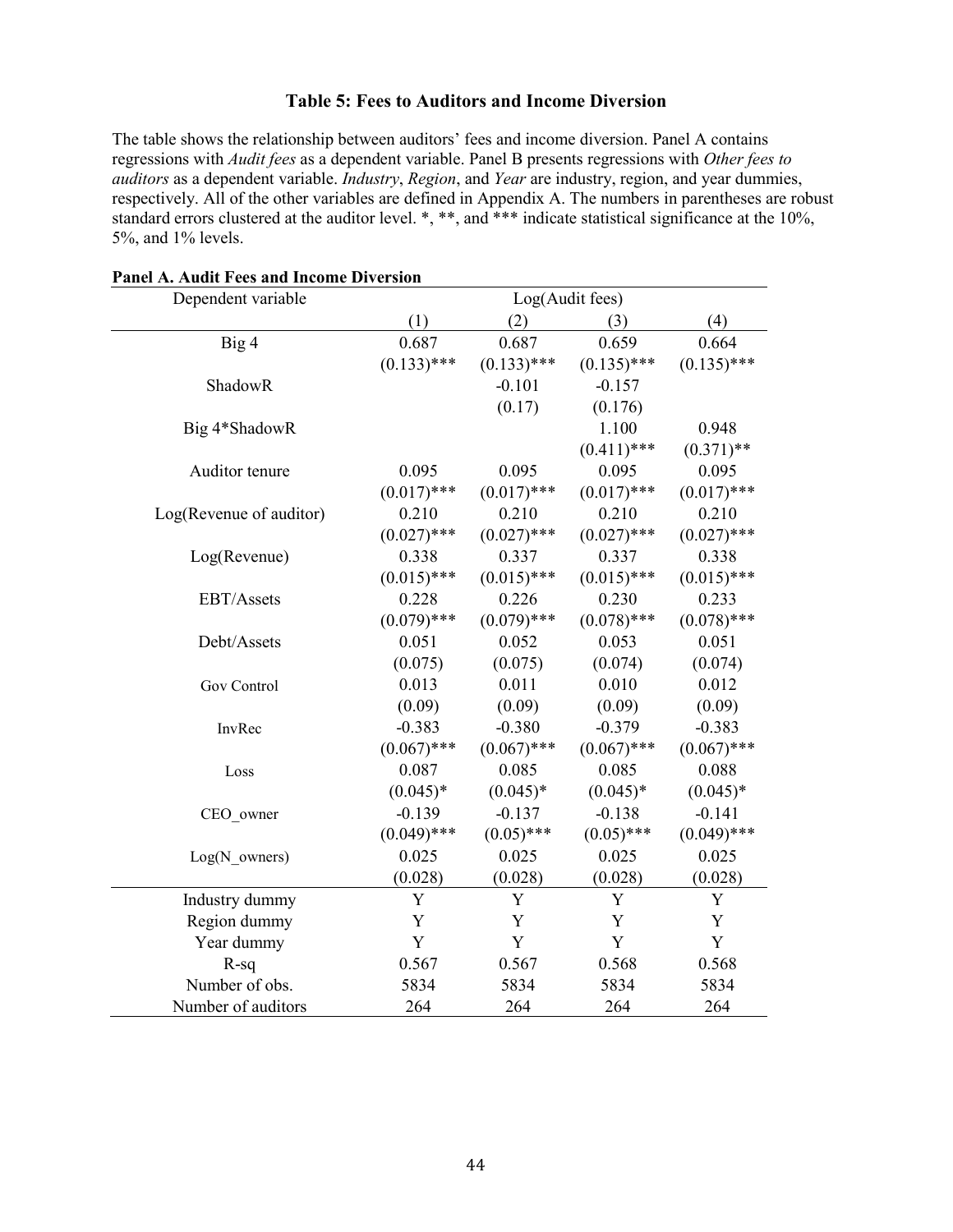| Dependent variable      | Log(Other fees to auditors) |               |               |               |  |  |
|-------------------------|-----------------------------|---------------|---------------|---------------|--|--|
|                         | (1)                         | (2)           | (3)           | (4)           |  |  |
| Big 4                   | 1.072                       | 1.073         | 1.009         | 1.010         |  |  |
|                         | $(0.153)$ ***               | $(0.153)$ *** | $(0.15)$ ***  | $(0.15)$ ***  |  |  |
| ShadowR                 |                             | 0.138         | $-0.030$      |               |  |  |
|                         |                             | (0.348)       | (0.352)       |               |  |  |
| Big 4*ShadowR           |                             |               | 2.956         | 2.927         |  |  |
|                         |                             |               | $(1.121)$ *** | $(1.06)$ ***  |  |  |
| Auditor tenure          | 0.031                       | 0.032         | 0.031         | 0.031         |  |  |
|                         | (0.035)                     | (0.035)       | (0.036)       | (0.035)       |  |  |
| Log(Revenue of auditor) | 0.079                       | 0.079         | 0.079         | 0.079         |  |  |
|                         | $(0.028)$ ***               | $(0.029)$ *** | $(0.029)$ *** | $(0.028)$ *** |  |  |
| Log(Revenue)            | 0.367                       | 0.367         | 0.366         | 0.366         |  |  |
|                         | $(0.025)$ ***               | $(0.025)$ *** | $(0.026)$ *** | $(0.026)$ *** |  |  |
| EBT/Assets              | 0.100                       | 0.102         | 0.113         | 0.114         |  |  |
|                         | (0.153)                     | (0.154)       | (0.151)       | (0.15)        |  |  |
| Debt/Assets             | $-0.096$                    | $-0.098$      | $-0.110$      | $-0.110$      |  |  |
|                         | (0.121)                     | (0.12)        | (0.12)        | (0.121)       |  |  |
| Gov Control             | 0.028                       | 0.030         | 0.025         | 0.025         |  |  |
|                         | (0.154)                     | (0.154)       | (0.154)       | (0.154)       |  |  |
| InvRec                  | $-0.321$                    | $-0.324$      | $-0.313$      | $-0.314$      |  |  |
|                         | $(0.17)^*$                  | $(0.169)*$    | $(0.172)*$    | $(0.173)*$    |  |  |
| Loss                    | 0.081                       | 0.082         | 0.086         | 0.086         |  |  |
|                         | (0.107)                     | (0.106)       | (0.105)       | (0.105)       |  |  |
| CEO_owner               | $-0.190$                    | $-0.193$      | $-0.197$      | $-0.197$      |  |  |
|                         | $(0.096)$ **                | $(0.096)$ **  | $(0.097)$ **  | $(0.097)$ **  |  |  |
| $Log(N \text{ owners})$ | $-0.032$                    | $-0.032$      | $-0.032$      | $-0.032$      |  |  |
|                         | (0.062)                     | (0.062)       | (0.062)       | (0.062)       |  |  |
| Industry dummy          | Y                           | Y             | Y             | Y             |  |  |
| Region dummy            | Y                           | Y             | Y             | Y             |  |  |
| Year dummy              | $\mathbf Y$                 | $\mathbf Y$   | Y             | Y             |  |  |
| $R-sq$                  | 0.450                       | 0.450         | 0.451         | 0.451         |  |  |
| Number of obs.          | 1955                        | 1955          | 1955          | 1955          |  |  |
| Number of auditors      | 216                         | 216           | 216           | 216           |  |  |

# **Panel B. Other Fees to Auditors and Income Diversion**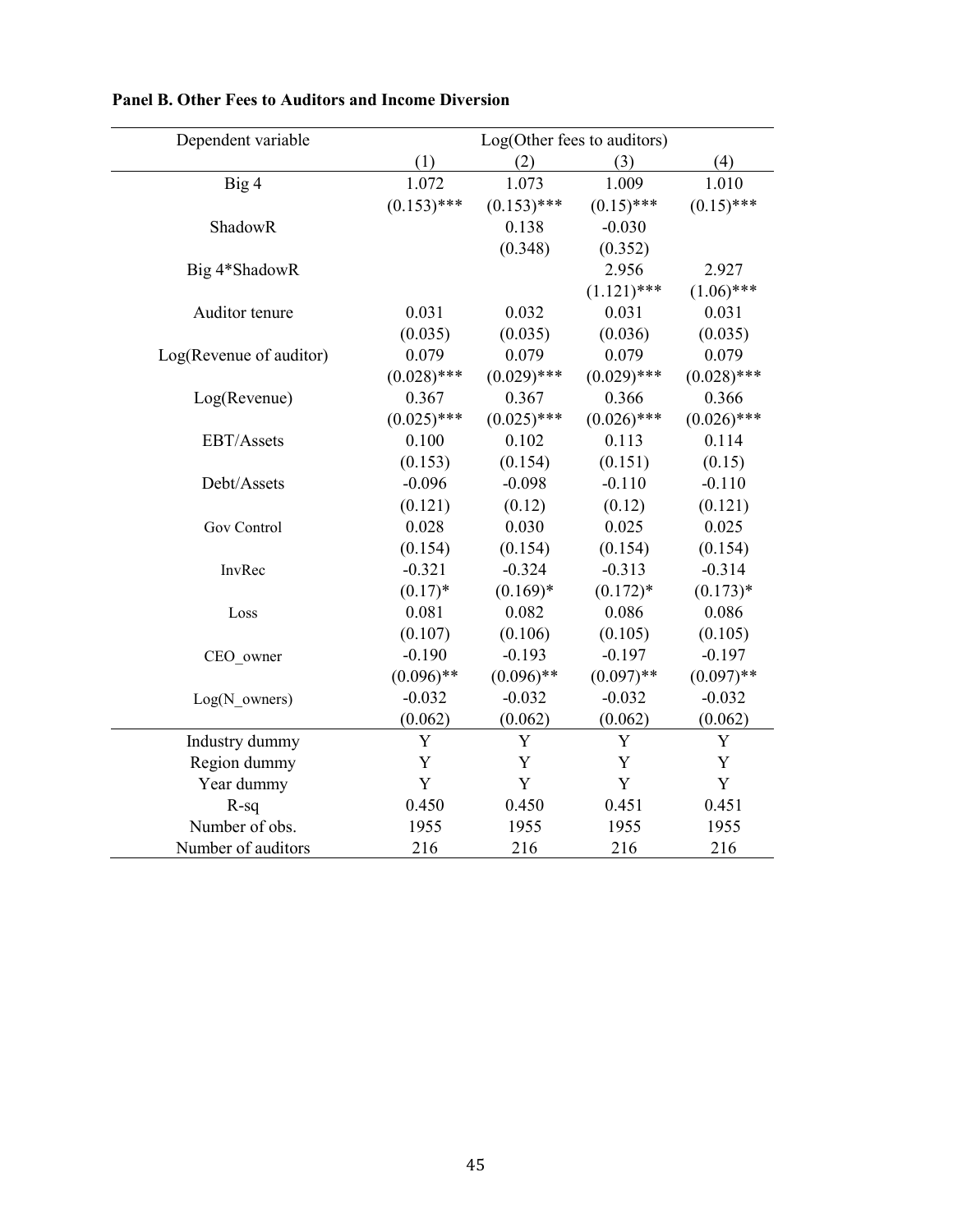# **Table 6: Auditor Propensity for Corruption**

**Panel A:** The table describes the summary statistics of the Propensity to Corrupt measure developed by Mironov (2015). PTC Top 5 is the average PTC of the top 5 highest-paid employees. PTC Top 25% is the average PTC of the top 25% highest-paid employees. PTC Bottom 75% is the average PTC of the 75% lowest-paid employees. Correlation PTC Top 25%, PTC Bottom 75% is the correlation between the PTC Top 25% and PTC Bottom 75%. Standard deviations are reported in parentheses.

|                         | PTC Top 5<br>(1) | PTC Top<br>25%<br>(2) | <b>PTC</b><br><b>Bottom</b><br>75%<br>(3) | Correlation PTC<br>Top 25%, PTC<br>Bottom 75%<br>(4) | N obs.<br>(5) |
|-------------------------|------------------|-----------------------|-------------------------------------------|------------------------------------------------------|---------------|
| All firms               | 4.273            | 4.340                 | 4.447                                     | 0.233                                                | 30146         |
|                         | (1.823)          | (1.689)               | (1.2)                                     |                                                      |               |
| Non-audited firms       | 4.285            | 4.330                 | 4.432                                     | 0.232                                                | 26192         |
|                         | (1.841)          | (1.744)               | (1.236)                                   |                                                      |               |
| Audited firms, by non-  |                  |                       |                                           |                                                      |               |
| Big 4                   | 4.206            | 4.411                 | 4.539                                     | 0.234                                                | 3534          |
|                         | (1.695)          | (1.299)               | (0.941)                                   |                                                      |               |
| Audited firms, by Big 4 | 4.084            | 4.365                 | 4.558                                     | 0.324                                                | 420           |
|                         | (1.747)          | (0.962)               | (0.7)                                     |                                                      |               |
| All auditors            | 3.943            | 3.996                 | 4.217                                     | 0.138                                                | 4730          |
|                         | (1.6)            | (1.438)               | (1.06)                                    |                                                      |               |
| Not Big 4               | 4.025            | 4.021                 | 4.222                                     | 0.118                                                | 4034          |
|                         | (1.682)          | (1.532)               | (1.118)                                   |                                                      |               |
| Big 4                   | 3.462            | 3.848                 | 4.186                                     | 0.595                                                | 696           |
|                         | (0.849)          | (0.663)               | (0.632)                                   |                                                      |               |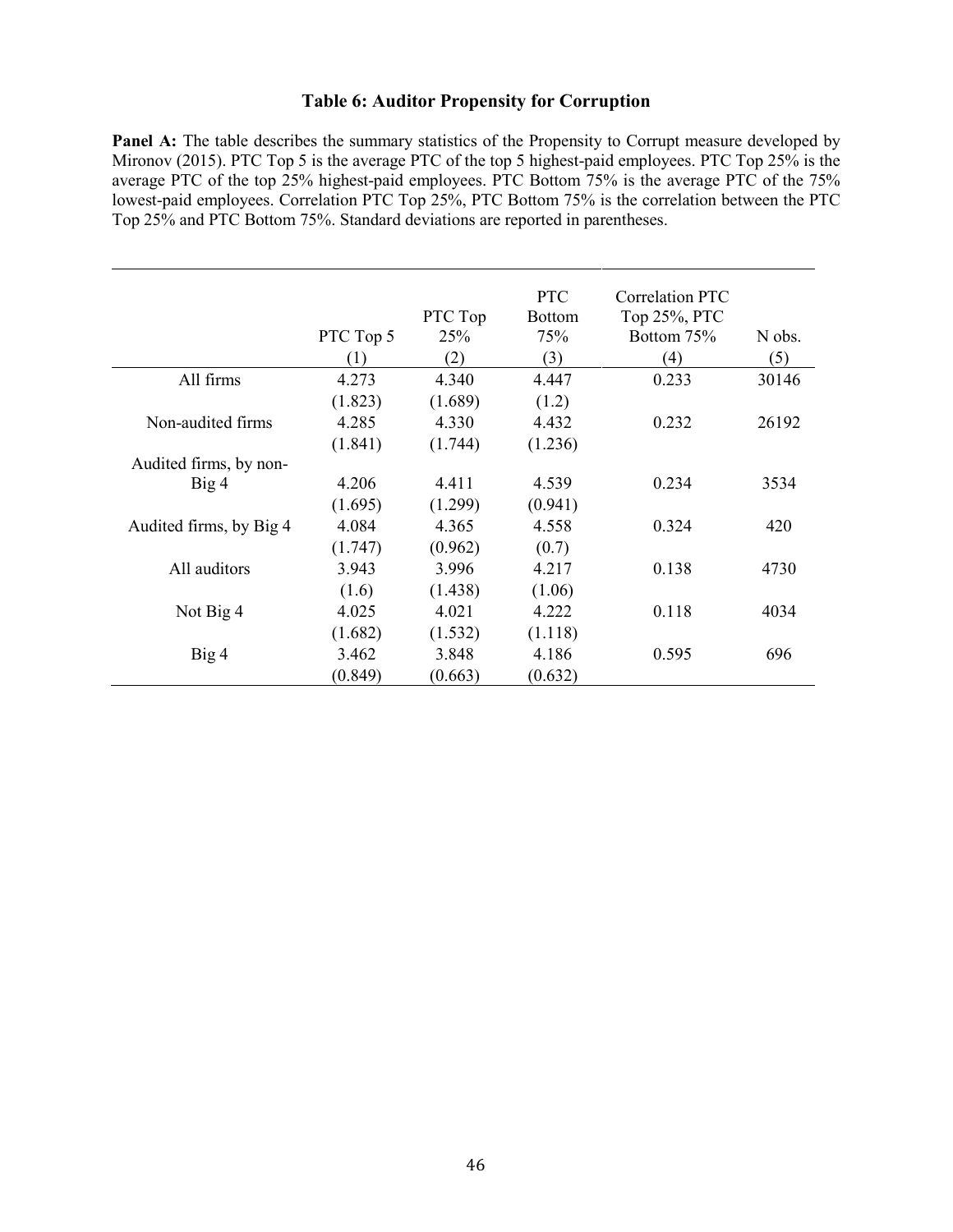#### **Table 6 (continued): Auditor Propensity for Corruption**

Panel B: The table describes the relationship between fees paid to auditors and auditors' corruptness (PTC). Auditor PTC is the average propensity to corrupt of the Top 25% highest-paid auditor employees. The PTC measure is available only for Moscow auditors. *High PTC non-Big 4 auditor* is a dummy for non-Big 4 auditors whose PTC is higher than the median PTC of auditors. *High PTC Big 4 auditor* is a dummy for Big 4 auditors whose PTC is higher than the median PTC of auditors. Columns 1 and 2 contain regressions for *Log(Audit fees)* as a dependent variable. Columns 3 and 4 report estimations for *Log(Other fees)* as a dependent variable. *Industry*, *Region*, and *Year* are industry, region, and year dummies, respectively. All of the other variables are defined in Appendix A. The numbers in parentheses are robust standard errors clustered at the auditor level. \*, \*\*, and \*\*\* indicate statistical significance at the 10%, 5%, and 1% levels.

| Dependent variable:                |               | Log(Audit fees) |               | Log(Other fees to auditors) |  |  |
|------------------------------------|---------------|-----------------|---------------|-----------------------------|--|--|
|                                    | (1)<br>(2)    |                 | (3)<br>(4)    |                             |  |  |
| Big 4                              | 0.647         | 0.667           | 0.924         | 0.953                       |  |  |
|                                    | $(0.166)$ *** | $(0.165)$ ***   | $(0.18)$ ***  | $(0.184)$ ***               |  |  |
| ShadowR                            | $-0.133$      | 0.031           | 0.032         | 0.618                       |  |  |
|                                    | (0.189)       | (0.271)         | (0.442)       | (0.611)                     |  |  |
| Big 4*ShadowR                      | 1.357         | 0.873           | 3.406         | 3.049                       |  |  |
|                                    | $(0.301)$ *** | $(0.327)$ ***   | $(1.349)$ **  | $(1.433)$ **                |  |  |
| High PTC Non-Big 4 auditor         | $-0.025$      | $-0.006$        | $-0.043$      | 0.009                       |  |  |
|                                    | (0.056)       | (0.06)          | (0.101)       | (0.122)                     |  |  |
| High PTC Big 4 auditor             | 0.005         | $-0.029$        | 0.335         | 0.352                       |  |  |
|                                    | (0.048)       | (0.052)         | $(0.081)$ *** | $(0.074)$ ***               |  |  |
| High PTC Non-Big 4 auditor*ShadowR |               | $-0.361$        |               | $-1.128$                    |  |  |
|                                    |               | (0.35)          |               | (0.929)                     |  |  |
| High PTC Big 4 auditor*ShadowR     |               | 1.590           |               | $-0.837$                    |  |  |
|                                    |               | $(0.331)$ ***   |               | (0.887)                     |  |  |
| Auditor tenure                     | 0.099         | 0.099           | 0.037         | 0.036                       |  |  |
|                                    | $(0.018)$ *** | $(0.018)$ ***   | (0.042)       | (0.042)                     |  |  |
| Log(Revenue of auditor)            | 0.206         | 0.206           | 0.076         | 0.074                       |  |  |
|                                    | $(0.032)$ *** | $(0.032)$ ***   | $(0.03)$ **   | $(0.031)$ **                |  |  |
| Log(Revenue)                       | 0.328         | 0.328           | 0.356         | 0.356                       |  |  |
|                                    | $(0.017)$ *** | $(0.017)$ ***   | $(0.029)$ *** | $(0.029)$ ***               |  |  |
| EBT/Assets                         | 0.206         | 0.206           | $-0.111$      | $-0.111$                    |  |  |
|                                    | $(0.077)$ *** | $(0.077)$ ***   | (0.15)        | (0.15)                      |  |  |
| Debt/Assets                        | 0.023         | 0.023           | $-0.220$      | $-0.217$                    |  |  |
|                                    | (0.085)       | (0.085)         | $(0.129)*$    | $(0.129)*$                  |  |  |
| <b>Gov Control</b>                 | $-0.021$      | $-0.022$        | $-0.074$      | $-0.071$                    |  |  |
|                                    | (0.088)       | (0.088)         | (0.155)       | (0.155)                     |  |  |
| InvRec                             | $-0.342$      | $-0.341$        | $-0.302$      | $-0.298$                    |  |  |
|                                    | $(0.068)$ *** | $(0.068)$ ***   | $(0.183)*$    | (0.182)                     |  |  |
| Loss                               | 0.077         | 0.077           | 0.018         | 0.020                       |  |  |
|                                    | (0.047)       | (0.047)         | (0.11)        | (0.11)                      |  |  |
| CEO owner                          | $-0.204$      | $-0.204$        | $-0.275$      | $-0.273$                    |  |  |
|                                    | $(0.053)$ *** | $(0.053)$ ***   | $(0.107)$ *** | $(0.107)$ **                |  |  |
| $Log(N \text{ owners})$            | 0.024         | 0.023           | $-0.021$      | $-0.022$                    |  |  |
|                                    | (0.03)        | (0.03)          | (0.074)       | (0.074)                     |  |  |
| Industry, Region, Year dummy       | $\mathbf Y$   | $\mathbf Y$     | $\mathbf Y$   | $\mathbf Y$                 |  |  |
| $R-sq$                             | 0.593         | 0.593           | 0.469         | 0.470                       |  |  |
| Number of obs                      | 4540          | 4540            | 1551          | 1551                        |  |  |
| Number of auditors                 | 197           | 197             | 171           | 171                         |  |  |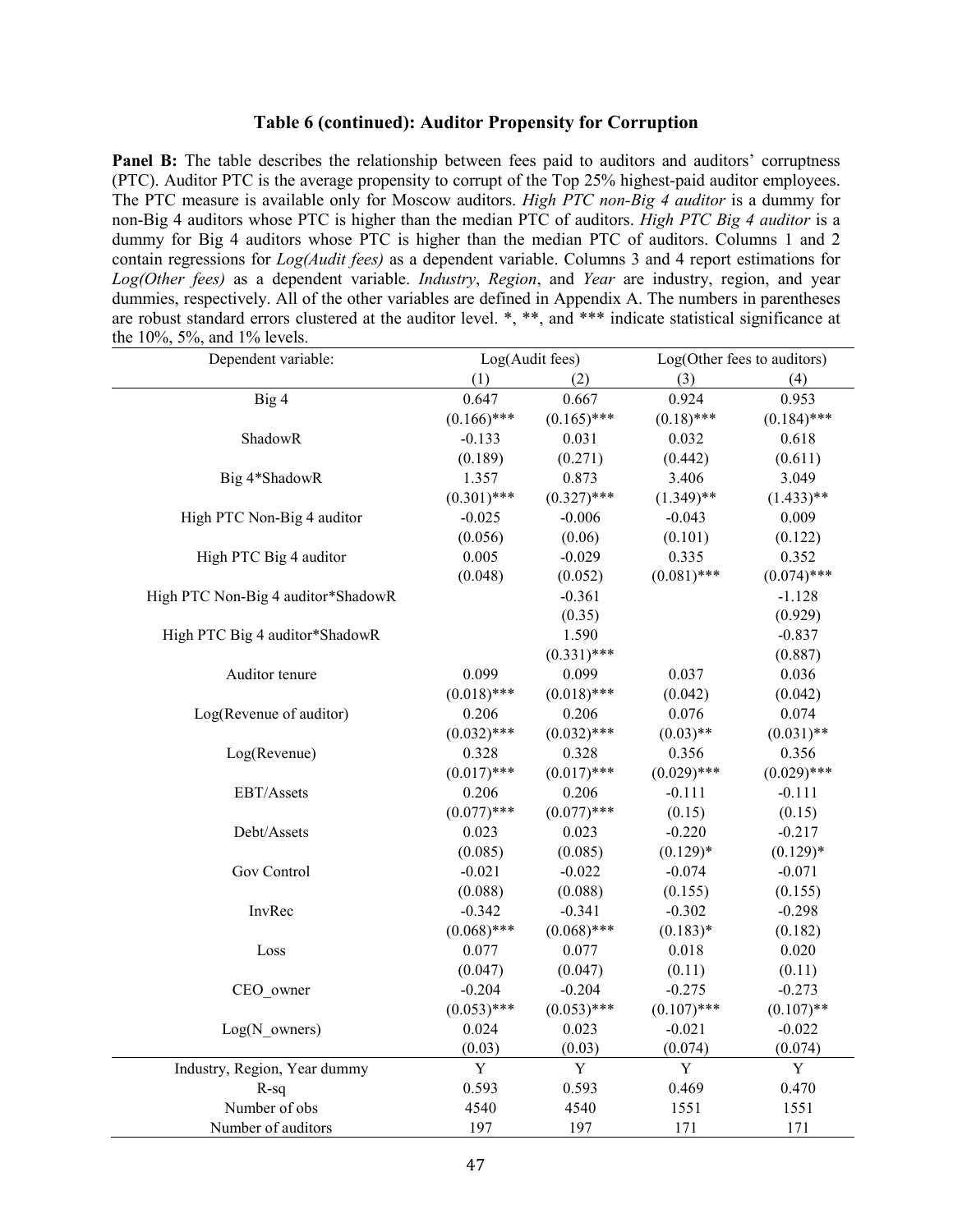# **Table 7: Auditor Employees Propensity for Corruption and Salary Growth**

Panel A: Summary statistics of Big 4 employees. A unit of observation is a year-employee. *Annual income* is a total compensation of an employee in a given year. *Income growth* is defined as *log(Income(t))–log(Income(t-1))*. *Income percentile* is the income percentile of the individual employee in a given year. *PTC* is a propensity to corrupt measure developed by Mironov (2015). *Year of birth* is the year of birth of a given employee.

|                        | Mean    | Median<br>2) | St. dev.<br>$\mathfrak{B}$ | N of obs.<br>(4) | N of employees<br>5 |
|------------------------|---------|--------------|----------------------------|------------------|---------------------|
| Annual income, \$000's | \$22.39 | \$13.75      | \$36.25                    | 3245             | 1313                |
| Income growth          | 0.53    | 0.27         | 1.07                       | 3245             | 1313                |
| Income percentile      | 0.40    | 0.38         | 0.26                       | 3245             | 1313                |
| <b>PTC</b>             | 3.96    | 3.20         | 2.25                       | 3245             | 1313                |
| Year of birth          | 1971.5  | 1973.0       | 7.74                       | 2809             | 1231                |

**Panel B:** The relationship between income growth of Big 4 employees and propensity to corrupt. *Income growth, income percentile, PTC,* and *Year of birth* are as defined in Panel A. *Auditor dummy* and *Year dummy* are auditor and year dummies, respectively. The numbers in parentheses are robust standard errors clustered at the employee level. \*, \*\*, and \*\*\* indicate statistical significance at the 10%, 5%, and 1% levels.

| Dependent variable  | Income growth |               |               |               |  |
|---------------------|---------------|---------------|---------------|---------------|--|
|                     | (1)           | (2)           | (3)           | (4)           |  |
| <b>PTC</b>          | 0.028         | 0.037         | 0.018         | 0.020         |  |
|                     | $(0.007)$ *** | $(0.007)$ *** | $(0.008)$ **  | $(0.008)$ *** |  |
| Income percentile   |               | $-1.074$      |               | $-1.108$      |  |
|                     |               | $(0.065)$ *** |               | $(0.077)$ *** |  |
| Y of birth          |               |               | 0.017         | 0.024         |  |
|                     |               |               | $(0.002)$ *** | $(0.003)$ *** |  |
| Auditor dummy       | Y             | Y             | Y             | Y             |  |
| Year dummy          | Y             | Y             | Y             | Y             |  |
| $R-sq$              | 0.165         | 0.233         | 0.244         | 0.313         |  |
| Number of obs.      | 3245          | 3245          | 2809          | 2809          |  |
| Number of employees | 1313          | 1313          | 1231          | 1231          |  |